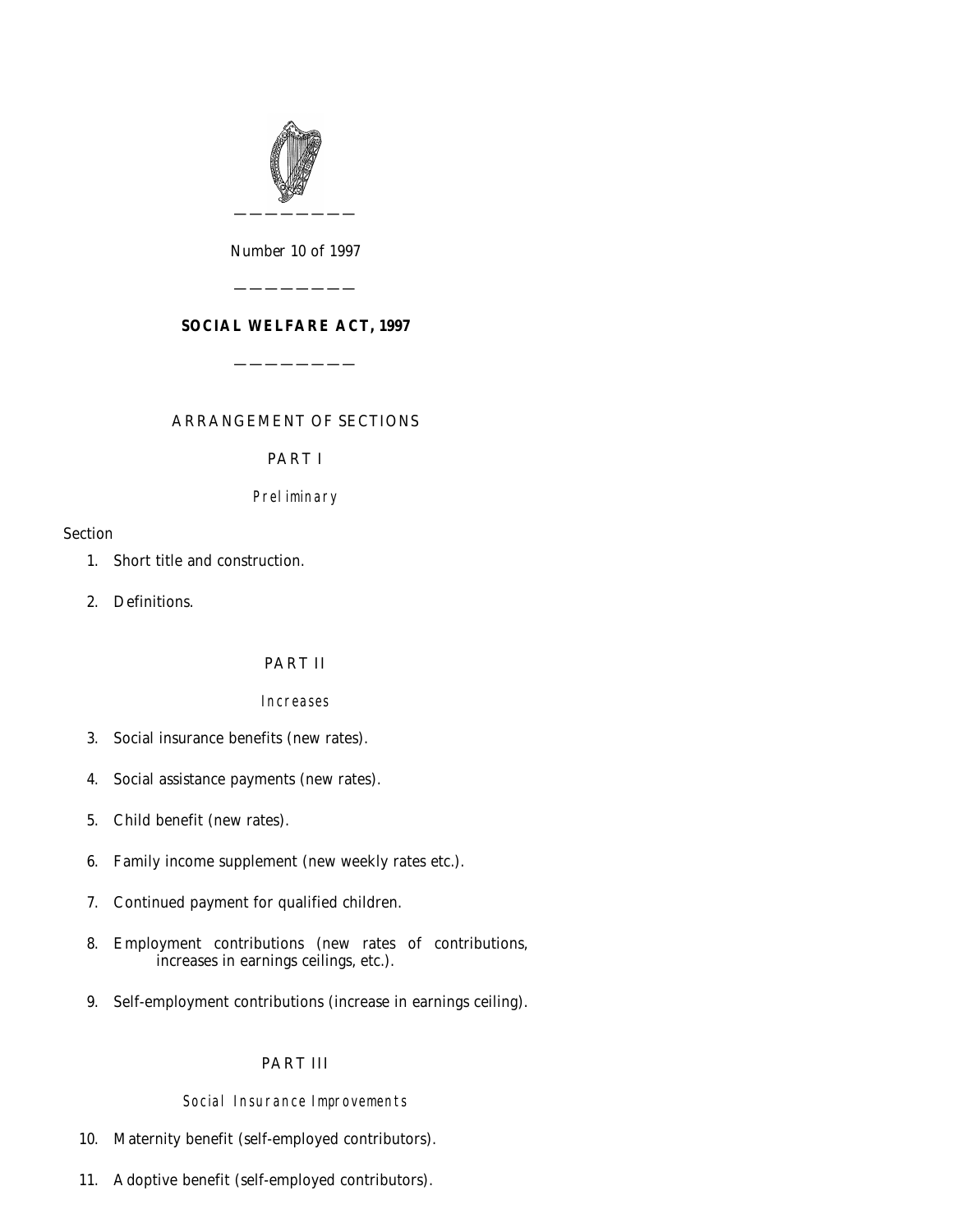Section

- [12. Old age \(contributory\) and retirement pension extension](#page-18-0) of entitlement to reduced rate pension and changes in contribution conditions.
- [13. Unemployment benefit requalifying for benefit.](#page-19-0)
- [14. Occupational injuries benefits extension of entitlements.](#page-19-0)

#### PART IV

# Sickness Allowance

- [15. Sickness allowance.](#page-20-0)
- [16. Amendments consequential on](#page-24-0) *section 15*.
- [17. Disability benefit and invalidity pension changes in title.](#page-25-0)
- [18. Commencement \(](#page-25-0)*Part IV*).

### PART V

Widow's and Widower's (Non-Contributory) Pension

- [19. Widow's and widower's \(non-contributory\) pension.](#page-26-0)
- [20. Amendments consequential on](#page-27-0) *section 19*.
- [21. Commencement \(](#page-27-0)*Part V*).

### PART VI

#### Other Social Assistance Improvements

- [22. Disability allowance extension of entitlement etc.](#page-28-0)
- [23. Carer's allowance extension of entitlement.](#page-28-0)
- [24. Pre-retirement allowance extension of entitlement.](#page-29-0)
- [25. Assessment of means standardisation of provisions relat](#page-29-0)ing to assessment of property (capital).
- [26. Assessment of means consolidation of disregards etc.](#page-30-0)
- [27. Commencement \(](#page-37-0)*Part VI*).

# PART VII

#### Miscellaneous Amendments

- [28. Adult dependant change in title and payment of reduced](#page-37-0) rate.
- [29. Liability to maintain family.](#page-37-0)
- [30. Unemployment benefit and unemployment assistance](#page-39-0)  relaxation of waiting days requirement etc.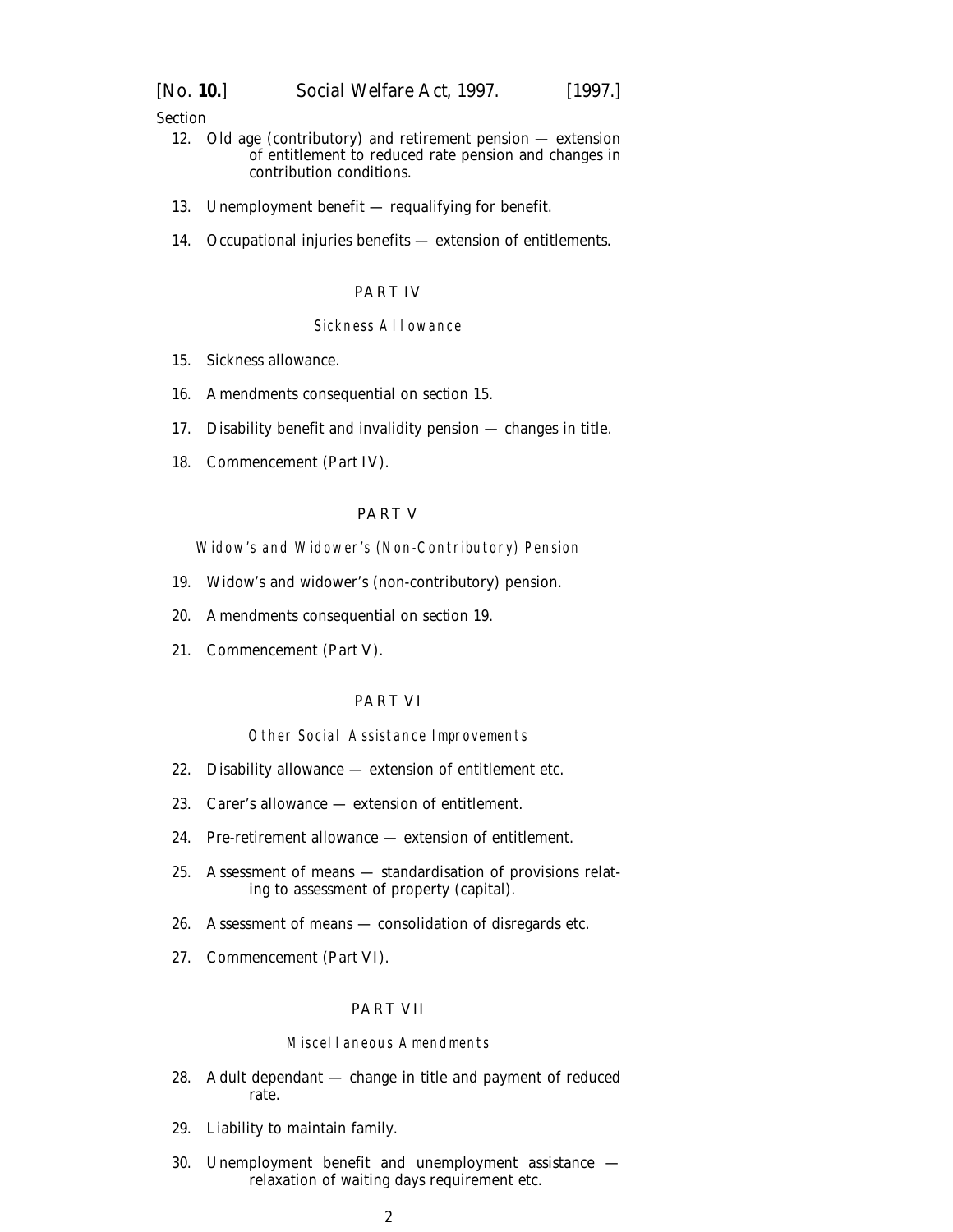[1997.] *Social Welfare Act,* 1997. [*No.* **10.**]

Section

- [31. Repayment of benefit, assistance, etc. on personation.](#page-40-0)
- [32. Disqualifications for claims made outside prescribed time.](#page-40-0)
- [33. Collection and refund of contributions.](#page-42-0)
- [34. Appeals to Circuit Court.](#page-43-0)
- [35. Amendment to references following consolidation of](#page-43-0) regulations.
- [36. Continuance of instruments.](#page-43-0)

# PART VIII

Amendment of Section 4 of National Social Service Board Act, 1984

[37. National Social Service Board — functions.](#page-44-0)

### PART IX

- Amendment of Health Contributions Act, 1979 and Youth Employment Agency Act, 1981
	- [38. Amendment of section 7A of Health Contributions Act,](#page-45-0) 1979.
	- [39. Amendment of section 18A of Youth Employment Agency](#page-45-0) Act, 1981.

# PART X

Amendment to the Pensions Act, 1990

[40. Amendment of Pensions Act, 1990.](#page-46-0)

[SCHEDULE A](#page-47-0) [SCHEDULE B](#page-49-0) [SCHEDULE C](#page-51-0) [SCHEDULE D](#page-51-0) [SCHEDULE E](#page-52-0) [SCHEDULE F](#page-52-0) [SCHEDULE G](#page-53-0) [SCHEDULE H](#page-54-0)

————————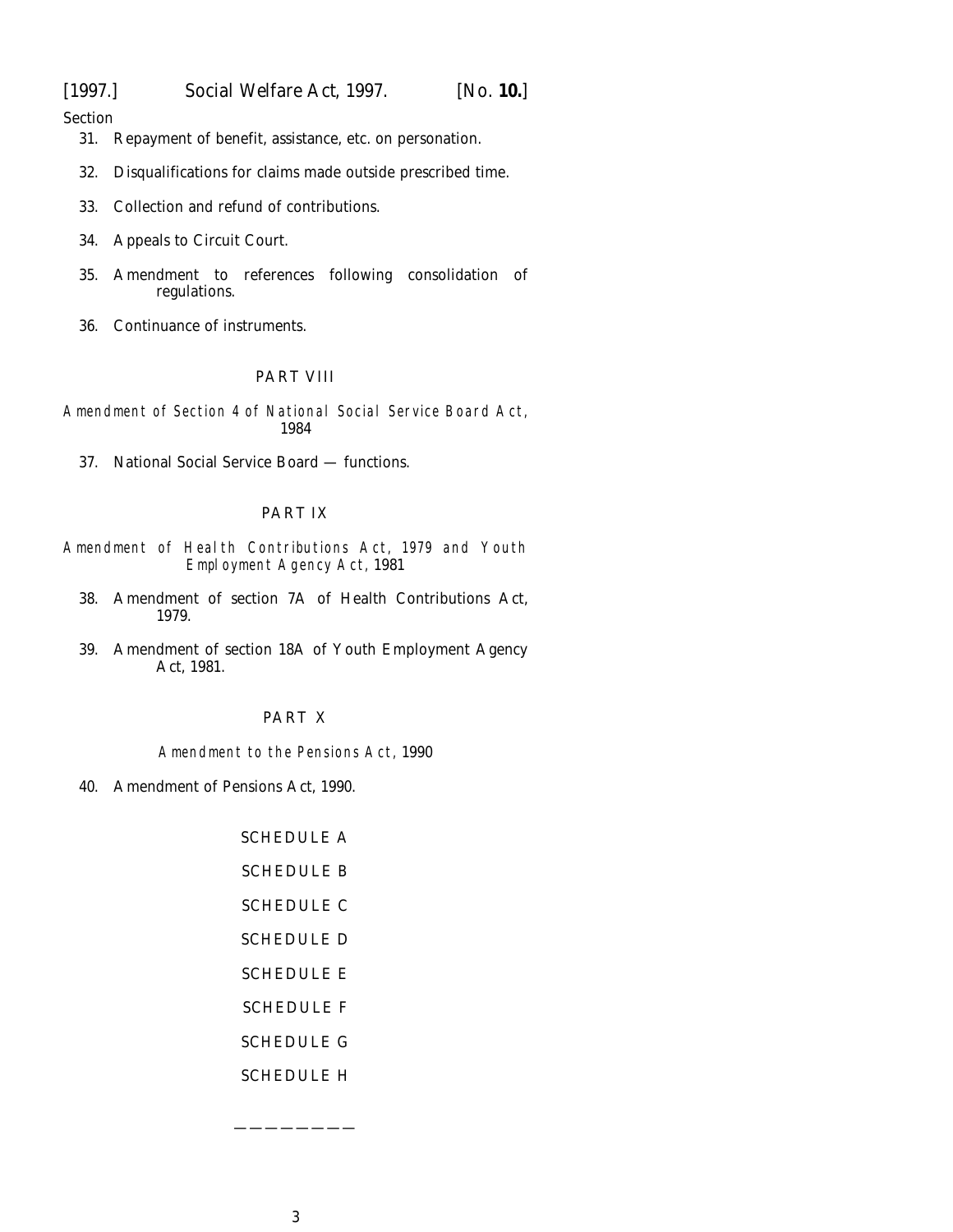# [*No.* **10.**] *Social Welfare Act,* 1997. [1997.]

Acts Referred to

| Adoption Act, 1991                                             | 1991, No. 14  |  |
|----------------------------------------------------------------|---------------|--|
| Adoptive Leave Act, 1995                                       | 1995, No. 2   |  |
| Army Pension Acts, 1923 to 1980                                |               |  |
| Blind Persons Act, 1920                                        | 1920, c. 49   |  |
| Child Care Act, 1991                                           | 1991, No. 17  |  |
| Corporation Tax Act, 1976                                      | 1976, No. 7   |  |
| Family Law (Maintenance of Spouses and Children) Act, 1976     | 1976, No. 11  |  |
| Family Law Act, 1995                                           | 1995, No. 26  |  |
| Finance Act, 1983                                              | 1983, No. 15  |  |
| Guardianship of Infants Act, 1964                              | 1964, No. 7   |  |
| Health Act, 1970                                               | 1970, No. 1   |  |
| Health Contributions Act, 1979                                 | 1979, No. 4   |  |
| Judicial Separation and Family Law Reform Act, 1989            | 1989, No. 6   |  |
| Larceny Act, 1916                                              | 1916, c. $50$ |  |
| Local Authorities (Higher Education Grants) Acts, 1968 to 1992 |               |  |
| Maternity Protection Act, 1994                                 | 1994, No. 34  |  |
| Medical Practitioners Act, 1978                                | 1978, No. 4   |  |
| Merchant Shipping Act, 1894                                    | 1894, c. 60   |  |
| National Social Service Board Act, 1984                        | 1984, No. 2   |  |
| Pensions Act, 1990                                             | 1990, No. 25  |  |
| Social Welfare Act, 1993                                       | 1993, No. 5   |  |
| Social Welfare Act, 1994                                       | 1994, No. 4   |  |
| Social Welfare Act, 1995                                       | 1995, No. 3   |  |
| Social Welfare (No. 2) Act, 1995                               | 1995, No. 23  |  |
| Social Welfare Act, 1996                                       | 1996, No. 7   |  |
| Social Welfare (Consolidation) Act, 1993                       | 1993, No. 27  |  |
| Status of Children Act, 1987                                   | 1987, No. 26  |  |
| Youth Employment Agency Act, 1981                              | 1981, No. 32  |  |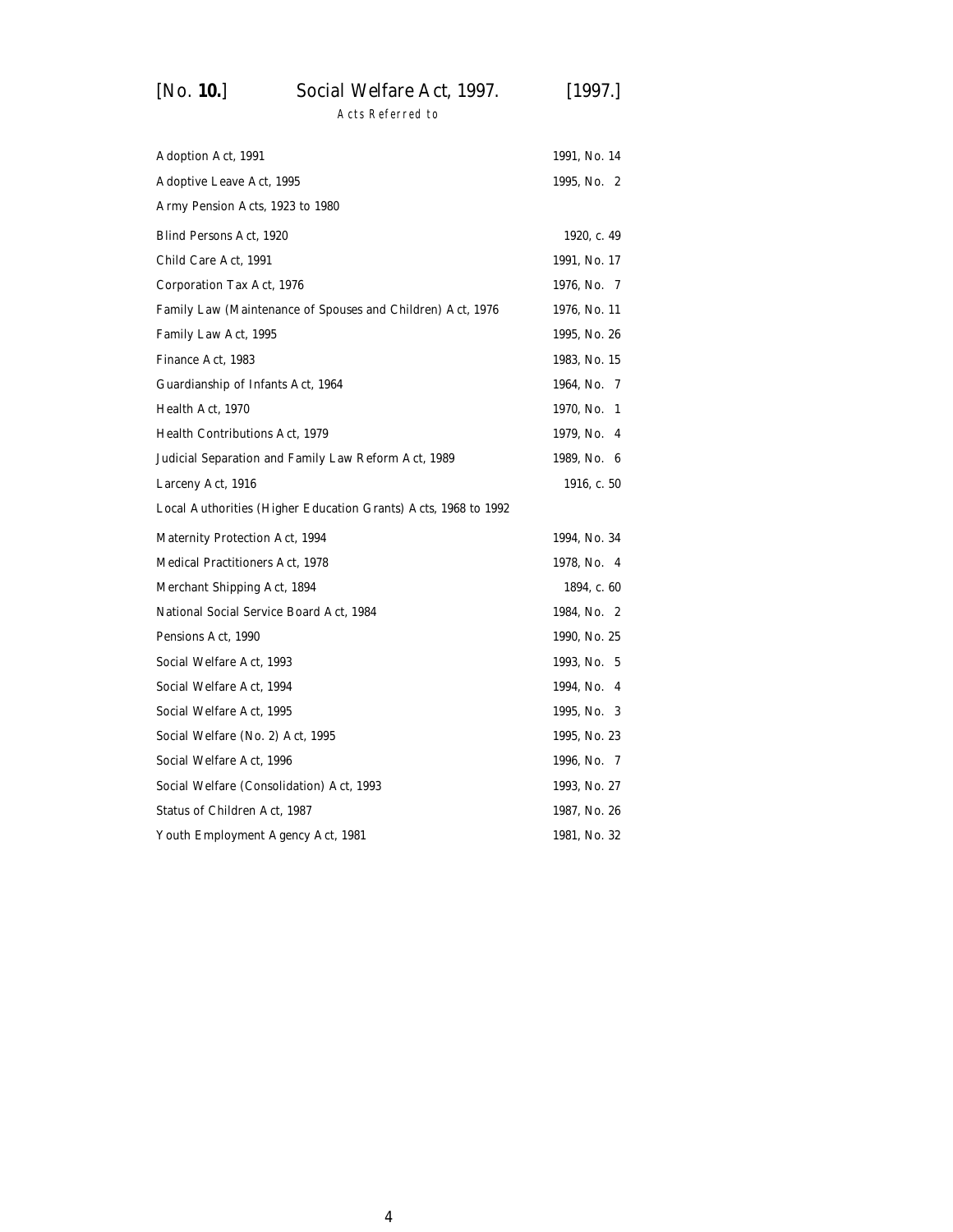<span id="page-4-0"></span>

*Number* 10 *of* 1997

————————

### **SOCIAL WELFARE ACT, 1997**

————————

————————

### AN ACT TO AMEND AND EXTEND THE SOCIAL WELFARE ACTS, SECTION 4 OF THE NATIONAL SOCIAL SER-VICE BOARD ACT, 1984, SECTION 7A OF THE HEALTH CONTRIBUTIONS ACT, 1979, SECTION 18A OF THE YOUTH EMPLOYMENT AGENCY ACT, 1981, AND THE PENSIONS ACT, 1990. [2*nd April*, 1997]

#### BE IT ENACTED BY THE OIREACHTAS AS FOLLOWS:

#### PART I

#### Preliminary

**1.**—(1) This Act may be cited as the Social Welfare Act, 1997.

Short title and construction.

(2) The Social Welfare Acts and this Act (other than Parts VIII, IX and X) shall be construed together as one.

**2.**—In this Act—

Definitions.

''the Principal Act'' means the Social Welfare (Consolidation) Act, 1993;

''the Act of 1994'' means the Social Welfare Act, 1994;

''the Act of 1995'' means the Social Welfare Act, 1995;

''the No. 2 Act of 1995'' means the Social Welfare (No. 2) Act, 1995;

''the Act of 1996'' means the Social Welfare Act, 1996.

### PART II

#### Increases

**3.**—(1) The Principal Act is hereby amended by the substitution Social insurance for Parts I to IV (inserted by section 3 of the Act of 1996) of the benefits (new rates). Second Schedule thereto of the Parts set out in *Schedule A* to this Act.

(2) This section shall come into operation—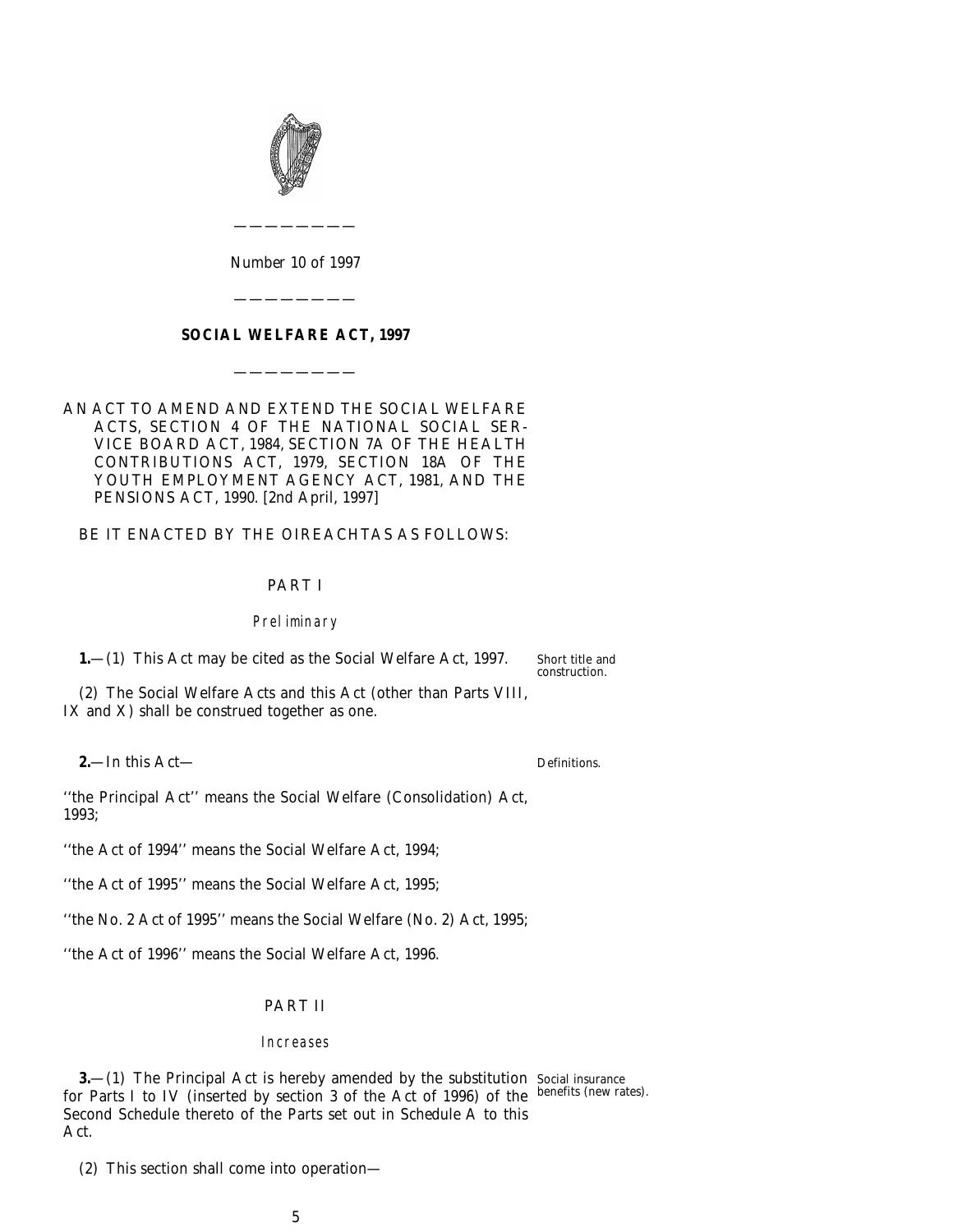''.

- <span id="page-5-0"></span>Pt.II S.3
- (*a*) in so far as it relates to unemployment benefit, on the 5th day of June, 1997,
- (*b*) in so far as it relates to disability benefit, health and safety benefit, injury benefit, disablement gratuity and disablement pension, on the 9th day of June, 1997,
- (*c*) in so far as it relates to retirement pension, invalidity pension and a relevant payment by virtue of section 18 (1) (*a*) of the Act of 1996, on the 12th day of June, 1997, and
- (*d*) in so far as it relates to death benefit under section 60, 61, 62 or 63 of the Principal Act, old age (contributory) pension, widow's (contributory) pension, widower's (contributory) pension and orphan's (contributory) allowance, on the 13th day of June, 1997.

Social assistance payments (new rates).

**4.**—(1) The Principal Act is hereby amended by the substitution for Parts I and II (inserted by section 4 of the Act of 1996) of the Fourth Schedule thereto of the Parts set out in *Schedule B* to this Act.

- (2) This section shall come into operation—
	- (*a*) in so far as it relates to unemployment assistance and disability allowance, on the 4th day of June, 1997,
	- (*b*) in so far as it relates to supplementary welfare allowance, on the 9th day of June, 1997,
	- (*c*) in so far as it relates to pre-retirement allowance, one-parent family payment (other than where payable in respect of a widow or widower), carer's allowance, prescribed relative allowance and a relevant payment by virtue of section 18(1)(*b*) or (*c*) of the Act of 1996, on the 12th day of June, 1997, and
	- (*d*) in so far as it relates to old age (non-contributory) pension, blind pension, widow's (non-contributory) pension, oneparent family payment payable in respect of a widow or widower and orphan's (non-contributory) pension, on the 13th day of June, 1997.

Child benefit (new rates).

**5.**—(1) The Fourth Schedule to the Principal Act is hereby amended by the substitution for Part III (inserted by section 5 of the Act of 1996) of the following Part:

### ''PART III

#### Amounts of Child Benefit

| Amount for each of first 2 children | Amount for each child in excess of 2 |
|-------------------------------------|--------------------------------------|
|                                     | £39                                  |

(2) This section shall come into operation on the 1st day of September, 1997.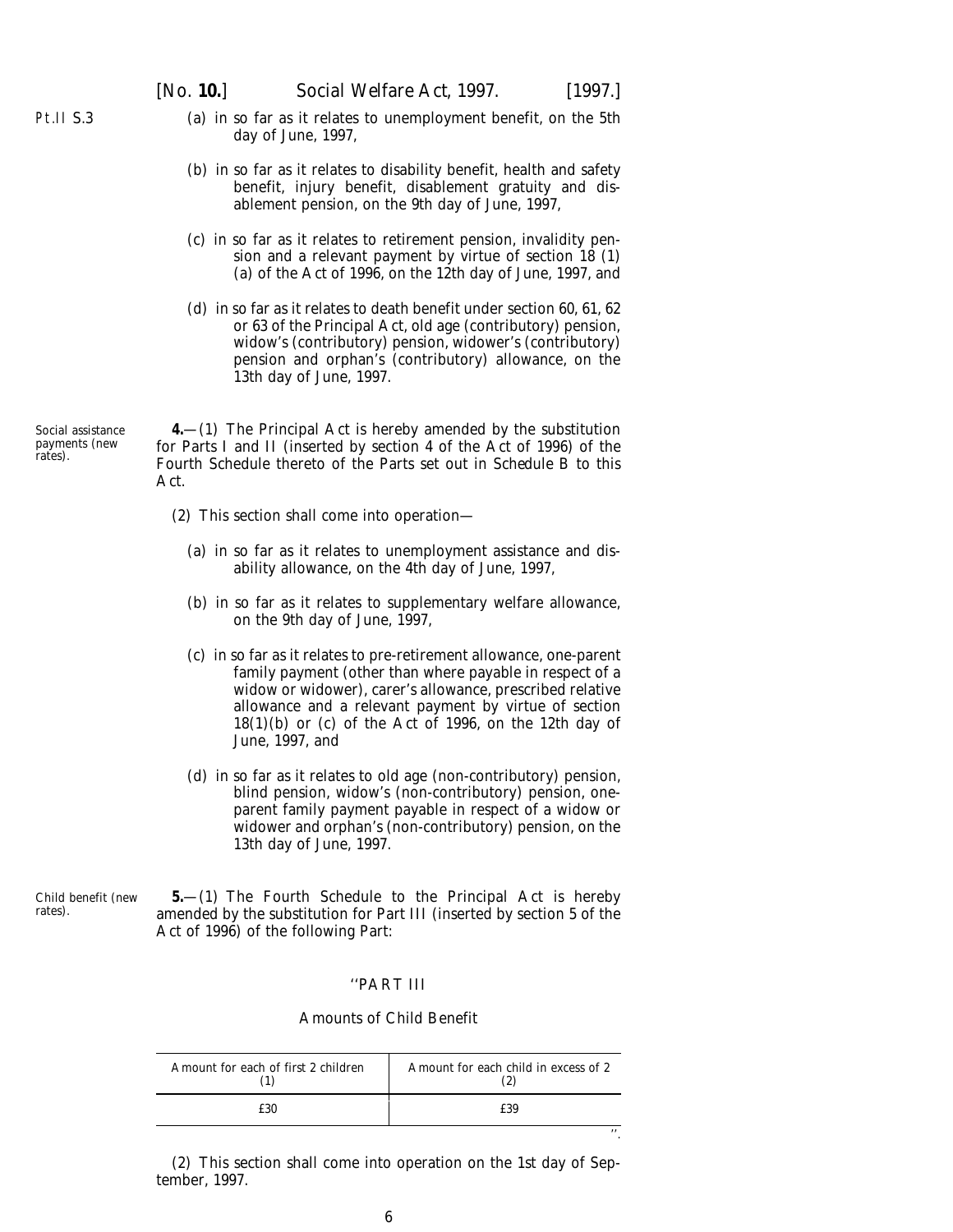<span id="page-6-0"></span>

**6.** (1) Section 197 of the Principal Act is hereby amended by Pt. II the substitution for the definition of ''weekly family income'' of the Family income following definition:

supplement (new weekly rates etc.).

'''weekly family income' means, subject to regulations under section 202, the amount of income received in a week by a family, less—

- (i) any allowable contribution referred to in Regulations 59 and 60 (inserted by the Income Tax (Employment) Regulations, 1972 (S.I. No. 260 of 1972)) of the Income Tax (Employments) Regulations, 1960 (S.I. No. 28 of 1960),
- (ii) any amount deducted from reckonable earnings pursuant to—
	- (A) section 10 and regulations made under section 11,
	- (B) section 5 of the Health Contributions Act, 1979, and
	- (C) section 16 of the Youth Employment Agency Act, 1981,

and

(iii) any income of a person who in respect of that family is a child.''.

(2) *Subsection (1)* shall apply in the case of a claim to family income supplement made on or after the 12th day of June, 1997.

(3) The Principal Act is hereby amended by the substitution for section 198 (inserted by section 6 of the Act of 1996) of the following section:

''Entitlement to 198.— Subject to this Act, an allowance (in this supplement. Act referred to as 'family income supplement') shall be payable out of moneys provided by the Oireachtas in respect of a family where the weekly family income is less than—

- (*a*) in the case of a family which includes only 1 child, £205,
- (*b*) in the case of a family which includes 2 children, £225,
- (*c*) in the case of a family which includes 3 children, £245,
- (*d*) in the case of a family which includes 4 children, £265,
- (*e*) in the case of a family which includes 5 children, £290,
- (*f*) in the case of a family which includes 6 children, £310,
- (*g*) in the case of a family which includes 7 children, £327,
- or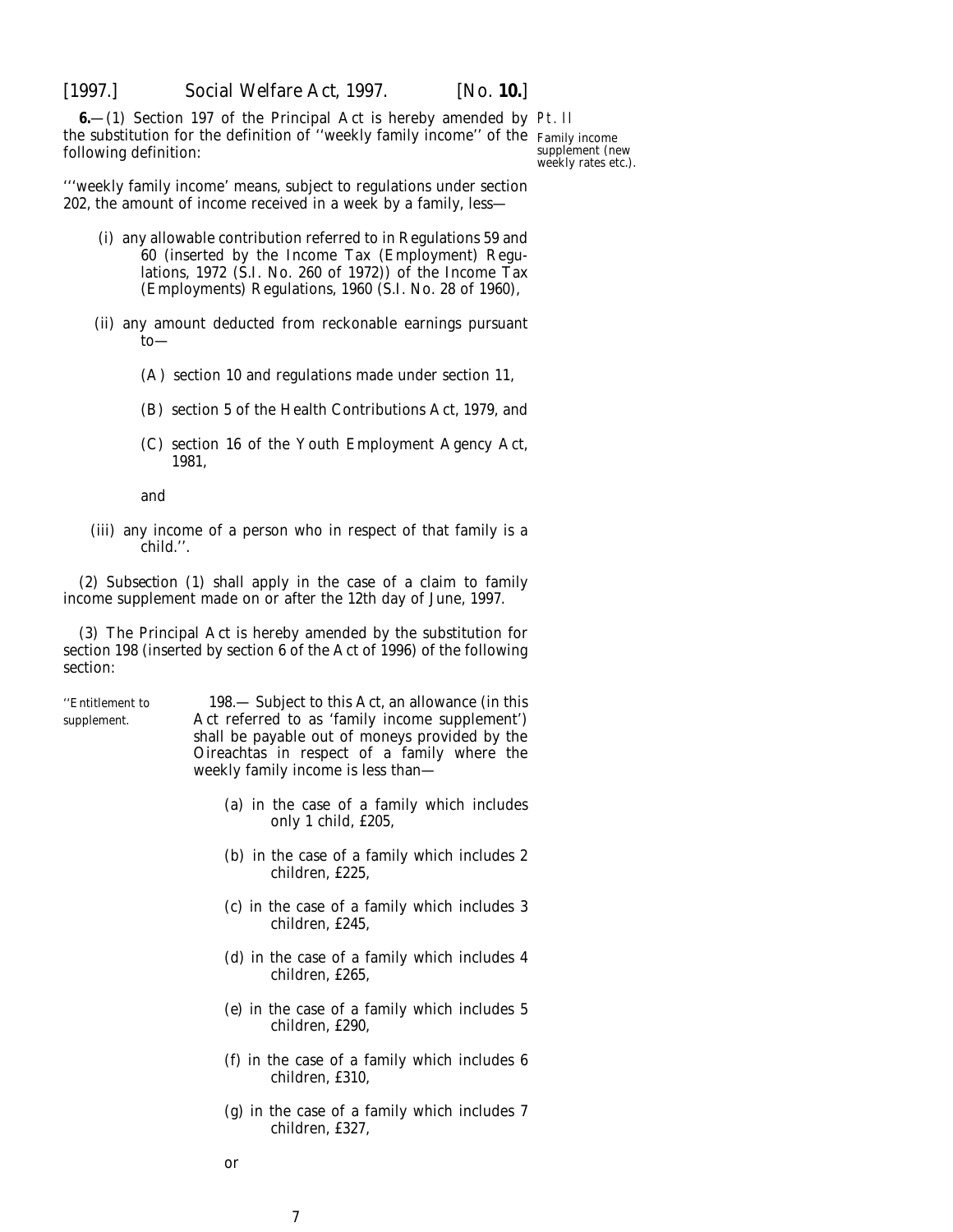[*No.* **10.**] *Social Welfare Act,* 1997. [1997.]

<span id="page-7-0"></span>Pt.II S.6

(*h*) in the case of a family which includes 8 or more children, £344.''.

(4) *Subsection (3)* shall come into operation on the 12th day of June, 1997.

Continued payment for qualified children.

**7.**—The Principal Act is hereby amended by the substitution for section 203A (inserted by section 7 of the Act of 1996) of the following section:

''Entitlement to 203A.—(1) Subject to this Act, a continued payment. payment for qualified children (in this Part referred to as a 'continued payment') shall be payable out of moneys provided by the Oireachtas to a person—

- (*a*) other than a person who is engaged in short-time employment, who—
	- (i) has been in receipt of unemploy-<br>ment benefit, unemployment unemployment assistance, or unemployment benefit and unemployment assistance in respect of not less than 312 days of unemployment in—
		- (A) a period of interruption of employment, within the meaning of section 42 (4) (*c*), where the person is in receipt of unemployment benefit, or
		- (B) a continuous period of unemployment, within the meaning of section 120(3), where the person is in receipt of unemployment assistance,

in the immediately preceding period, and

- (ii) is in receipt of unemployment benefit or unemployment assistance which includes an increase in respect of at least one qualified child, who normally resides with the person, and is not a person to whom sections  $45$  (3),  $124$  (1) or 245A (3) (as the case may require) applies, or
- (*b*) who is engaged in employment under a scheme administered by an Foras A´ iseanna Saothair and known as Community Employment and who, if he or she were in receipt of unemployment benefit or unemployment assistance would be entitled to an increase in respect of at least one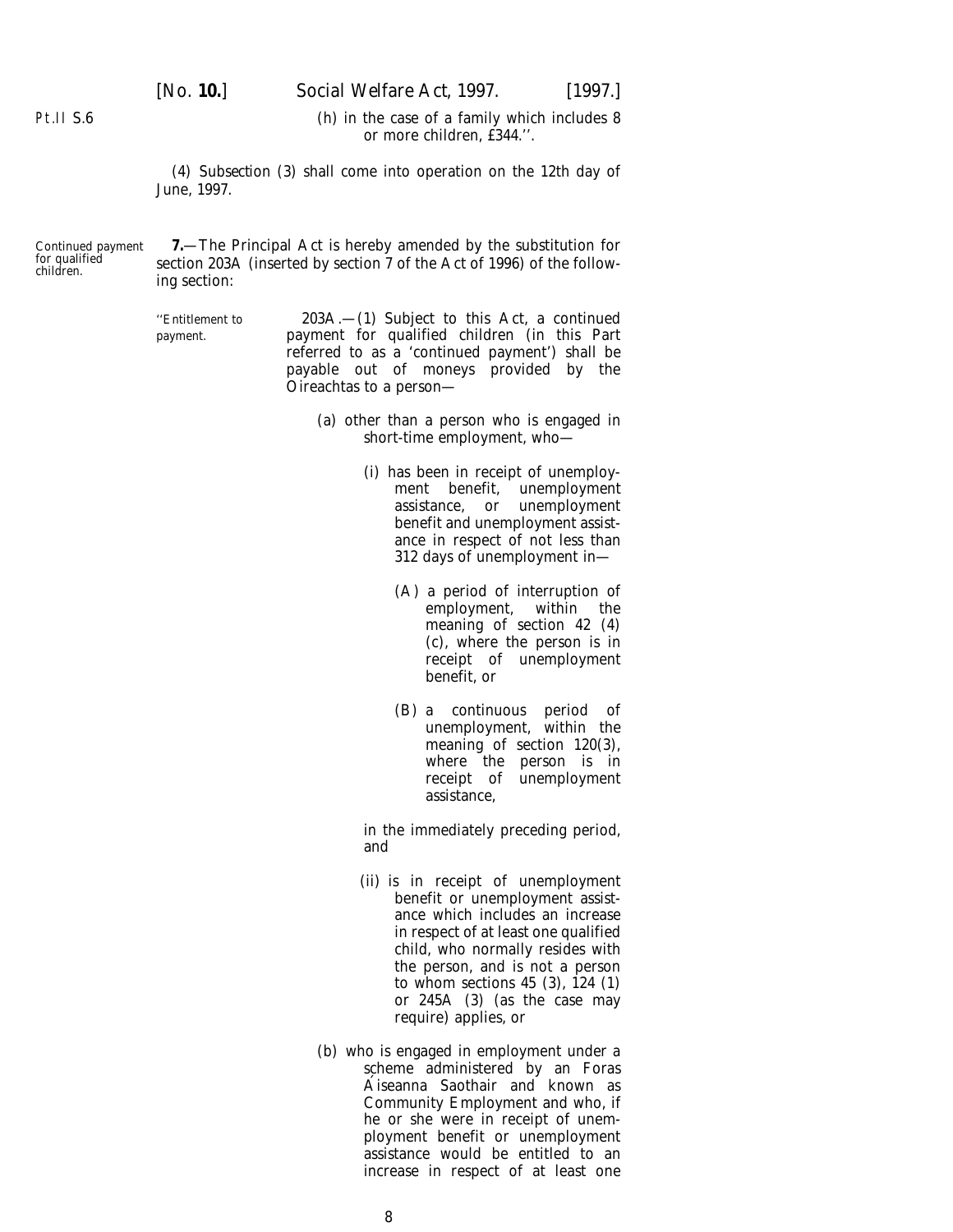- <span id="page-8-0"></span>qualified child who normally resides Pt.II S.7 with him or her and would not be a person to whom section 45 (3), 124 (1) or 245A (3) (as the case may require), applies, and
- (*c*) who, in the case of a person to whom paragraph (*a*) or (*b*) applies, ceases, by virtue of having become engaged in employment which is expected to continue for a period of a minimum of 4 weeks, to be entitled to unemployment benefit or unemployment assistance or ceases to be engaged in Community Employment.

(2) In this Part, 'employment' means insurable employment or insurable self-employment, other than—

- (*a*) employment under a scheme administered by an Foras Aiseanna Saothair and known as Community Employment,
- (*b*) employment under any scheme which is funded by an Foras Aiseanna Saothair, other than a scheme known as the Jobs Initiatives Scheme, or
- (*c*) employment of a seasonal nature.''.
- **8.**—(1) Section 10 of the Principal Act is hereby amended by—
	- (*a*) the substitution in subsection (1) (*b*) of ''4.5 per cent.'' for contributions, ''5.5 per cent.'',

Employment contributions (new rates of increases in earnings ceilings, etc.).

- (*b*) the substitution in subsection (1) (*c*) of ''£23,200'' for ''£22,300'' (inserted by section 8 (1) (*b*) of the Act of 1996),
- (*c*) the substitution in subsection (1) ( $d$ ) (i) and (ii) of "£260" for ''£250'' (inserted by section 8 (1) (*c*) (iii) of the Act of 1996), and
- (*d*) the substitution in subsection (1) (*e*) of ''£27,900'' for ''£26,800'' (inserted by section 8 (1) (*d*) of the Act of 1996).

(2) This section shall come into operation on the 6th day of April, 1997.

**9.**—(1) Section 18 (1) of the Principal Act is hereby amended by Self-employment the substitution in paragraph (*d*) of ''£23,200'' for ''£22,300'' (inserted by section 9 (1) (*c*) of the Act of 1996).

contributions (increase in earnings ceiling).

(2) This section shall come into operation on the 6th day of April, 1997.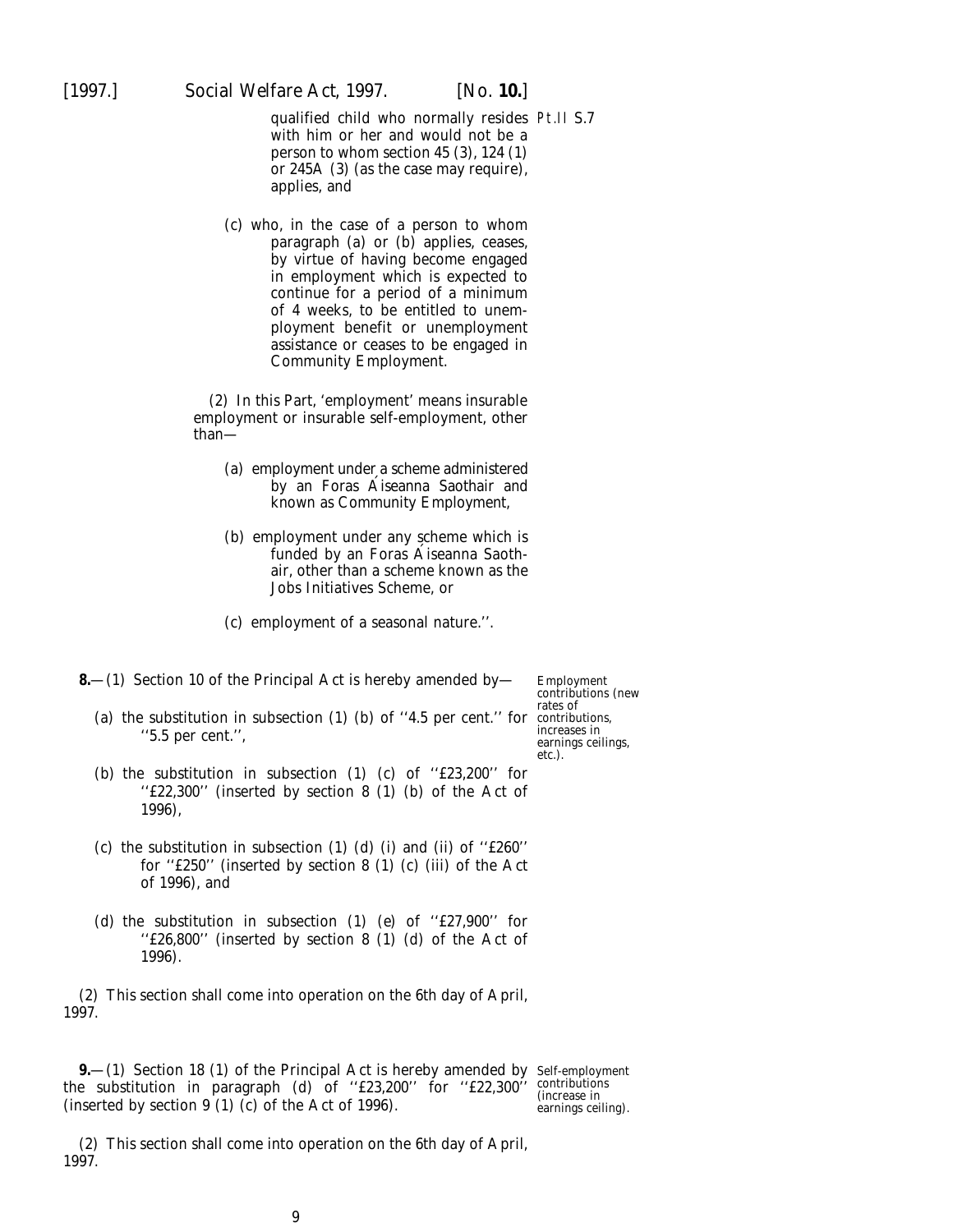#### PART III

#### Social Insurance Improvements

<span id="page-9-0"></span>Maternity benefit (self-employed contributors).

**10.**—(1) The Principal Act is hereby amended by the substitution for Chapter 8 of Part II of the following Chapter:

#### ''CHAPTER 8

#### *Maternity Benefit*

Entitlement to and  $37.-(1)$  Subject to this Act, a woman shall be duration of benefit. entitled to maternity benefit if-

- (*a*) it is certified by a registered medical practitioner or otherwise to the satisfaction of the Minister that it is to be expected that she will be confined in a week specified in the certificate (hereafter in this section referred to as 'the expected week of confinement') not being more than the prescribed number of weeks after that in which the certificate is given,
- (*b*) where she is an employed contributor, it is certified by her employer that she is entitled to maternity leave under section 8 of the Maternity Protection Act, 1994, and
- (*c*) subject to subsection (2), she satisfies the contribution conditions in section 38.

(2) The requirement in subsection (1) (*c*) shall not apply in the case of a claim for maternity benefit made by a woman who was in receipt of health and safety benefit under section 41A at any time during the pregnancy as a result of which it is expected that she will be confined.

(3) Regulations may provide for entitling to maternity benefit, subject to such conditions and in such circumstances as may be prescribed, such class or classes of women who would be entitled thereto but for the fact that the contribution conditions in section 38 are not satisfied.

(4) (*a*) Subject to this Act, where a woman, who has been delivered of a living child dies at any time before the expiry of the fourteenth week following the week of her confinement, the father of the child shall, subject to satisfying the contribution conditions in section 38, be entitled to benefit under this Chapter as if he was a woman and the provisions of this Chapter (other than section 40 (*b*)) shall apply in all respects in the case of such a man:

 $\sim$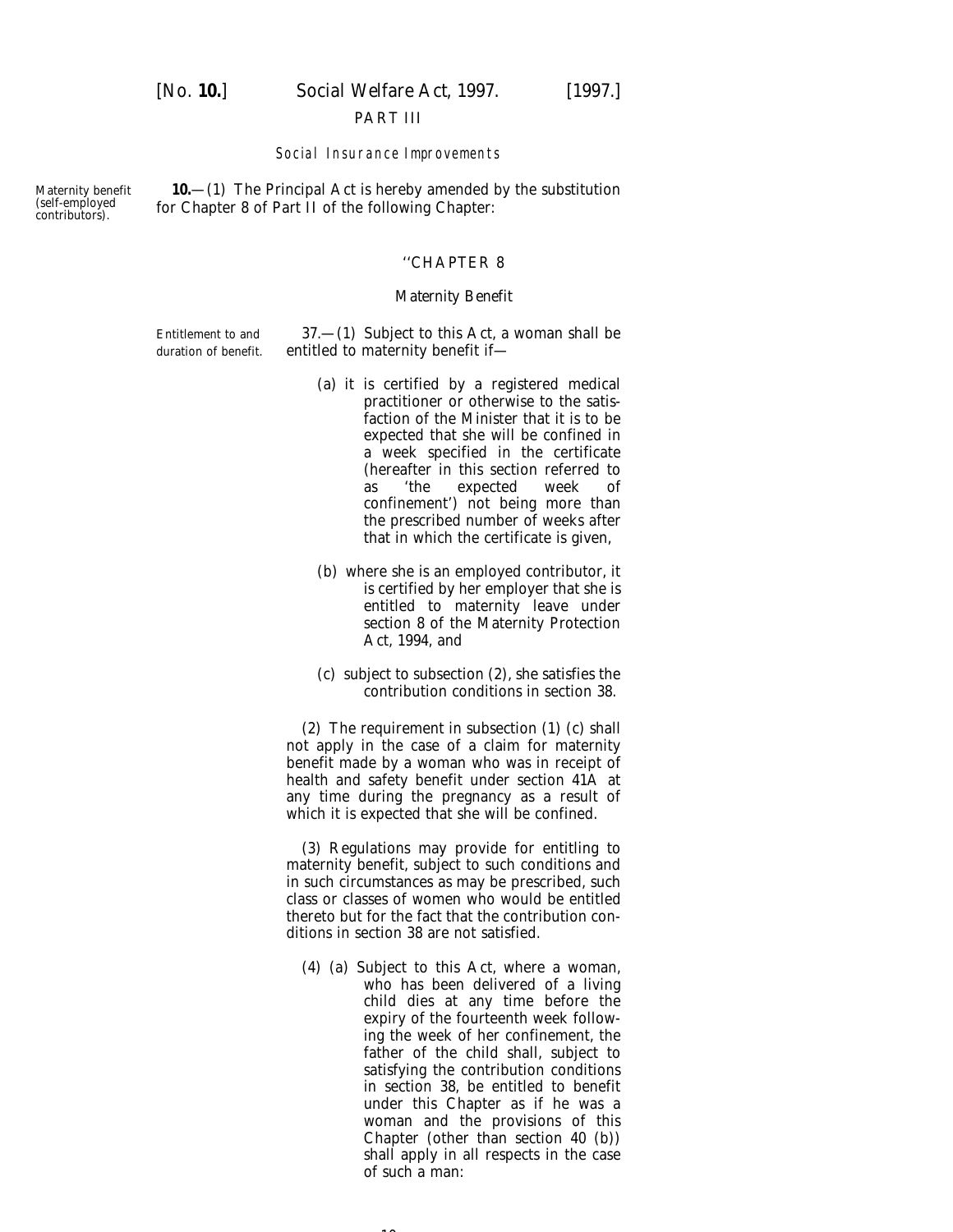Provided that in the case of an Pt.III S.10employed contributor, it is certified by his employer that he is entitled to leave under section 16 of the Maternity Protection Act, 1994.

(*b*) In this Act, a reference to maternity benefit shall be construed as including a reference to benefit payable to a man under this subsection.

(5) Subject to this Chapter, maternity benefit shall be payable to—

- (*a*) a woman, who is an employed contributor, for the period of maternity leave to which she is entitled under section 8 of the Maternity Protection Act, 1994 (including any extension of that period by virtue of section 12 of that Act),
- (*b*) a woman, who is in insurable selfemployment, for a period of 14 weeks—
	- (i) commencing not later than 4 weeks before the end of the expected week of confinement, and
	- (ii) ending not earlier than 4 weeks after the end of the expected week of confinement:

Provided that where the date of confinement occurs in a week after the expected week of confinement, the period in respect of which benefit shall be payable shall be extended by such number of consecutive weeks, subject to a maximum of 4 consecutive weeks, after the week in which the date of confinement occurs as ensures compliance with subparagraph (ii),

- $(c)$  a man, who-
	- (i) is an employed contributor, for the period of leave to which he is entitled under section 16 of the Maternity Protection Act, 1994, or
	- (ii) is in insurable self-employment, for a period commencing on the day after the day on which the death of the mother occurs—
		- (A) where the mother dies before the expiry of the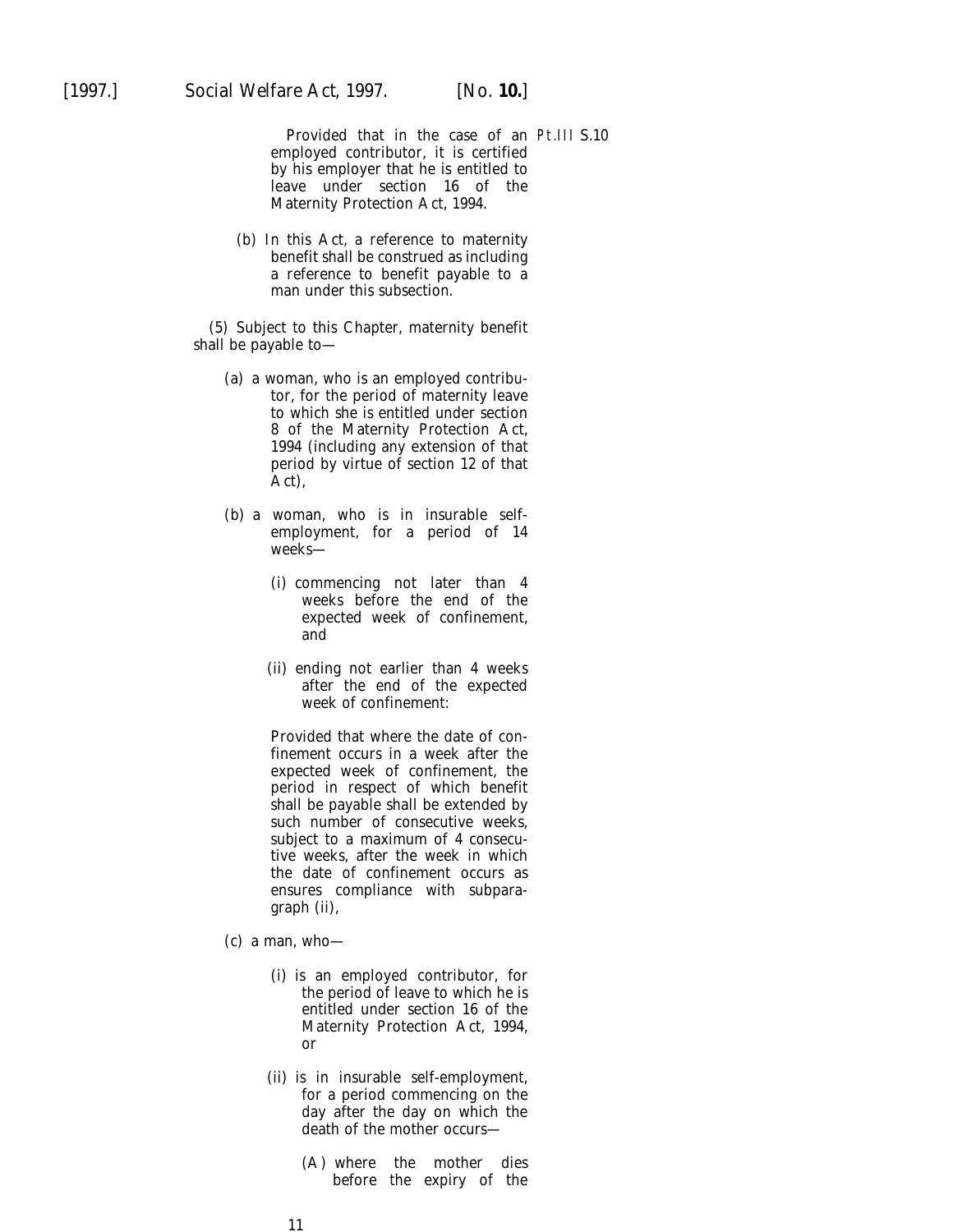tenth week following the week of her confinement, to the end of the tenth week following the week of her confinement, or

(B) where the mother dies after the expiry of the tenth week but before the expiry of the fourteenth week following the week of her confinement, to the end of the fourteenth week following the week of her confinement:

Provided that where the beneficiary dies, the benefit shall not be payable for any subsequent day.

(6) Regulations may modify subsections (1) and (5) in relation to cases where—

- (*a*) it is certified by a registered medical practitioner or otherwise to the satisfaction of the Minister that a woman has been confined, and
- (*b*) no such certificate as is referred to in subsection (1) (*a*) has been given.

(7) For the purposes of this section, a Sunday shall not in any week be treated as a day of entitlement to maternity benefit and, accordingly, the amount payable by way of such benefit for any other day of a week shall be one-sixth of the appropriate weekly rate, subject to the total amount being paid at any time by virtue of this subsection being rounded up to the nearest 10p where it is a multiple of 5p but not also a multiple of 10p, and being rounded to the nearest 10p where it is not a multiple of 5p or 10p.

(8) In the case of an employed contributor, where the employment ceases (whether due to the death of the employer or otherwise) during the period for which maternity benefit is payable in accordance with subsection (5), the beneficiary shall continue to be treated as if the event which caused the cesser of employment had not occurred.

(9) Regulations may provide for requiring an employer or any other person to furnish such information as may be required for the purposes of determining a claim for maternity benefit.

Conditions for 38.—The contribution conditions for maternity receipt. benefit are—

- (*a*) in the case of an employed contributor—
	- (i) (A) that the claimant has qualifying contributions in respect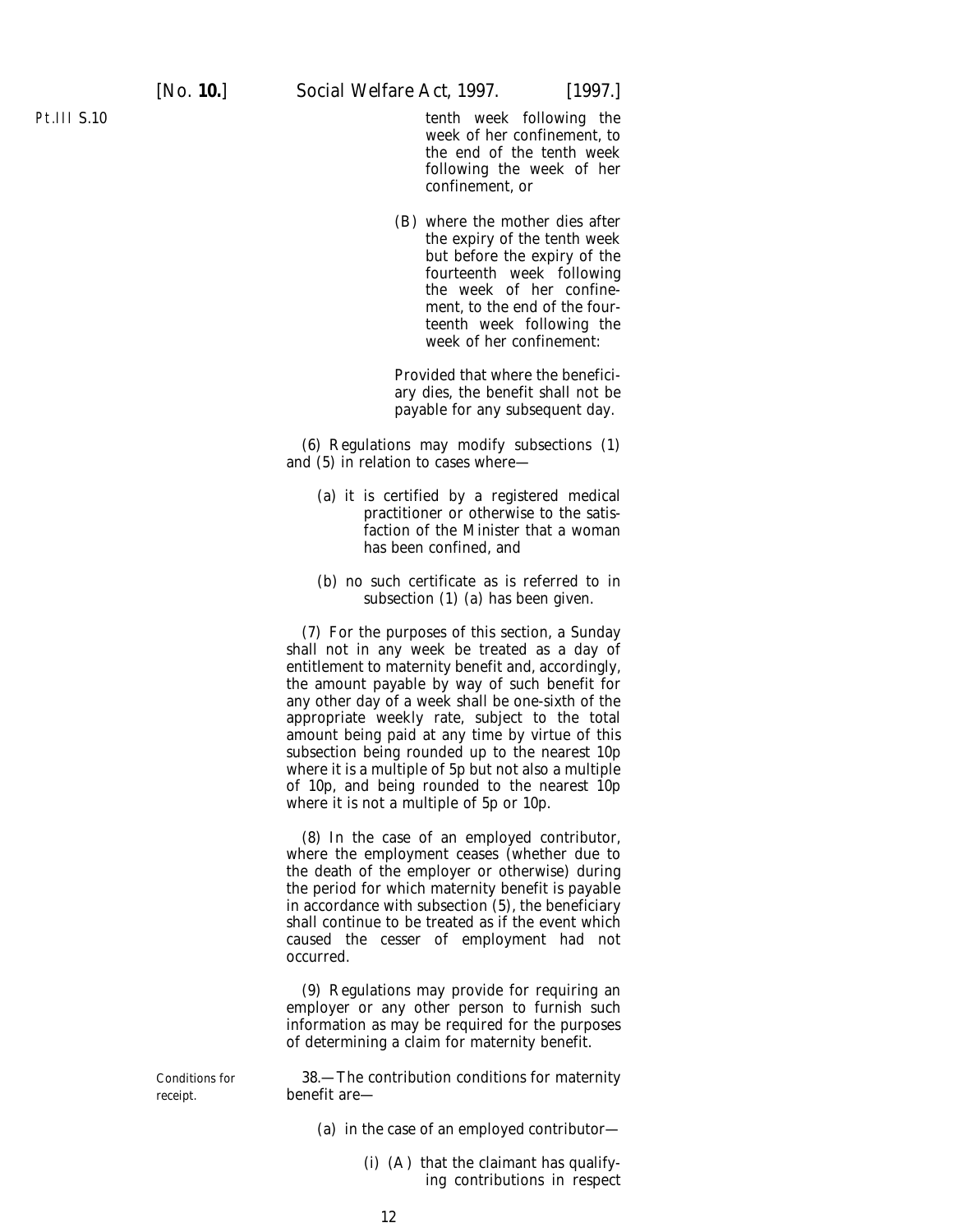of not less than 39 contri-Pt.III S.10bution weeks in the period beginning with her entry into<br>insurance and ending insurance and ending immediately before the relevant day, and

- (B) that the claimant has qualifying contributions or credited contributions in respect of not less than 39 contribution weeks in the last complete contribution year before the beginning of the benefit year in which the relevant day occurs or in a subsequent complete contribution year before the relevant day, or
- (ii) that the claimant has qualifying contributions in respect of not less than 39 contribution weeks in the 12 months immediately preceding the relevant day, or having been in insurable selfemployment, she satisfies the contribution conditions in paragraph (*b*),
- (*b*) in the case of a person in insurable selfemployment, that the claimant has qualifying contributions in respect of not less than 52 contribution weeks in the last complete contribution year or in the second last complete contribution year before the beginning of the benefit year in which the relevant day occurs, or where the claimant was previously an employed contributor that she satisfies the contribution conditions in paragraph (*a*).

Rates of benefit.  $39- (1)$  Subject to this Act, the weekly rate of maternity benefit shall be an amount equal to—

- (*a*) 70 per cent. of the reckonable weekly earnings, reckonable weekly emoluments or reckonable weekly income, as the case may be, of the woman to whom the benefit is payable in the income tax year prescribed for the purposes of this section, or
- (*b*) the amount of disability benefit, including any increases thereof, which the woman would otherwise receive if she was entitled to the said benefit, or
- (*c*) such amount as shall be prescribed,

whichever is the greater.

(2) In this section 'reckonable weekly earnings', 'reckonable weekly emoluments' and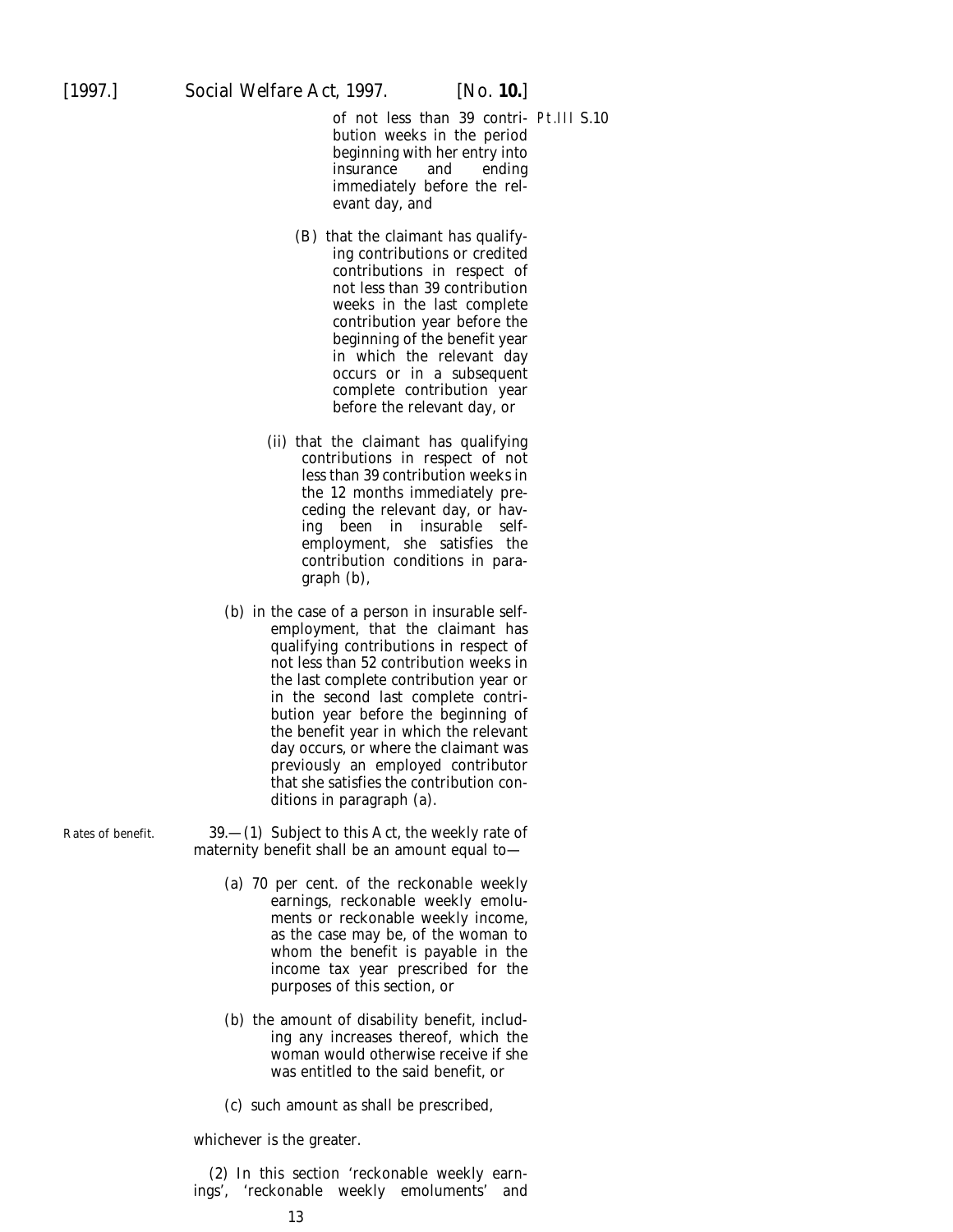Pt.III S.10

'reckonable weekly income' mean the average amount, calculated in accordance with regulations, of reckonable earnings, reckonable emoluments, reckonable income and such other income as may be prescribed, received in a week up to such limit as may be prescribed.

Disqualifications. 40.—Regulations may provide for disqualifying a woman for receiving maternity benefit if—

- (*a*) during the period for which the benefit is payable, she engages in any occupation other than domestic activities in her own household, or
- (*b*) she fails, without good cause, to attend for or to submit herself to any medical examination that may be required in accordance with regulations made under this section.

provisions.

- Supplementary 41.—(1) In this Chapter—
	- (*a*) 'confinement' means labour resulting in the issue of a living child, or labour after 24 weeks of pregnancy resulting in the issue of a child whether alive or dead, and 'confined' shall be construed accordingly,

'registered medical practitioner' means a person registered in the General Register of Medical Practitioners established under section 26 of the Medical Practitioners Act, 1978,

'the relevant day' means the first day for which maternity benefit is claimed, and

(*b*) references to the date of the confinement shall be taken as referring, where labour begun on one day results in the issue of a child on another day, to the date of the issue of the child or, if a woman is confined of twins or a greater number of children, to the date of the issue of the last child.

(2) In deciding whether or not to make an order under section 21A (inserted by the Status of Children Act, 1987) of the Family Law (Maintenance of Spouses and Children) Act, 1976, in so far as any such order relates to the payment of expenses incidental to the birth of a child, the Circuit Court or the District Court, as the case may be, shall not take into consideration the fact that the mother of the child is entitled to maternity benefit.''.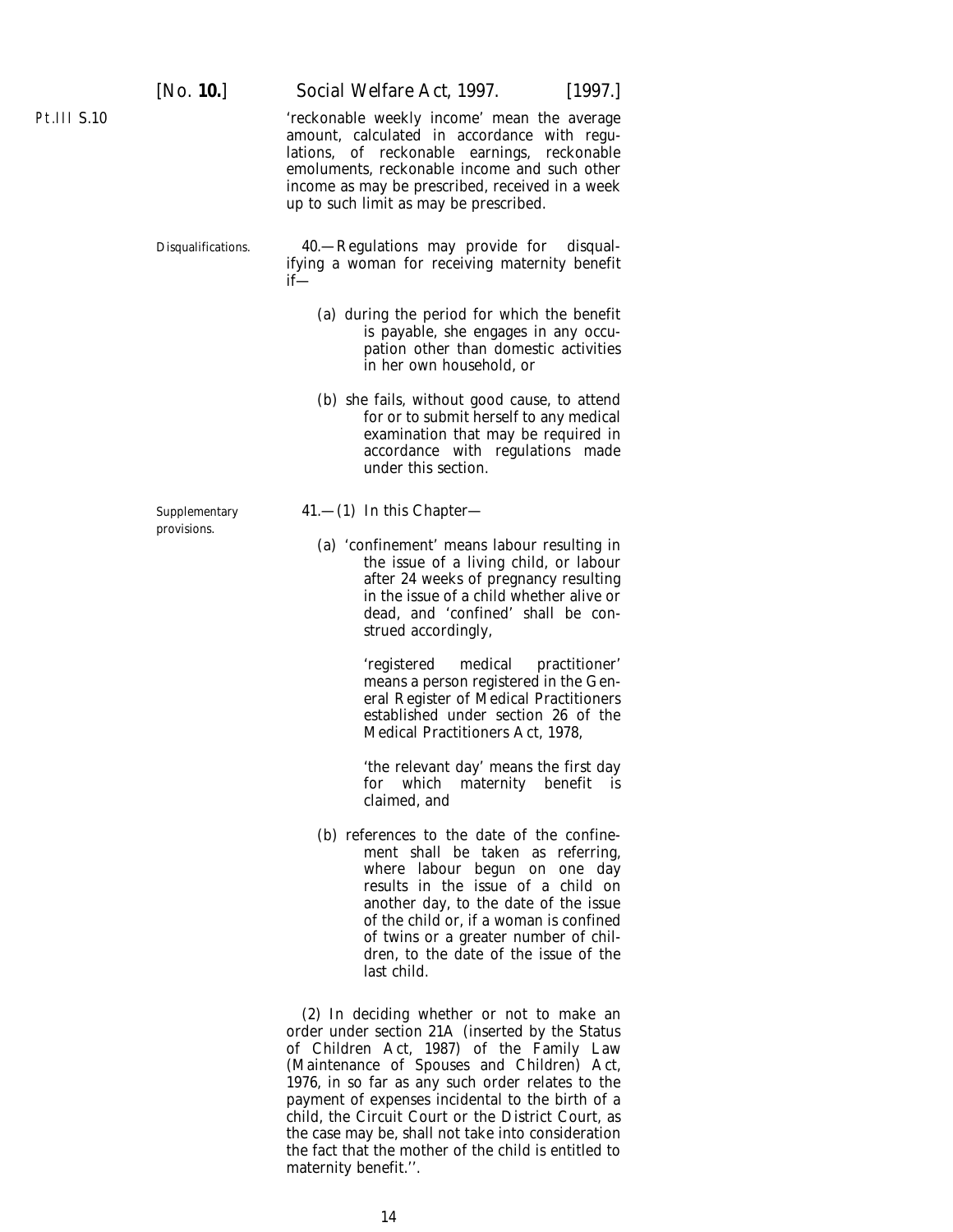<span id="page-14-0"></span>

(2) Section 18 (1) (*g*) (as amended by section 27 of the Act of 1996) Pt.III S.10 of the Principal Act is hereby amended by the substitution for ''or orphan's (contributory) allowance'' of '', orphan's (contributory) allowance, maternity benefit or adoptive benefit''.

(3) This section shall come into operation on such day as the Minister may appoint by order.

**11.**—(1) The Principal Act is hereby amended by the substitution Adoptive benefit for Chapter 8B (inserted by section 11 of the Act of 1995) of Part II (self-employed)<br>
contributors). of the following Chapter:

#### ''CHAPTER 8B

#### *Adoptive Benefit*

Entitlement to and  $41G$ .  $- (1)$  In this Chapterduration of

- adoptive benefit. 'adopting parent'—
	- (*a*) in the case of an employed contributor, has the meaning assigned to it by section 2 (1) of the Adoptive Leave Act, 1995, and
	- (*b*) in the case of a person in insurable selfemployment means—
		- (i) a woman in whose care a child (of whom she is not the natural mother) has been placed or is to be placed with a view to the making of an adoption order, or to the effecting of a foreign adoption or following any such adoption,
		- (ii) a man, in whose care a child has been placed or is to be placed with a view to the making of an adoption order, or to the effecting of a foreign adoption or following any such adoption, where the woman in whose care the child (of whom she is not the natural mother) has been placed or is to be placed has died, and
		- (iii) a man, other than a man to whom subparagraph (ii) applies, in whose sole care a child has been placed or is to be placed with a view to making an adoption order, or to the effecting of a foreign adoption or following any such adoption,

'certificate of placement' has the meaning assigned to it by section 13 of the Adoptive Leave Act, 1995,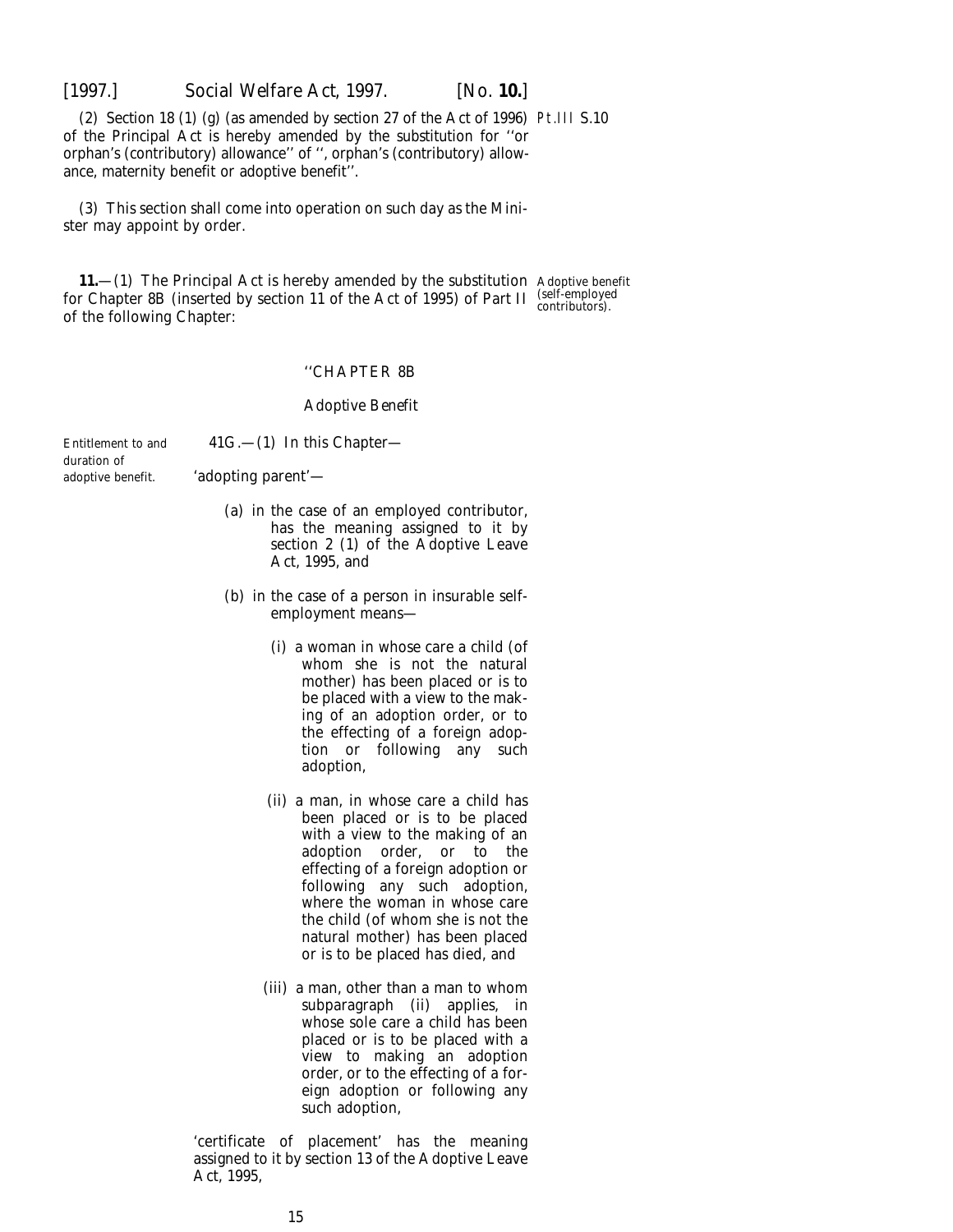Pt.III S.11

'day of placement' has the meaning assigned to it by section 2 (1) of the Adoptive Leave Act, 1995,

'foreign adoption' has the meaning assigned to it by the Adoption Act, 1991.

(2) Subject to this Act, an adopting parent shall be entitled to adoptive benefit if—

- (*a*) (i) in the case of an employed contributor, it is certified by the adopting parent's employer that the adopting parent is entitled to adoptive leave under the Adoptive Leave Act, 1995, or
	- (ii) in the case of a person in insurable self-employment, a 'certificate of placement' is issued to the adopting parent, and
- (*b*) the adopting parent satisfies the contribution conditions in section 41H.

(3) Regulations may provide for entitling to adoptive benefit, subject to such conditions and in such circumstances as may be prescribed, such class or classes of adopting parents who would be entitled thereto but for the fact that the contribution conditions in section 41H are not satisfied.

(4) Subject to this Chapter, adoptive benefit shall be payable—

- (*a*) in the case of an employed contributor, for the period of adoptive leave to which the adopting parent is entitled under section  $6$  or  $9$ , as the case may be, of the Adoptive Leave Act, 1995,
- (*b*) in the case of a person in insurable selfemployment, being—
	- (i) an adopting parent within the meaning of section 41G (1) (*b*) (i) or (iii), for the period of 10 consecutive weeks commencing on the day of placement, or
	- (ii) an adopting parent within the meaning of section 41G (1) (*b*) (ii), where the adopting mother dies before the day of placement, the period of 10 consecutive weeks commencing on the day of placement or where the adopting mother dies on or after the day of placement, for a period of 10 weeks less a period equivalent to the period beginning on the day of placement and ending on the date of her death: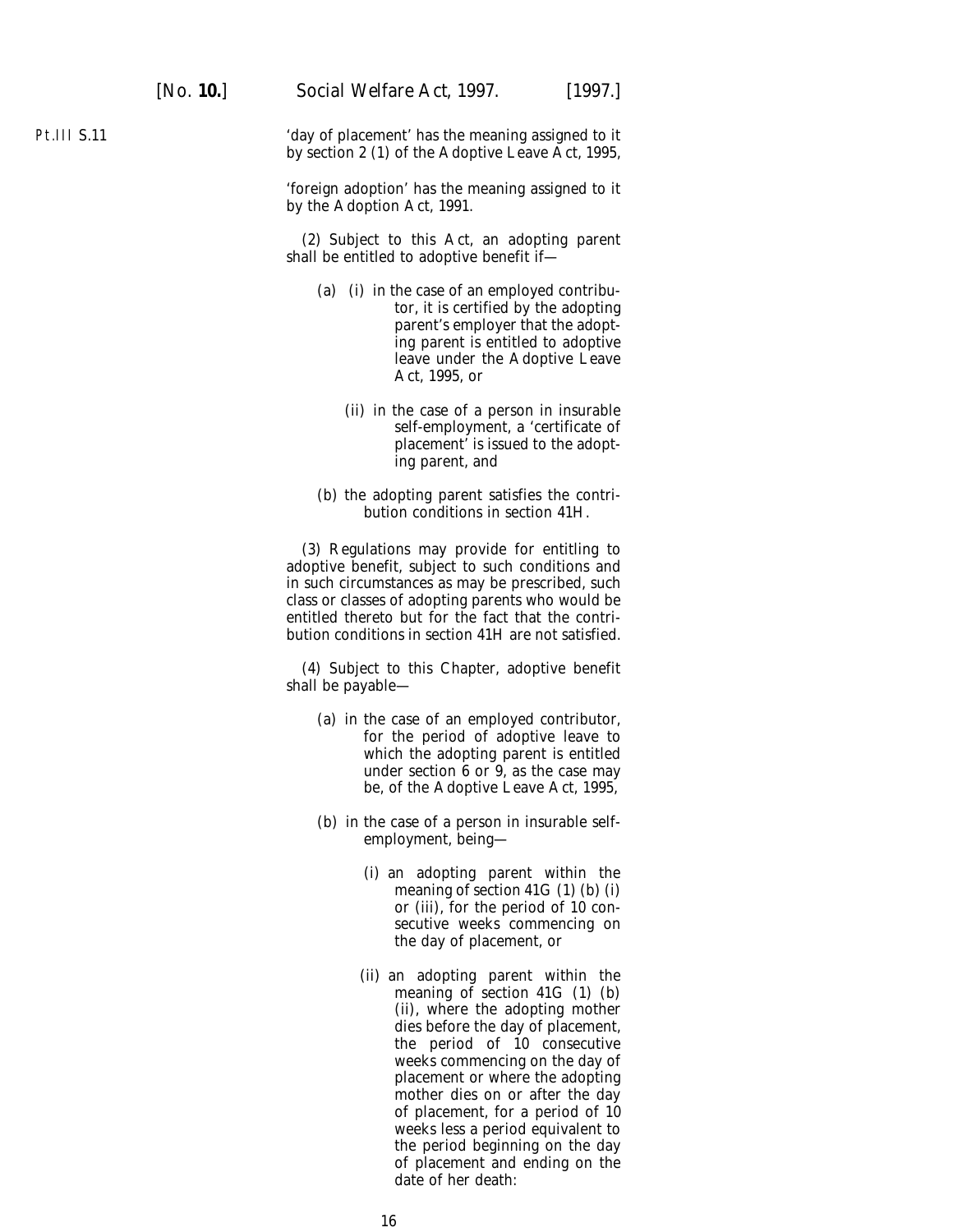Provided that, where the beneficiary dies, the Pt.III S.11benefit shall not be payable for any subsequent day.

(5) For the purposes of this section, a Sunday shall not in any week be treated as a day of entitlement to adoptive benefit and, accordingly, the amount payable by way of such benefit for any other day of a week shall be one-sixth of the appropriate weekly rate, subject to the total amount being paid at any time by virtue of this subsection being rounded up to the nearest 10p where it is a multiple of 5p but not also a multiple of 10p, and being rounded to the nearest 10p where it is not a multiple of 5p or 10p.

(6) In the case of an employed contributor, where the employment ceases (whether due to the death of the employer or otherwise) during the period for which adoptive benefit is payable in accordance with subsection (4), the beneficiary shall continue to be treated as if the event which caused the cesser of employment had not occurred.

(7) Regulations may provide for requiring an employer or any other person to furnish such information as may be required for the purposes of determining a claim for adoptive benefit.

Conditions for  $41H$ ,  $-(1)$  The contribution conditions for receipt. **adoptive benefit are—** 

(*a*) in the case of an employed contributor—

- (i) (A) that the claimant has qualifying contributions in respect of not less than 39 contribution weeks in the period beginning with the claimant's entry into insurance and ending immediately before the relevant day, and
	- (B) that the claimant has qualifying contributions or credited contributions in respect of not less than 39 contribution weeks in the last complete contribution year before the beginning of the benefit year in which the relevant day occurs or in a subsequent complete contribution year before the relevant day, or
- (ii) that the claimant has qualifying contributions in respect of not less than 39 contribution weeks in

17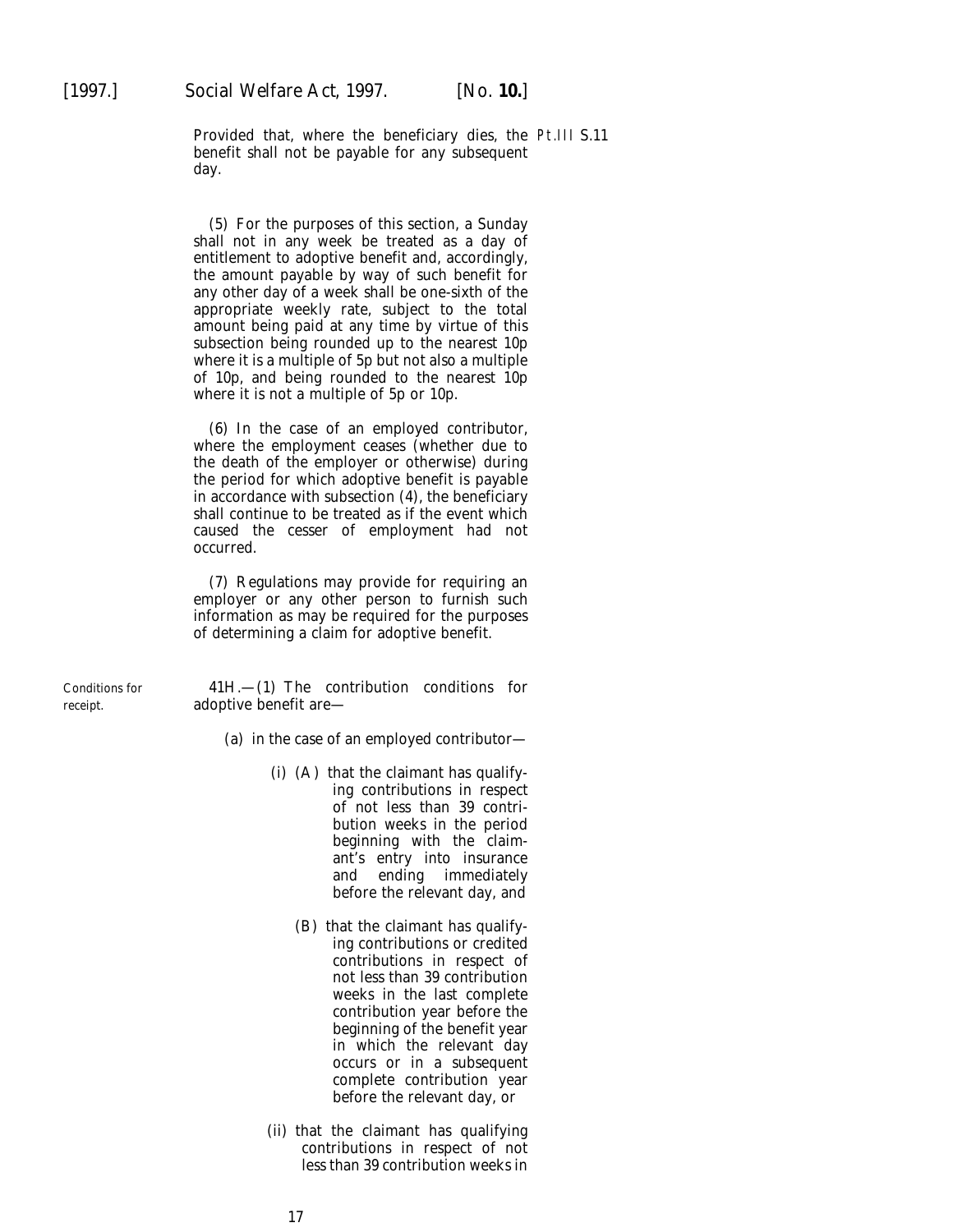the 12 months immediately preceding the relevant day, or having been in insurable selfemployment she satisfies the contributions in subsection (1) (*b*),

(*b*) in the case of a person in insurable selfemployment, that the claimant has qualifying contributions in respect of not less than 52 contribution weeks in the last complete contribution year or in the second last complete contribution year before the beginning of the benefit year in which the relevant day occurs, or where the claimant was previously an employed contributor that she satisfies the contribution conditions in subsection (1) (*a*).

(2) In subsection (1), 'relevant day' means the first day for which adoptive benefit is claimed.

Rates of adoptive  $41I$ .—(1) Subject to this Act, the weekly rate benefit. of adoptive benefit shall be an amount equal to—

- (*a*) 70 per cent. of the reckonable weekly earnings, reckonable weekly emoluments or reckonable weekly income, as the case may be, of the adopting parent to whom the benefit is payable in the income tax year prescribed for the purposes of this section, or
- (*b*) the amount of disability benefit, including any increases thereof, which the adopting parent would otherwise receive if entitled to the said benefit, or
- (*c*) such amount as shall be prescribed,

whichever is the greater.

(2) In this section 'reckonable weekly earnings', 'reckonable weekly emoluments' and 'reckonable weekly income' mean the average amount, calculated in accordance with regulations, of reckonable earnings, reckonable emoluments, reckonable income and such other income received in a week as may be prescribed up to such limit as may be prescribed.

Disqualification. 41J.—Regulations may provide for disqualifying an adopting parent for receiving adoptive benefit if, during the period for which the benefit is payable, the adopting parent engages in any occupation other than domestic activities in that parent's own household.''.

(2) This section shall come into operation on such day as the Minister may appoint by order.

10

Pt.III S.11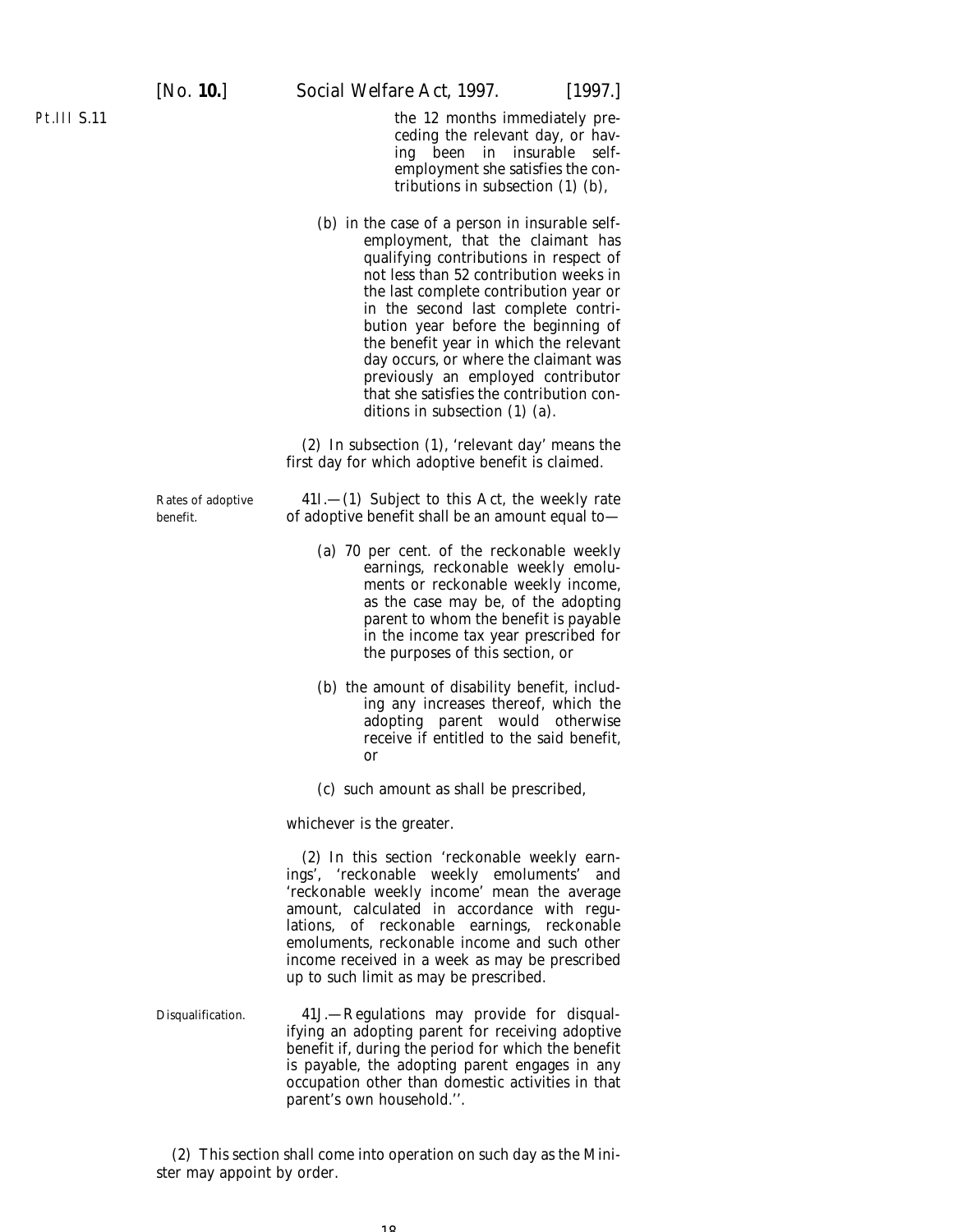<span id="page-18-0"></span>

**12.**—(1) Section 84 (as amended by section 26 of the Act of 1996) Pt.III of the Principal Act is hereby amended by—

Old age (contributory) and retirement pension extension of entitlement to pension and changes in

(*a*) the insertion after subsection (1) of the following subsection:

"(1A) In the case of a person, other than a person, who reduced rate on or before the 6th day of April, 1997, is a voluntary contributor paying contributions under Chapter 4 of Part contribution II, who attained pensionable age on or after the 6th day conditions. of April, 2002, but before the 6th day of April, 2012, subsection (1) (*b*) shall be construed as if '260' were substituted for '156''',

(*b*) the substitution for subsection (7) of the following subsection:

> ''(7) Subject to subsection (8), regulations may provide for entitling to old age (contributory) pension a claimant who would be entitled thereto but for the fact that he has a yearly average of less than 48:

> Provided that in the case of a claimant who has a yearly average of less than 20, he has qualifying contributions in respect of not less than 260 contribution weeks since his entry into insurance.'', and

(*c*) the substitution for subsection (14) of the following subsections:

> ''(14) Regulations may provide, subject to subsection (15), for the entitling to old age (contributory) pension a relevant person who would be entitled thereto but for the fact that the contribution conditions set out in subsection (1) (*b*) and (1) (*c*) are not satisfied and who, in respect of any period, has been employed mainly in one or more of the employments in respect of which employment contributions at the rate specified in Article 81 (2) (*a*), 82 (2) (*a*) or 83 (2) (*a*) of the Regulations of 1996, were paid:

> Provided that the claimant has qualifying contributions in respect of not less than 260 contribution weeks since his entry into insurance and has an aggregate of not less than 520 qualifying contributions and contributions at the rate specified in Article 81 (2) (*a*), 82 (2) (*a*) or 83 (2) (*a*) of the Regulations of 1996.

> (14A) In this section, 'the Regulations of 1996' mean the Social Welfare (Consolidated Contributions and Insurability) Regulations, 1996 (S.I. No. 312 of 1996).''.

(2) Section 21 of the Principal Act is hereby amended by the substitution in subsection (1) for ''156'' of ''260''.

(3) Section 89 (as amended by section 26 of the Act of 1996) of the Principal Act is hereby amended by—

(*a*) the insertion after subsection (1) of the following subsection:

''(1A) In the case of a person, other than a person, who on or before the 6th day of April, 1997, is a voluntary contributor paying contributions under Chapter 4 of Part II, who attained the age of 65 years on or after the 6th day of April, 2002, but before the 6th day of April, 2012,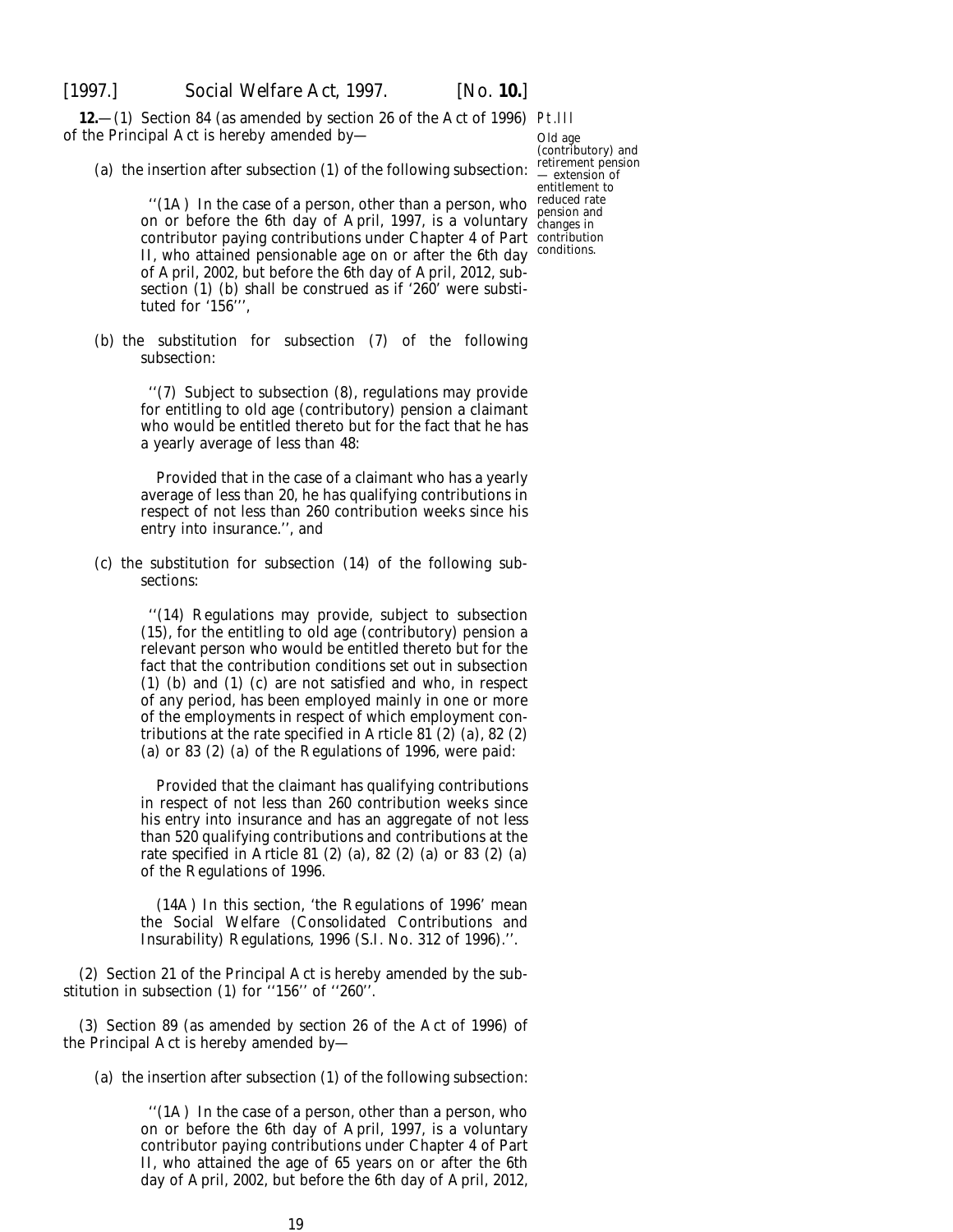<span id="page-19-0"></span>subsection (1) (*b*) shall be construed as if '260' were substituted for '156'.'', and

(*b*) the substitution for subsection (6) of the following subsection:

> ''(6) Regulations may provide, subject to subsection (7), for entitling to retirement pension a relevant person who would be entitled thereto but for the fact that the contribution conditions set out in subsection (1) (*b*) and (*c*) are not satisfied and who, in respect of any period, has been employed mainly in one or more of the employments in respect of which employment contributions at the rate specified in Article 81 (2) (*a*), 82 (2) (*a*) and 83 (2) (*a*) of the Social Welfare (Consolidated Contributions and Insurability) Regulations, 1996 (S.I. No. 312 of 1996), were paid:

> Provided that the claimant has qualifying contributions in respect of not less than 260 contribution weeks since his entry into insurance and has an aggregate of not less than 520 qualifying contributions and contributions at the rate specified in the said articles.''.

(4) Each provision of the Principal Act mentioned in *column (1)* of *Schedule H* to this Act is hereby amended in the manner specified in *column (2)* of that Schedule opposite the mention of that provision in *column (1)*.

- (5) This section shall come into operation—
	- (*a*) in so far as it relates to *subsection (1) (b)* on such day as the Minister may appoint by order,
	- (*b*) in so far as it relates to *subsection (2)* on the 6th day of April, 2002,

and

(*c*) in so far as it relates to *subsections (1) (c)*, *(3) (b)* and *(4)* on the 6th day of April, 2012.

**13.**—Section 46 (4) (as amended by section 17 of the Act of 1995) of the Principal Act is hereby amended by the substitution for paragraph (*a*) of the following paragraph:

''(*a*) he shall requalify therefor when he has qualifying contributions (other than optional contributions) in respect of 13 contribution weeks begun or ended since the 156th day for which he was entitled to that benefit, and''.

**14.**—(1) The Principal Act is hereby amended by the substitution for sections 59 and 60 (as amended by section 32 of the Act of 1994) of the following sections:

''Entitlement to 59.—Subject to this Act, death benefit shall death benefit. be payable as provided for in sections 60 to 63 where—

> (*a*) an insured person dies as a result of personal injury caused on or after the 1st

Unemployment benefit requalifying for benefit.

**Occupational** injuries benefits extension of entitlements.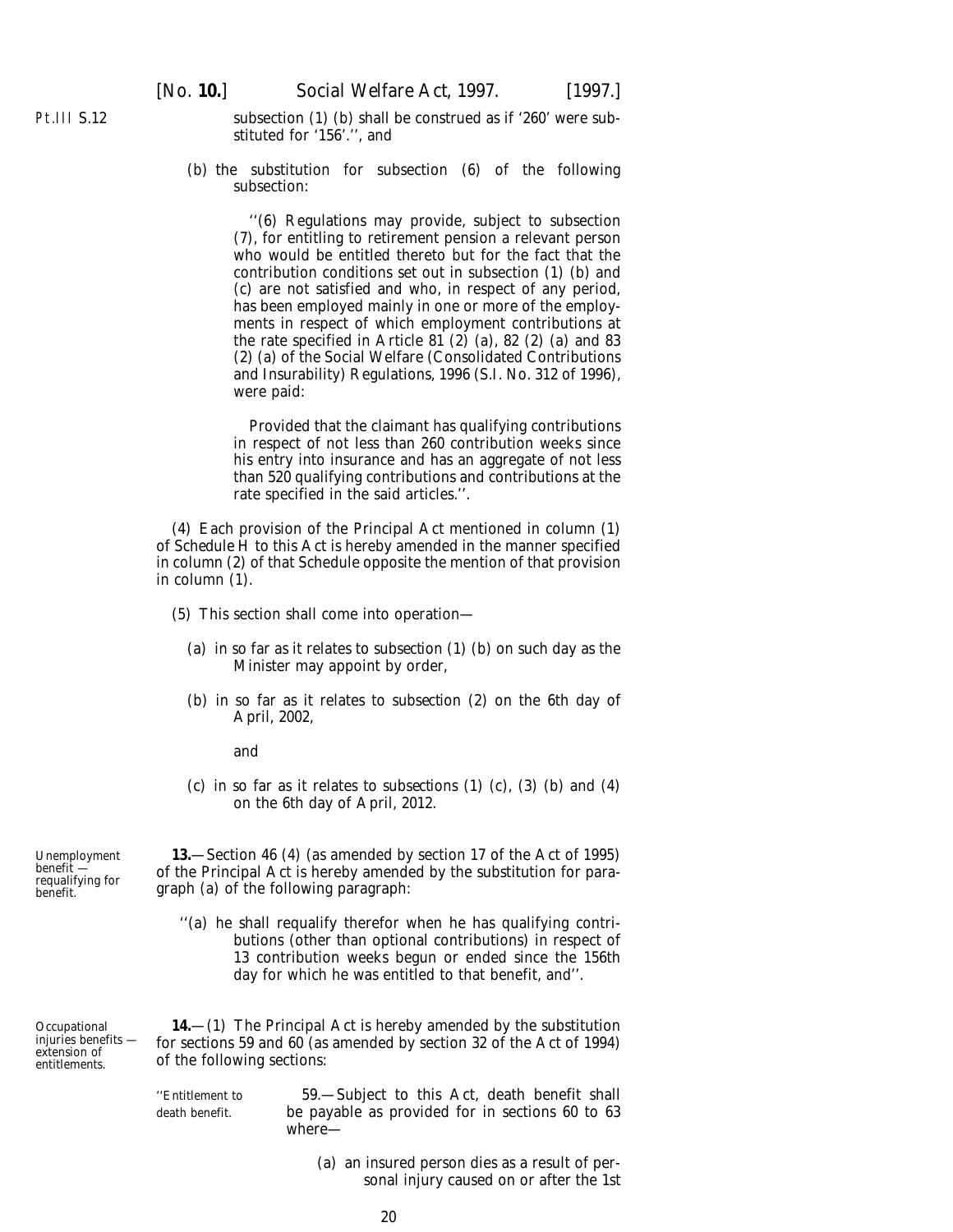<span id="page-20-0"></span>day of May, 1967, by accident arising Pt.III S.14 out of and in the course of his or her employment, being insurable (occupational injuries) employment, or

(*b*) an insured person dies and where immediately before the date of death he or she was entitled to a disablement pension in respect of disablement assessed at 50 per cent. or more.

Death benefit for 60.—(1) Death benefit shall be payable to the widows and widow or widower of the deceased. widow or widower of the deceased.

> $(2)$  Death benefit shall be a pension at the weekly rate set out in column  $(2)$  of Part 1 of the Second Schedule, and if the beneficiary has attained pensionable age and is living alone, that rate shall be increased by the amount set out in column (6) of that Part.

> (3) A pension under subsection (2) shall not be payable for any period after the remarriage of the beneficiary.

> (4) A beneficiary shall be disqualified for receiving a pension under this section if and so long as he or she and any person are cohabiting as husband and wife.

> (5) The weekly rate of pension under subsection (2) shall be increased by the amount set out in column (4) of Part 1 of the Second Schedule in respect of each qualified child who normally resides with the beneficiary.''.

(2) Part 1 of the Second Schedule to the Principal Act is hereby amended by the substitution in Column 1 for reference 2 (*a*) of the following reference:—

''(*a*) Pension payable to a widow or widower (section 60).''.

(3) Section 2 (*a*) of the No. 2 Act of 1995 is hereby repealed.

### PART IV

#### Sickness Allowance

**15.**—Part III of the Principal Act is hereby amended by the inser-Sickness allowance.tion after Chapter 12 (inserted by section 13 of the Act of 1996) of the following Chapter:

#### ''Chapter 13

#### Sickness Allowance

Interpretation. 191F.—(1) In this Chapter, 'weekly means' means the yearly means divided by 52:

increases for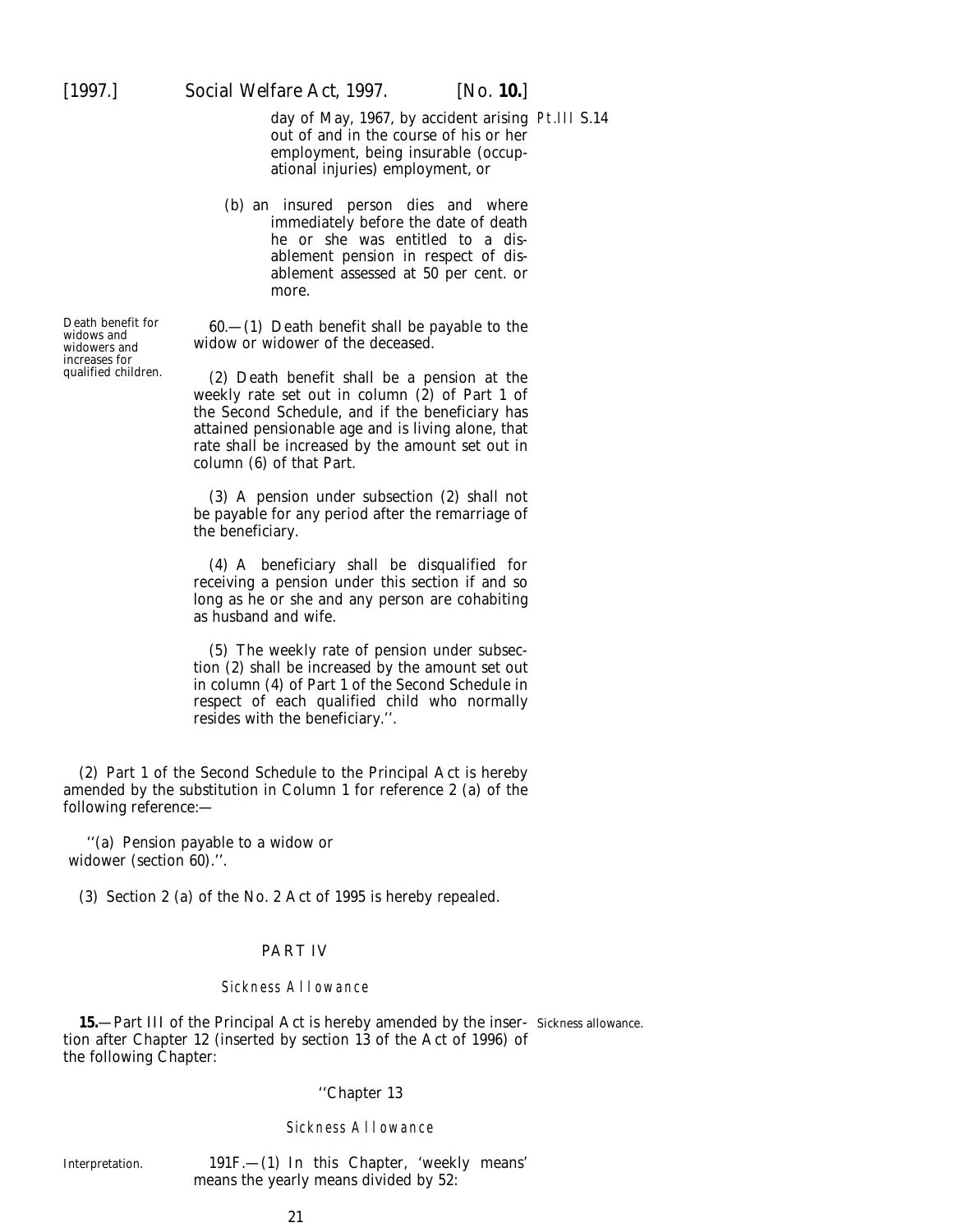[*No.* **10.**] *Social Welfare Act,* 1997. [1997.]

Provided that the amount so calculated shall be rounded up to the nearest £1 where it is a multiple of 50p but not also a multiple of £1 and shall be rounded to the nearest £1 where it is not a multiple of 50p or £1.

(2) In this Chapter, references to means shall be construed as references to means prescribed for the purposes of this Chapter.

Entitlement to 191G.—(1) Subject to this Act, a person shall allowance.<br>be entitled to sickness allowance in respect of any day of incapacity for work which forms part of a period of interruption of employment, if—

- (*a*) the person has attained the age of 18 years and is under pensionable age, and
- (*b*) the person's weekly means, subject to subsection (2), do not exceed the amount of sickness allowance (including any increases thereof) that would be payable to the person under this Chapter if that person had no means.

(2) Where the spouse of a claimant for sickness allowance is not the claimant's qualified adult, or is a spouse in respect of whom an increase is payable by virtue of regulations made under section 245A the means of the claimant shall be taken to be one-half the means.

- (3) (*a*) Other than in the case of a person who immediately before the first day of incapacity for work in respect of which the allowance is claimed was in receipt of any benefit or assistance, a person shall not be entitled to sickness allowance for such period, commencing on the first day of incapacity within a period of interruption of employment, as may be prescribed,
	- (*b*) any period during which a person is disqualified for receiving sickness allowance shall not be reckoned in the computation of any continuous period of interruption of employment of such person.

(4) For the purposes of any provision of this Act relating to sickness allowance—

(*a*) a day shall not be treated in relation to any person as a day of incapacity for work unless on that day the person is incapable of work,

Pt.IV S.15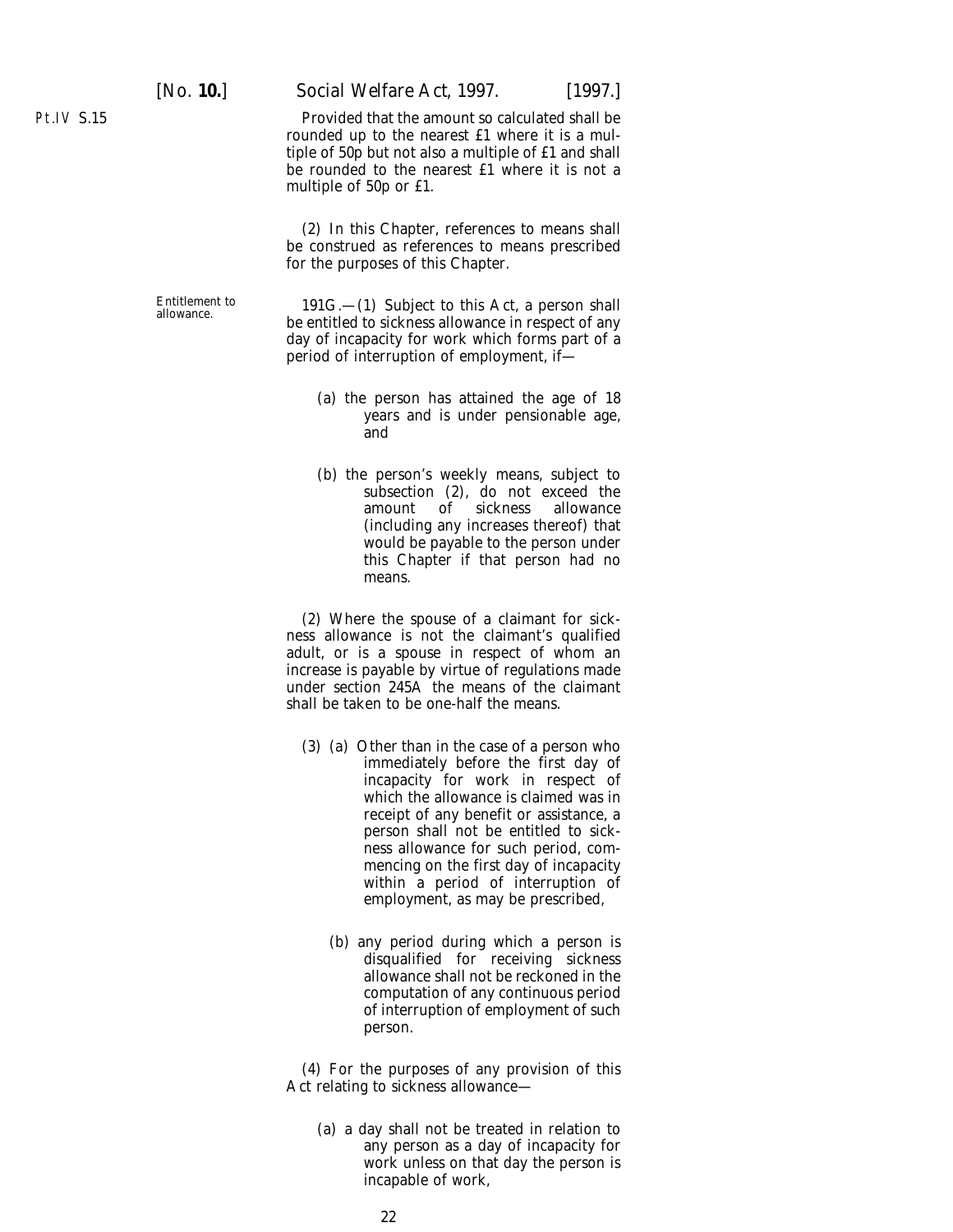- (*b*) 'day of interruption of employment' Pt.IV S.15means a day which is a day of incapacity for work or of unemployment,
- (*c*) any 3 days of interruption of employment, whether consecutive or not, within a period of 6 consecutive days shall be treated as a period of interruption of employment and any two such periods not separated by a period of more than 13 weeks shall be treated as one period of interruption of employment,
- (*d*) Sunday shall not be treated as a day of incapacity for work or of unemployment and shall be disregarded in computing any period of consecutive days,
- (*e*) a day shall not be treated in relation to any person as a day of incapacity for work if, in respect of that day, the person is being paid by his employer.

(5) The amount payable by way of allowance for any day of incapacity for work shall be onesixth of the appropriate weekly rate, subject to the total amount being paid at any time by virtue of this subsection being rounded up to the nearest 10p where it is a multiple of 5p but not also a multiple of 10p and being rounded to the nearest 10p where it is not a multiple of 5p or 10p.

(6) Regulations may make provision (subject to subsection (4)) as to the days which are or are not to be treated for the purposes of sickness allowance as days of incapacity for work and the regulations may provide that the circumstances in which days are or are not to be treated as days of incapacity for work may vary in relation to the nature and duration of the incapacity.

Rates of allowance 191H.—(1) Subject to this Chapter, the rate and effect of means on rates. (in this Chapter referred to as 'the scheduled rate') of sickness allowance shall be—

- (*a*) in the case of a person who, in any period of interruption of employment as construed in accordance with section  $191G(4)$ , has been in receipt of sickness allowance, sickness benefit, disability allowance, unemployment benefit or unemployment assistance for not less than 390 days of incapacity for work or of unemployment, the weekly rate set out in column (2) at reference 10 (*a*) in Part I of the Fourth Schedule,
- (*b*) in any other case, the weekly rate set out in column (2) at reference 10 (*b*) in Part I of the Fourth Schedule,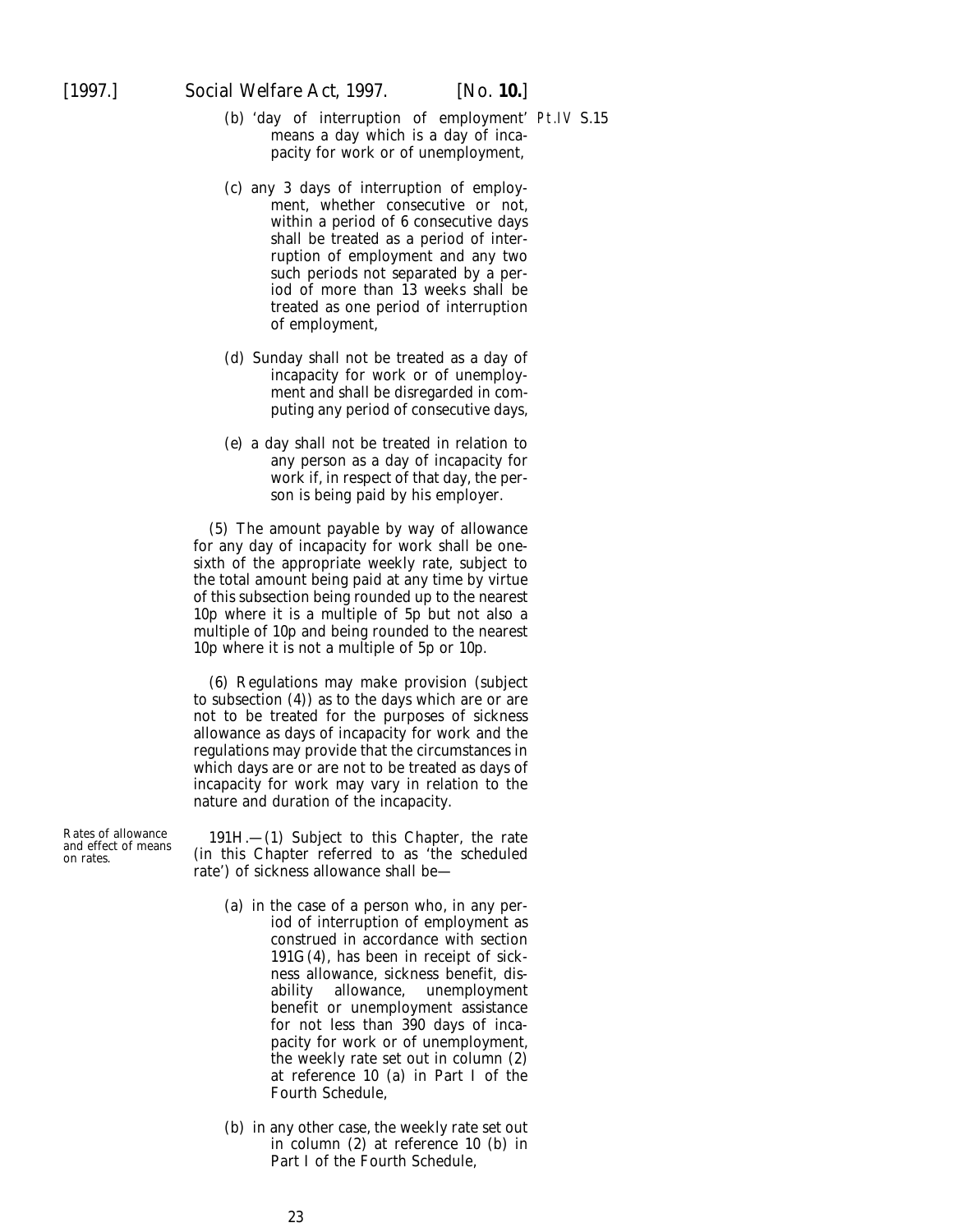increased by—

- (i) the amount set out in column (3) of that Part opposite that reference for any period during which the claimant or beneficiary has a qualified adult, subject to the restriction that, except where regulations otherwise provide, the claimant or beneficiary shall not be entitled for the same period to an increase of the allowance under this subparagraph in respect of more than one person, and
- (ii) the appropriate rate set out in column (4) of that Part opposite that reference in respect of each qualified child who normally resides with the claimant or beneficiary.
- (2) Sickness allowance shall be payable—
	- (*a*) where the weekly means of the claimant or beneficiary are less than £1, at the scheduled rate,
	- (*b*) where such weekly means are equal to £1, at the scheduled rate reduced by £1, and
	- (*c*) where such weekly means exceed £1, at the scheduled rate, reduced by £1 for each amount (if any) of £1 by which those weekly means exceed £1:

Provided that, if the weekly means of the claimant or beneficiary are equal to or exceed the scheduled rate, no sickness allowance shall be payable.

Amount of 1911.—Any increase of sickness allowance pay-<br>respect of qualified able pursuant to section 191H in respect of a mereases payable in a able pursuant to section 191H in respect of a child in certain qualified child who normally resides with the cases. claim child child cases. claim child who normally residence with the spouse of the claimant or beneficiary shall be payable at the rate of one-half of the appropriate amount in any case where the spouse of the claimant or beneficiary is not a qualified adult, and section 191H shall be construed and have effect accordingly.

Total amount 191J.—(1) Where one of a couple is entitled payable to a couple. to sickness benefit, unemployment benefit, injury benefit, disablement pension, old age (contributory) pension, old age (non-contributory) pension, retirement pension or disability pension and the other is entitled to sickness allowance, the total of the amount payable to them by way of such benefit or pension, as the case may be, and such sickness allowance (in this subsection referred to as 'the relevant amount') shall not exceed the total amount of benefit or pension, as the case may be, or the total amount of sickness allowance, whichever is the greater (in this subsection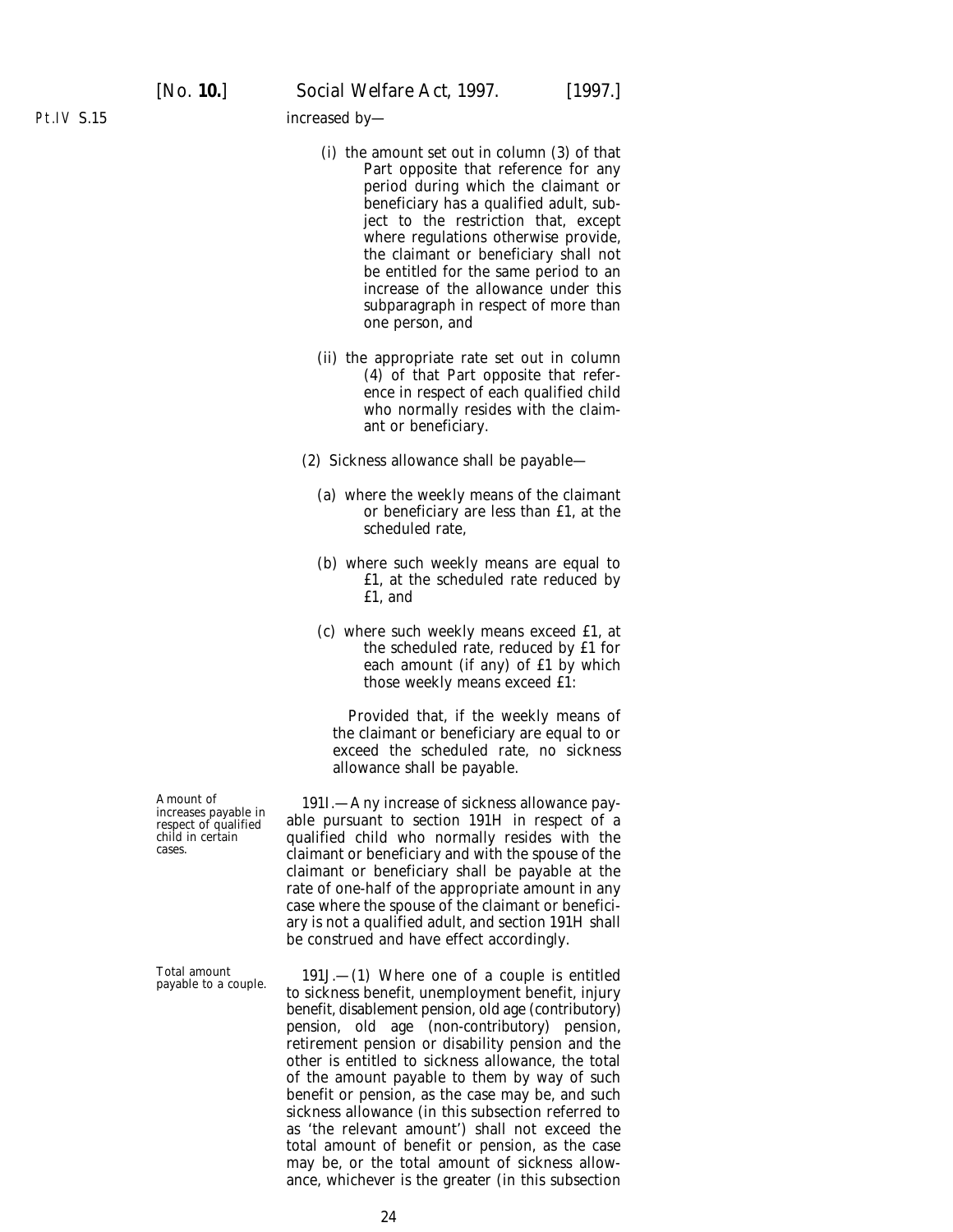<span id="page-24-0"></span>

referred to as 'the greater amount') that would Pt.IV S.15 be payable if only one of the couple were in receipt of benefit, pension or sickness allowance, as the case may be, and the benefit, pension or sickness allowance included an increase in respect of the other as his qualified adult; and, if the relevant amount would but for this subsection exceed the greater amount, the amount of sickness allowance payable to the spouse who is entitled to such sickness allowance shall be reduced by the amount of the excess.

(2) Where one of a couple is entitled to unemployment assistance, pre-retirement allowance or disability allowance and the other is entitled to sickness allowance, the total amount payable to them pursuant to this Act shall not exceed the amount which would be payable if only one of them was entitled to be paid unemployment assistance, pre-retirement allowance, disability allowance or sickness allowance, as the case may be, and the other was a qualified adult, and each of them shall be entitled to be paid one-half of the amount which would be payable to him if the other were his qualified adult.

(3) In this section 'couple' means a married couple who are living together or a man and woman who are not married to each other but are cohabiting as husband and wife.

Disqualifications. 191K.—Regulations may provide for disqualifying a person for receiving sickness allowance for such period not exceeding 9 weeks as may be determined under the provisions of this Chapter if he or she fails without good cause to attend for or to submit himself or herself to such medical or other examination or treatment as may be required in accordance with the regulations, or to observe any prescribed rules of behaviour.''.

**16.**—(1) The Principal Act is hereby amended by—

Amendments consequential on *section 15*.

(*a*) the substitution in section 2 for the definition of ''day of incapacity for work'' of the following definition:

> '''day of incapacity for work' save where the context otherwise requires in relation to Part II, has the meaning assigned in section 31, and in relation to Chapter 13 of Part III, has the meaning assigned in section 191G (4);'',

(*b*) the insertion in section 35 after subsection (5) of the following subsection:

> ''(5A) For the purposes of this section, any day in respect of which a person receives sickness allowance while he is entitled to sickness benefit shall be treated as though it were a day in respect of which sickness benefit was paid.'',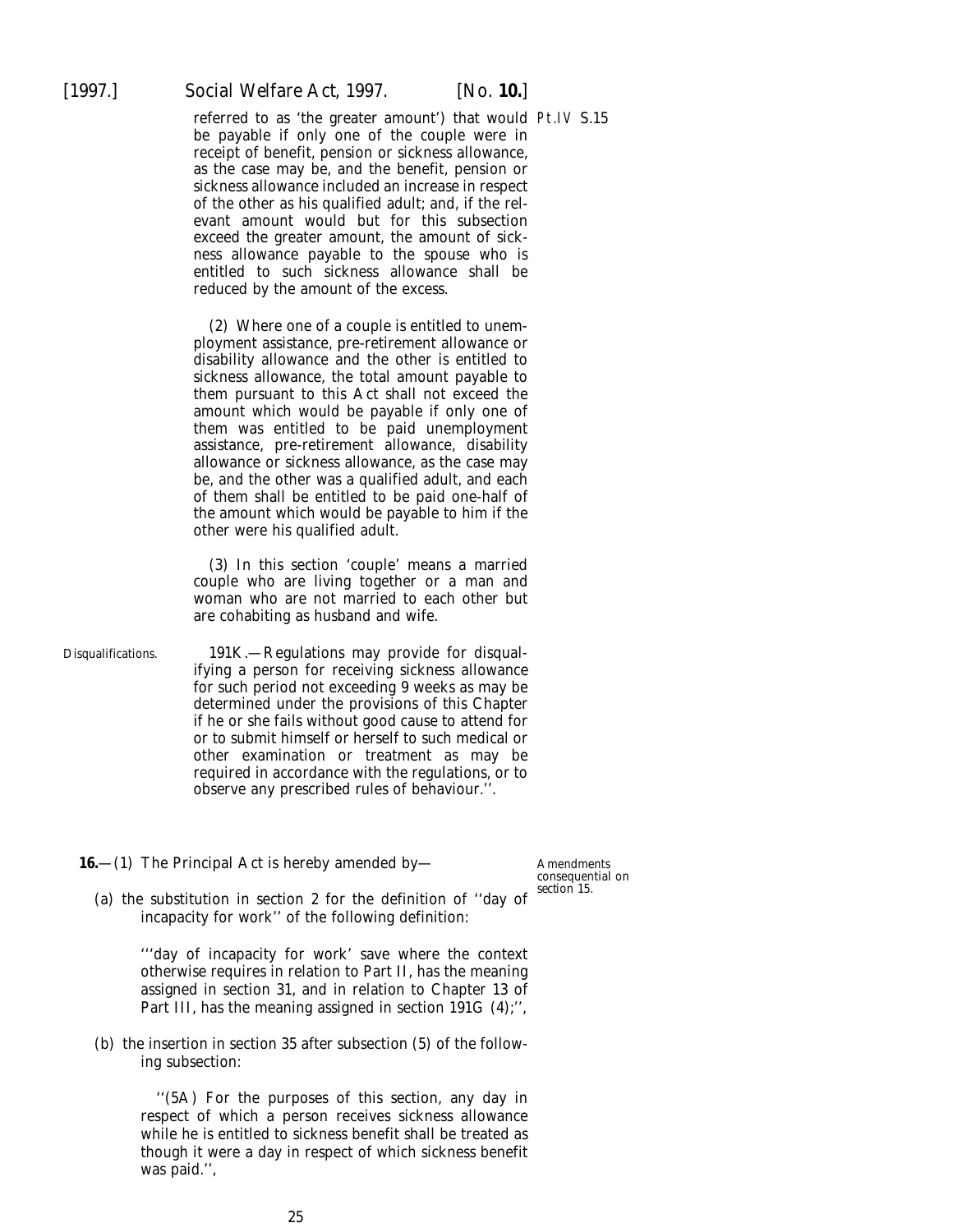<span id="page-25-0"></span>Pt.IV S.16

(*c*) the insertion in section 118 (1) after paragraph (*k*) (inserted by section 15 of the Act of 1996) of the following paragraph:

''(*l*) sickness allowance.'', and

(*d*) the insertion in Part I (inserted by *section 4* of this Act) of the Fourth Schedule after the rate of allowance contained at reference 9 (inserted by section 15 of the Act of 1996) of the following rates:

''10 Sickness Allowance..

| (a) in the case of a person to $ 67.50 40.00 13.20 $ —<br>whom section 191H $(1)$ $(a)$<br>applies    |  |  |
|-------------------------------------------------------------------------------------------------------|--|--|
| (b) in the case of a person to $ 65.40 40.00 13.20 $<br>whom section $191\overline{H}$ (1)<br>applies |  |  |

(2) Section 210 (as amended by section 15 of the Act of 1996) of the Principal Act is hereby amended by—

(*a*) the insertion in the definition of ''benefit'' in subsection (1) after paragraph (*kk*) of the following paragraph:

''(*kkk*) sickness allowance,'',

- (*b*) the substitution in paragraph (*a*) of subsection (2) for ''to (*kk*)'' of ''to (*kkk*)'', and
- (*c*) the substitution in paragraph (*c*) of subsection (2) for ''to (*kk*)'' of ''to (*kkk*)''.

(3) Each provision of the Principal Act mentioned in *column (1)* of *Schedule C* to this Act is hereby amended in the manner specified in *column (2)* of that Schedule opposite the mention of that provision in *column (1)*.

Disability benefit and invalidity pension — changes in title.

**17.**—(1) Each provision of the Principal Act mentioned in *column (1)* of *Schedule D* to this Act is hereby amended in the manner specified in *column (2)* of that Schedule opposite the mention of that provision in *column (1)*.

(2) Every reference in the Principal Act or any other enactment to—

- (*a*) disability benefit shall be construed as a reference to sickness benefit, and,
- (*b*) invalidity pension shall be construed as a reference to disability pension.

Commencement (*Part IV*).

**18.**—This Part shall come into operation on such day or days as the Minister may appoint by order or orders either generally or with reference to any particular purpose or provision and different days may be so appointed for different purposes and different provisions.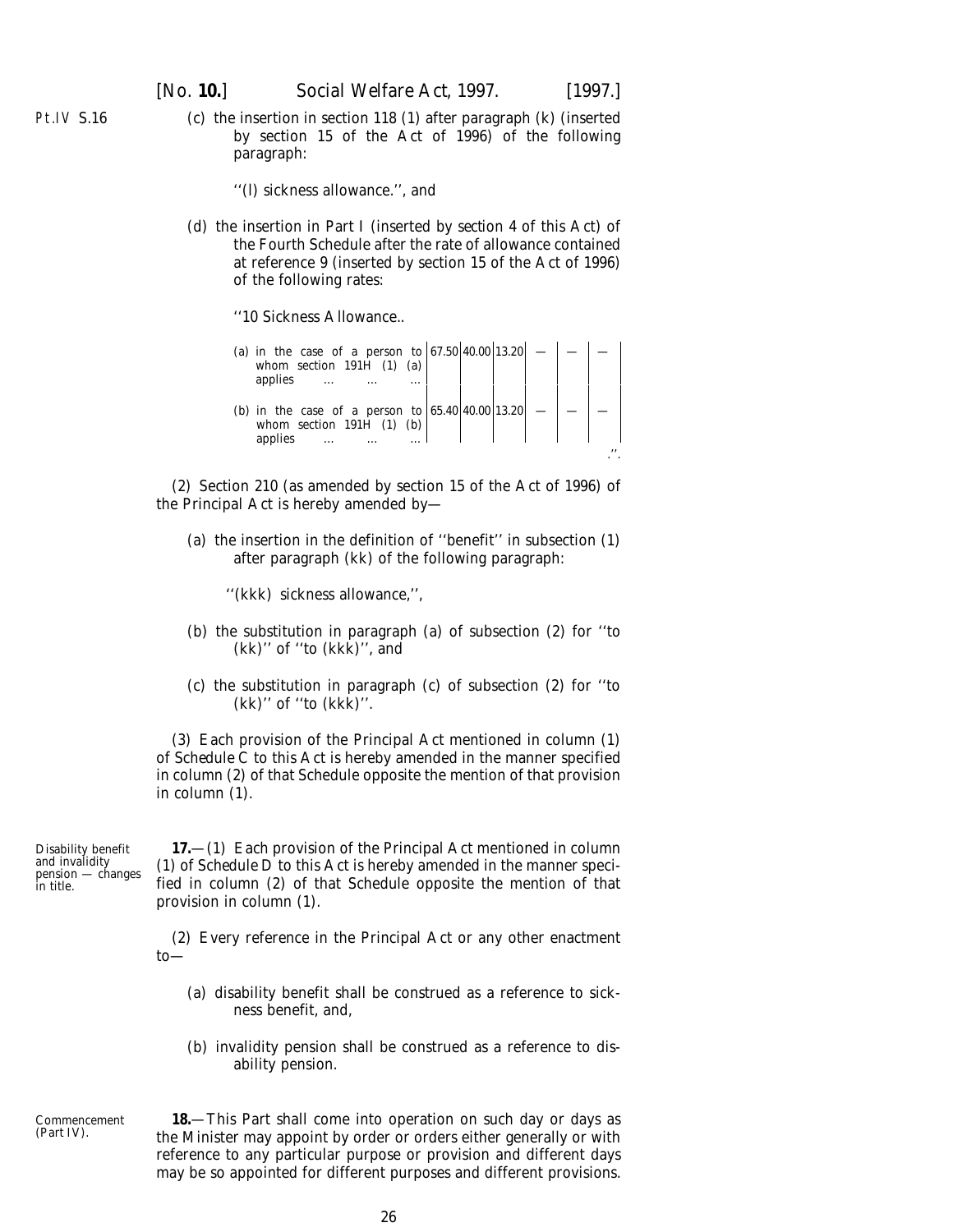<span id="page-26-0"></span>

#### PART V

#### Widow's and Widower's (Non-Contributory) Pension

**19.**—Chapter 6 of Part III of the Principal Act is hereby amended Widow's and by the substitution for sections 142 to 147 (as amended by section 13 widower's (nonof the Act of 1994) of the following sections:

contributory) pension.

"Interpretation.  $142$ —(1) In this Chapter, save where the context otherwise requires— 'pension' means a widow's (non-contributory) pension in the case of a widow and a widower's (non-contributory) pension in the case of a widower; 'weekly means' shall be the yearly means divided by 52; 'widow' means a widow or a woman who would otherwise be a widow but for the fact that her marriage has been dissolved, being a dissolution that is recognised as valid in the State; 'widower' means a widower or a man who would otherwise be a widower but for the fact that his marriage has been dissolved, being a dissolution that is recognised as valid in the State. (2) For the purposes of this Chapter— (*a*) means shall be calculated in accordance with the Rules contained in Part II of the Third Schedule, and (*b*) a widow who has remarried shall not be regarded as the widow of her former husband and a widower who has remarried shall not be regarded as the widower of his former wife. Entitlement to 143.—(1) Subject to this Act, a pension shall be payable to a widow or a widower. (2) A pension payable to a widow or widower shall, subject to this Chapter, continue to be payable unless the beneficiary remarries and in such a case the pension shall cease as and from the beneficiary's remarriage.

Rate of pension.  $144.$ —(1) The rate (in this Chapter referred to as 'the scheduled rate') of pension shall be the weekly rate set out in column (2) of Part I of the Fourth Schedule.

- (2) A pension shall be payable—
	- (*a*) where the weekly means of the claimant or beneficiary do not exceed £6, at the scheduled rate, and
	- (*b*) where such weekly means exceed £6, at the scheduled rate reduced by £2 for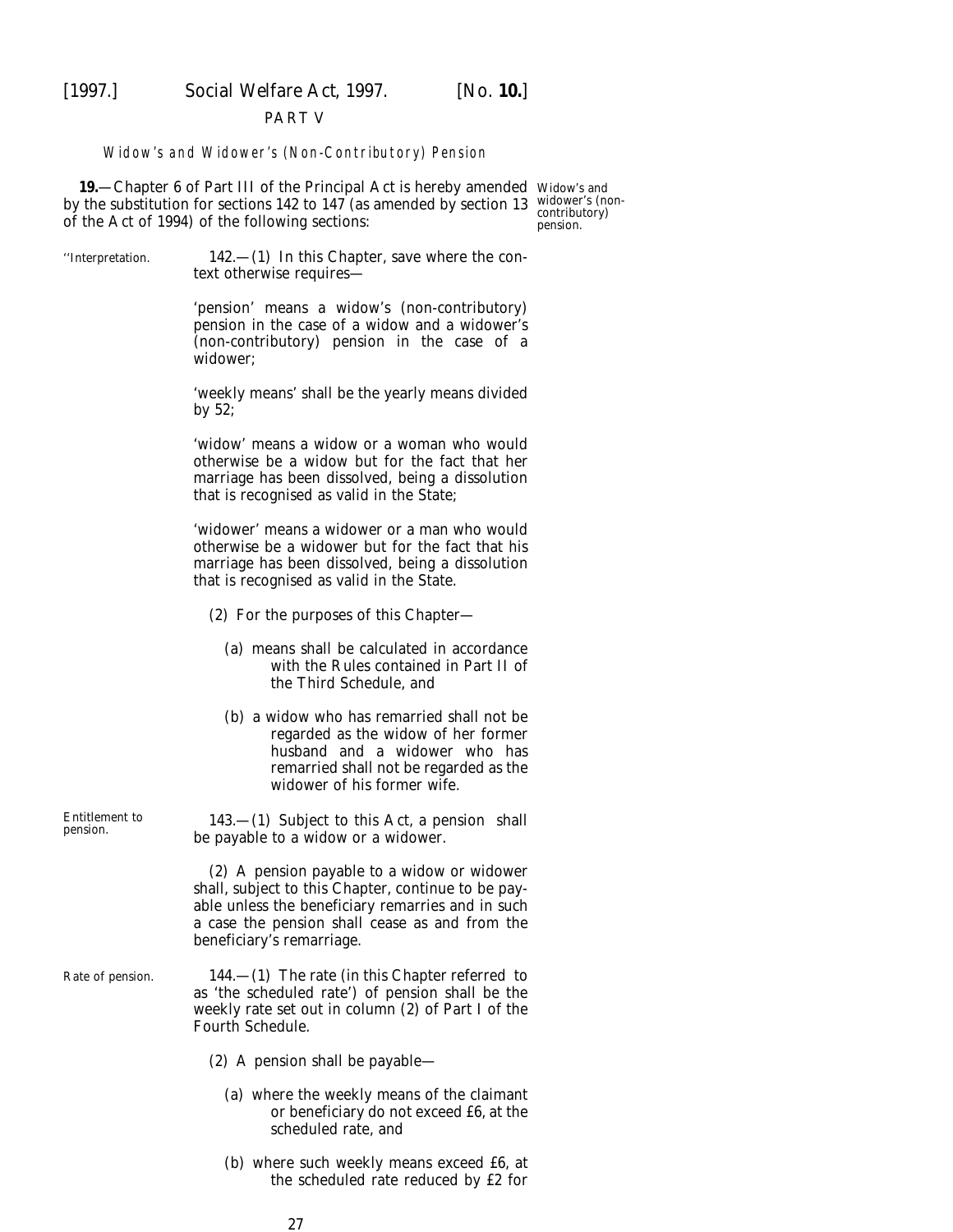<span id="page-27-0"></span>Pt.V S.19

each amount (if any) of £2 by which those weekly means exceed £6, any fraction of  $\tilde{f}2$  in those weekly means being treated for this purpose as £2:

Provided that, if the rate calculated pursuant to this paragraph at which, but for this proviso, the pension would be payable is less than £2, the pension shall not be payable.

Increases. 145.—The weekly rate of pension payable in accordance with section 144 shall be increased—

- (*a*) by the amount set out in column (6) of Part I of the Fourth Schedule where the beneficiary has attained pensionable age and is living alone, and
- (*b*) by the amount set out in column (7) of Part I of the Fourth Schedule where the beneficiary has attained the age of 80 years.

Disqualification. 146.—A widow or widower, as the case may be, shall not, if and so long as she or he and any person are cohabiting as husband and wife, be entitled to and shall be disqualified for receiving payment of pension.

Provisions against 147.—Where a widow or widower would, but double pensions. for this section, be entitled to both a widow's (contributory) pension or a widower's (contributory) pension, as the case may be, and a pension under this Chapter, the latter pension shall not be payable except insofar as is provided by regulations under section 209.''.

**20.**—(1) Each provision of the Principal Act mentioned in *column (1)* of *Schedule E* to this Act is hereby amended in the manner specified in *column (2)* of that Schedule.

(2) In the Principal Act and in any other enactment every reference to a widow's (non-contributory) pension shall be construed as a reference to a widow's (non-contributory) pension or a widower's (non-contributory) pension, as the case may require.

(3) Section 150 of the Principal Act is hereby amended by the renumbering of that section as subsection (1) thereof and the insertion of the following subsection:

''(2) In this section, 'pension' means a widow's (noncontributory) pension, a widower's (non-contributory) pension or an orphan's (non-contributory) pension, as the case may require.''.

**21.**—This Part shall come into operation on such day or days as the Minister may appoint by order or orders either generally or with reference to any particular purpose or provision and different days may be so appointed for different purposes and different provisions.

Amendments consequential on *section 19*.

Commencement (*Part V*).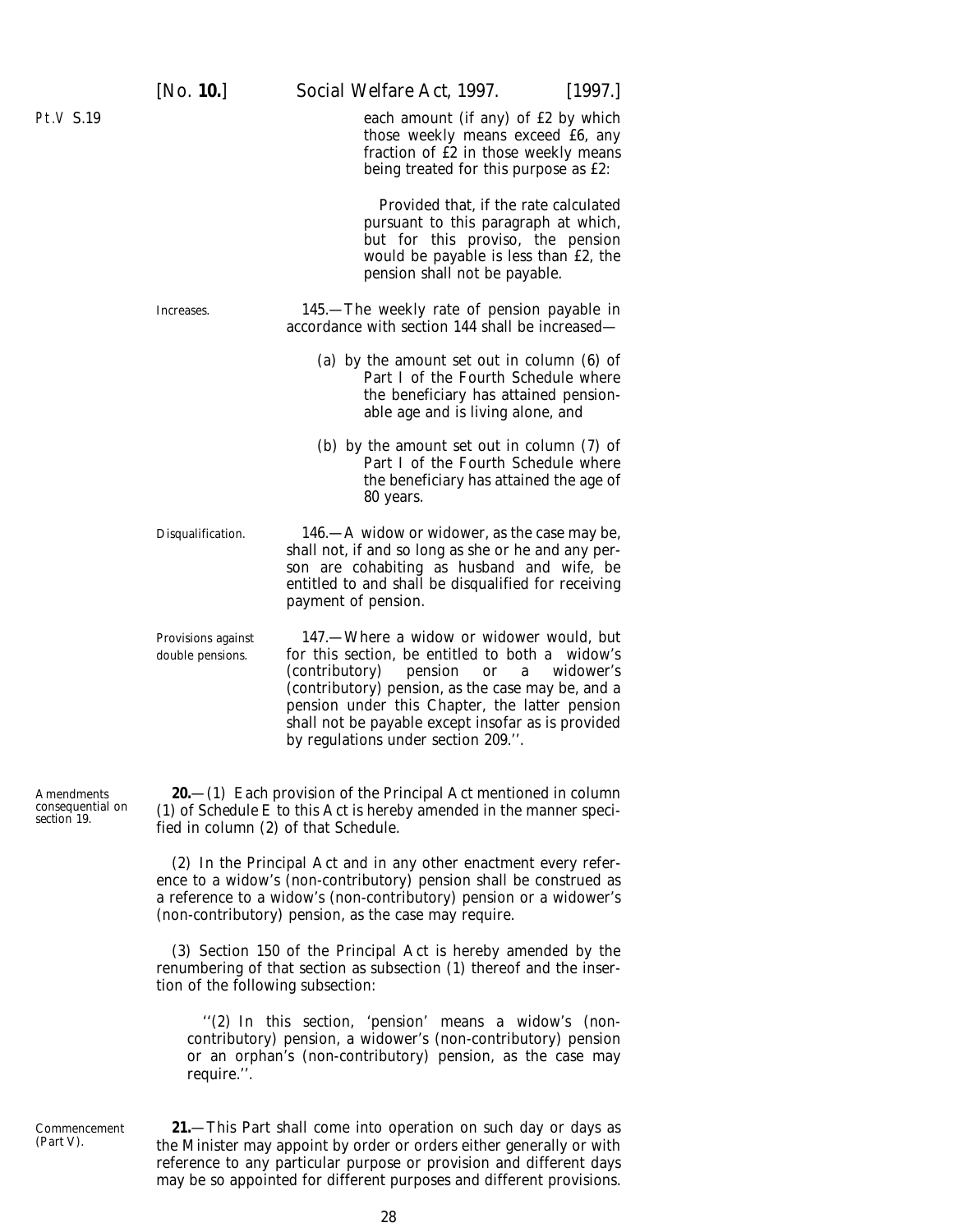<span id="page-28-0"></span>

#### PART VI

#### Other Social Assistance Improvements

**22.**—(1) Section 191B (inserted by section 13 of the Act of 1996) Disability allowance is hereby amended by the substitution for subsection (3) of the fol- $\frac{-\text{extension of}}{\text{orientation of}}$ lowing subsections:

''(3) Subject to subsection (3A), a person shall not be entitled to receive disability allowance for any period during which that person is resident in an institution, except and insofar as that person, being a beneficiary, is admitted to such institution for the purposes of undergoing medical or other treatment of a temporary nature therein for a period not exceeding 13 weeks.

(3A) Subject to this Chapter, regulations may, subject to such conditions and in such circumstances as may be prescribed, provide for entitling to disability allowance a person who would be entitled thereto but for the fact that he or she is resident in an institution, where the person is temporarily resident elsewhere for—

(i) a period of not less than two days a week, or

(ii) such other period as may be prescribed:

Provided that in the case of a person to whom paragraph (*i*) applies, disability allowance payable by virtue thereof shall be payable at a rate less than that specified in the Fourth Schedule.''.

(2) Section 191E (inserted by section 13 of the Act of 1996) of the Principal Act is hereby amended by the substitution for '', old age (non-contributory) pension, retirement pension or invalidity pension'' of ''or retirement pension''.

(3) Section 231 of the Principal Act is hereby amended by the insertion in subsection (1) after ''Part II'' of ''or Part III''.

**23.**—(1) Section 163 (as amended by section 12 of the Act of 1995) Carer's allowance of the Principal Act is hereby amended by the insertion after subsec-  $\frac{-\text{extension of}}{\text{entilement}}$ . tion (1) of the following subsection:

''(1A) The Minister may make regulations specifying the circumstances and conditions under which a person is to be regarded as providing full-time care and attention to a relevant pensioner.''.

(2) Section 165 (as amended by section 16 of the Act of 1994) of the Principal Act is hereby amended by the substitution for subsection (1) of the following subsection:

''(1) Subject to this Act, the rate (in this Chapter referred to as 'the scheduled rate') of carer's allowance shall be—

- (*a*) in the case of a person who is a carer of more than one relevant pensioner, the weekly rate set out in column (2) at reference 6 (*a*) in Part I of the Fourth Schedule,
- (*b*) in any other case, the weekly rate set out in column (2) at reference 6 (*b*) in Part I of the Fourth Schedule,

entitlement etc.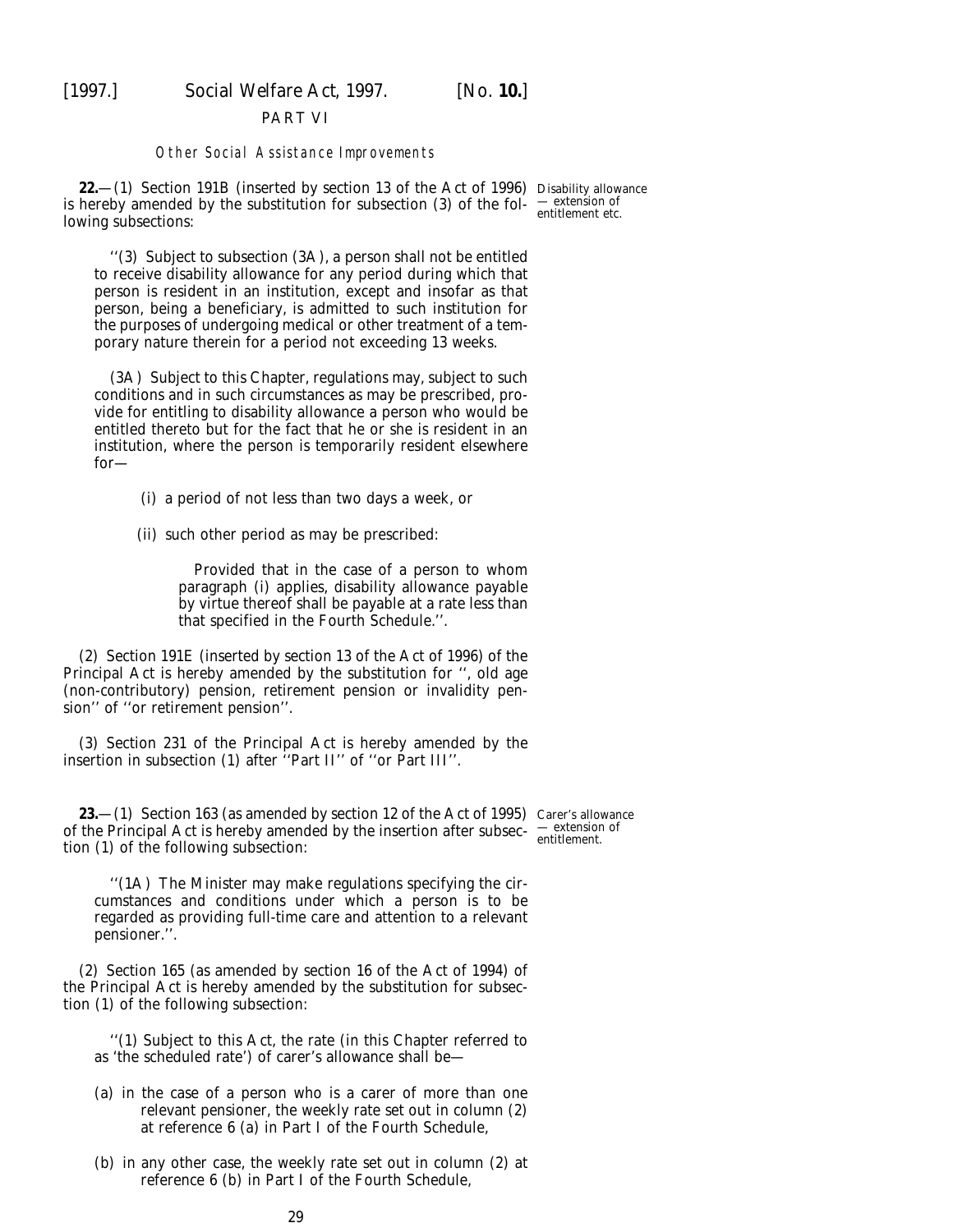increased by the appropriate amount set out in column (4) of that Part opposite that reference in respect of each qualified child who normally resides with the beneficiary.''.

(3) This section shall come into operation on the 12th day of June, 1997.

**24.**—Section 127 of the Principal Act is hereby amended by the substitution for subsection  $(1)$   $(c)$  (inserted by section 25 of the Act of 1996) of the following paragraph:

- ''(*c*) (i) who has been in receipt of unemployment benefit or unemployment assistance in respect of not less than 390 days of unemployment in any continuous period of unemployment in the immediately preceding period as construed in accordance with section 120 (3),
	- (ii) being a separated spouse, has not engaged in remunerative employment or self-employment at any time in such preceding period as may be prescribed, or
	- (iii) immediately before the week in respect of which preretirement allowance is claimed, was in receipt of—
		- (A) one-parent family payment, but has ceased to be entitled to such payment by virtue of no longer being regarded as a qualified parent within the meaning of section 157 (1), or
		- (B) carer's allowance, but has ceased to be entitled to such allowance by virtue of no longer being regarded as a carer within the meaning of section 163 (1).''.

**25.**—(1) Rule 1 (as amended by section 17 (3) of the Act of 1996) of Part II of the Third Schedule to the Principal Act is hereby amended by—

- (*a*) the substitution for ''Subject to paragraphs (2) and (3)'' of ''Subject to paragraphs (2A) and (3)'',
- (*b*) the substitution for paragraphs (1) and (2) of the following paragraph:

''(1) other than in such circumstances and subject to such conditions and for such periods as may be prescribed, the yearly value of property belonging to the person (not being property personally used or enjoyed by the person or a farm of land leased by him or her) which is invested or is otherwise put to profitable use by the person or which, though capable of investment or profitable use is not invested or put to profitable use by the person, the yearly value of the property being calculated as follows:

- (*a*) the first £2,000 of the capital value of the property shall be excluded,
- (*b*) the yearly value of the next £20,000 of the capital value of the property shall be assessed at 7.5 per cent., and

Assessment of means standardisation of provisions relating to assessment of property (capital).

<span id="page-29-0"></span>Pt.VI S.23

allowance extension of entitlement.

Pre-retirement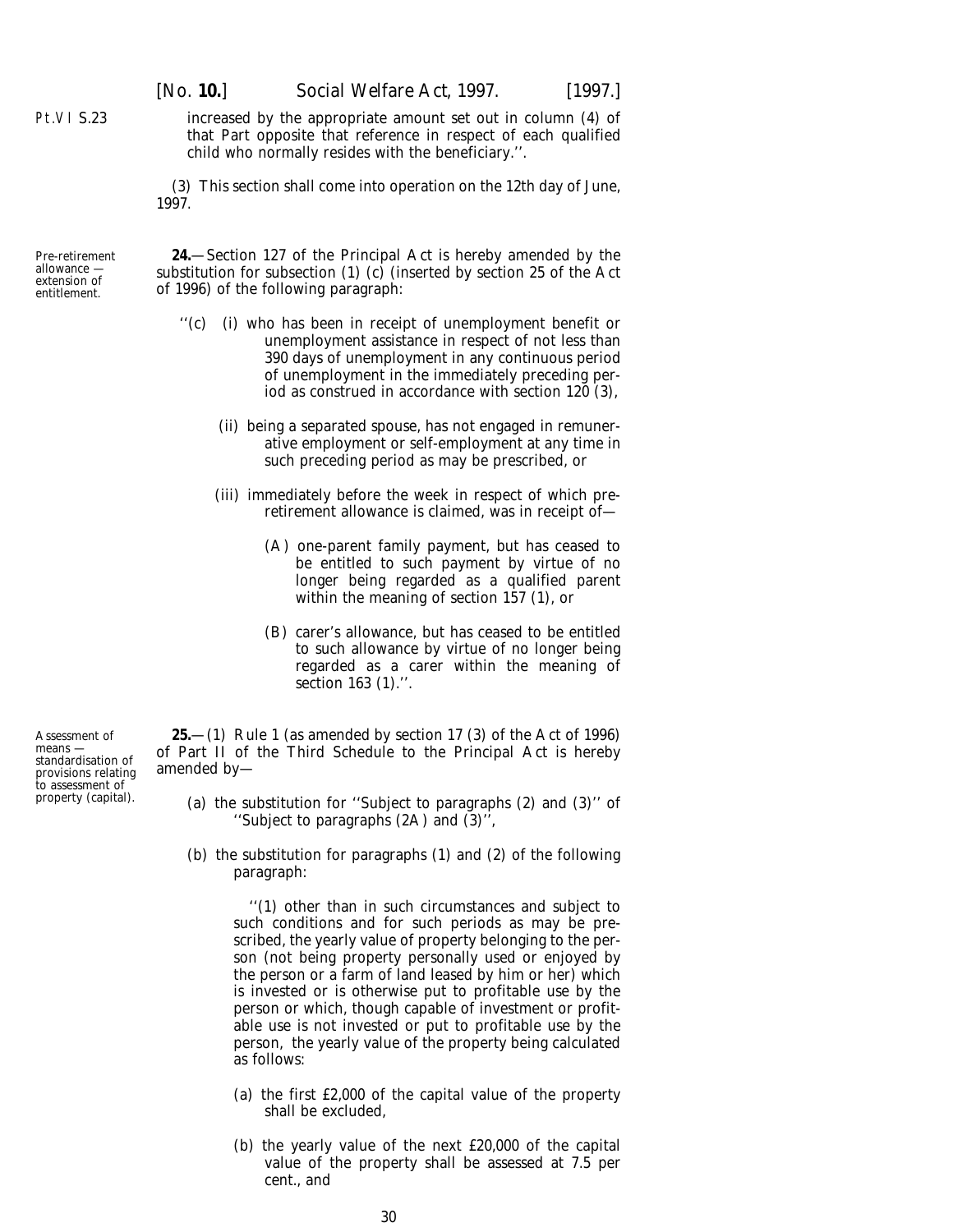<span id="page-30-0"></span>

(*c*) the yearly value of so much of the capital value of Pt.VI S.25 the property as exceeds £22,000 shall be assessed at 15 per cent.,

but no account shall be taken under any other provision of these Rules of any appropriation of the property for the purpose of current expenditure;'',

- (*c*) the deletion in paragraph (2A) (inserted by section 17 of the Act of 1996) of ''widow's (non-contributory) pension, orphan's (non-contributory) pension'', and
- (*d*) the substitution for paragraph (3) of the following paragraph:

''(3) where, for the purposes of a relevant payment under the provisions of section 18 (1) (*b*) or (*c*) of the Social Welfare Act, 1996, the means are or include means assessed in accordance with paragraph (2A) and the means as so assessed are not less than £52, the means shall be taken to be increased by £52;''.

(2) The provisions of this section shall not have the effect of reducing the rate of assistance payable below the rate payable immediately before the commencement of this section.

**26.**—(1) The Third Schedule to the Principal Act is hereby Assessment of amended by—

means consolidation of disregards etc.

(*a*) the substitution for paragraph (2)(as amended by section 15 of the Act of 1996) of Rule 1 of Part I of the following paragraph:

> ''(2) all income which he or his spouse may reasonably expect to receive during the succeeding year in cash, whether as contributions to the expenses of the household or otherwise, but excluding—

- (*a*) such amount as may be prescribed of all moneys earned by his spouse from insurable employment,
- (*b*) any moneys received by way of benefit, pension, assistance, allowance, supplement or continued payment for qualified children under Part II, III, IV, V or VA or by way of a payment corresponding to child benefit under Part IV, from another Member State,
- (*c*) any income arising from a bonus under a scheme administered by the Minister for Arts, Culture and the Gaeltacht for the making of special grants to parents or guardians resident in the Gaeltacht or Breac-Ghaeltacht (as defined in such scheme) of children attending primary schools,
- (*d*) in the case of a qualified applicant under a scheme administered by the Minister for Arts, Culture and the Gaeltacht and known as Scéim na bhFoghlaimeoirí Gaeilge, any income received under that scheme in respect of a person who is temporarily resident with the qualified applicant, together with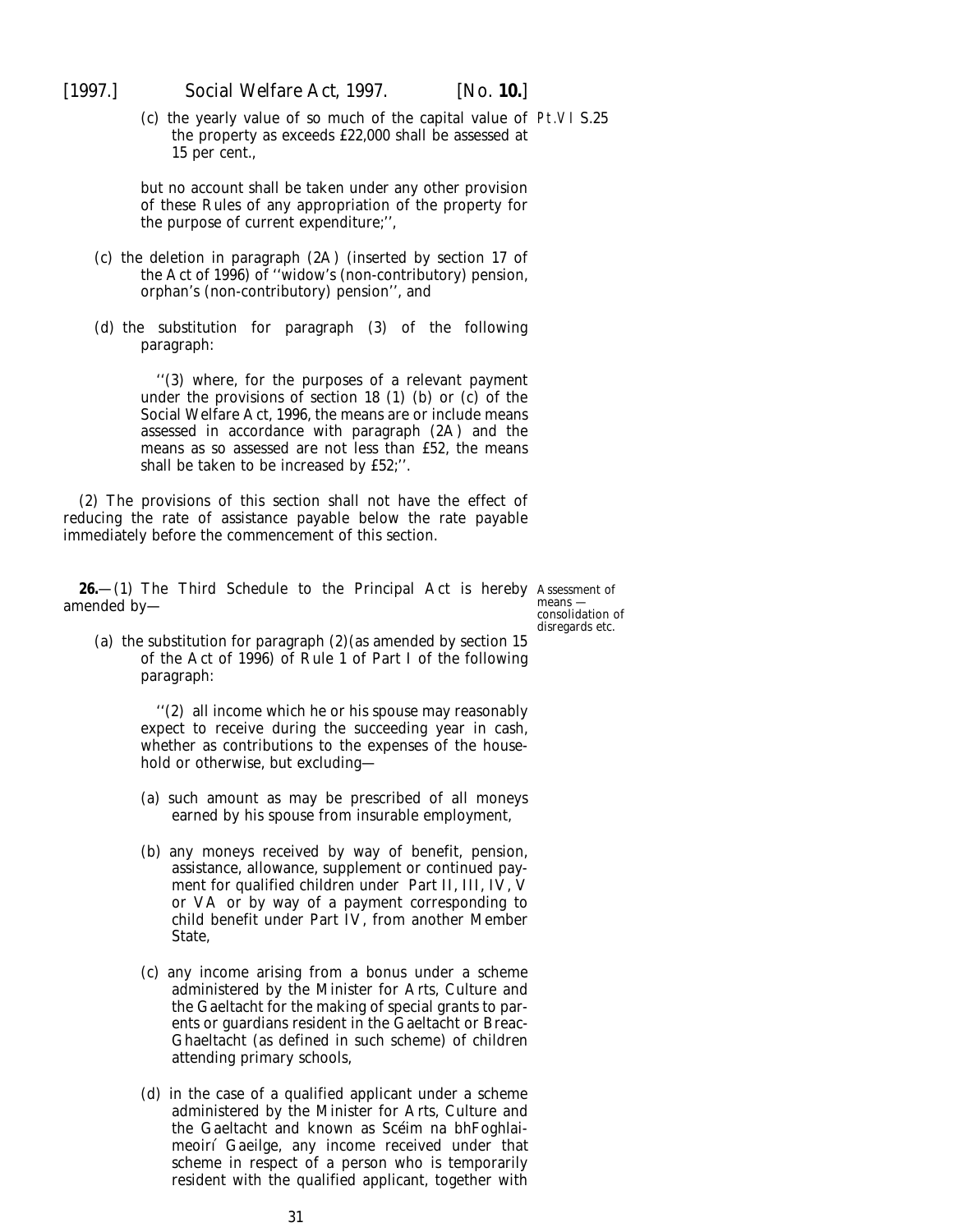Pt.VI S.26

any other income received in respect of such temporary resident,

- (*e*) an amount of an allowance, dependant's allowance, disability pension or wound pension under the Army Pensions Acts, 1923 to 1980, or a combination of such allowances and such pensions so far as such amount does not exceed £80 per year,
- (*f*) any moneys received from a charitable organisation, being a body whose activities are carried on otherwise than for profit (but excluding any public or local authority) and one of whose functions is to assist persons in need by making grants of money to them,
- (*g*) such amount, as may be prescribed, of income from employment by a health board or by a person approved by a health board, as a home help,
- (*h*) any moneys received by way of training allowance from an organisation while undergoing a course of rehabilitation training provided by the organisation (being an organisation approved of by the Minister for Health for the purposes of the provision of such training),
- (*i*) any moneys, except so far as they exceed £104 per year, received by such person or by the spouse of such person in respect of work as an outworker under a scheme that is, in the opinion of the Minister, charitable in character and purpose,
- (*j*) where he or his spouse is engaged on a seasonal basis in the occupation of fishing, one-half of so much of the income derived therefrom as does not exceed £120 per year and one-third of so much of such income as exceeds £120 per year but does not exceed £300 per year,
- (*k*) payments by a health board in respect of a child who is boarded out,
- (*l*) other than in the case of disability allowance and subject to paragraph (7), all moneys earned by him or her in respect of current personal employment under a contract of service,
- (*m*) in such cases as may be prescribed, any moneys received by way of a maintenance grant under a scheme administered by the Minister for Education under the Local Authorities (Higher Education Grants) Acts, 1968 to 1992,
- (*n*) any moneys received by way of a mobility allowance payable under section 61 of the Health Act, 1970,
- (*o*) other than in the case of disability allowance, such income, as may be prescribed, arising from such activities as may be prescribed,
- (*p*) other than in the case of disability allowance and subject to paragraph (6), any moneys derived from insurable employment of a seasonal nature,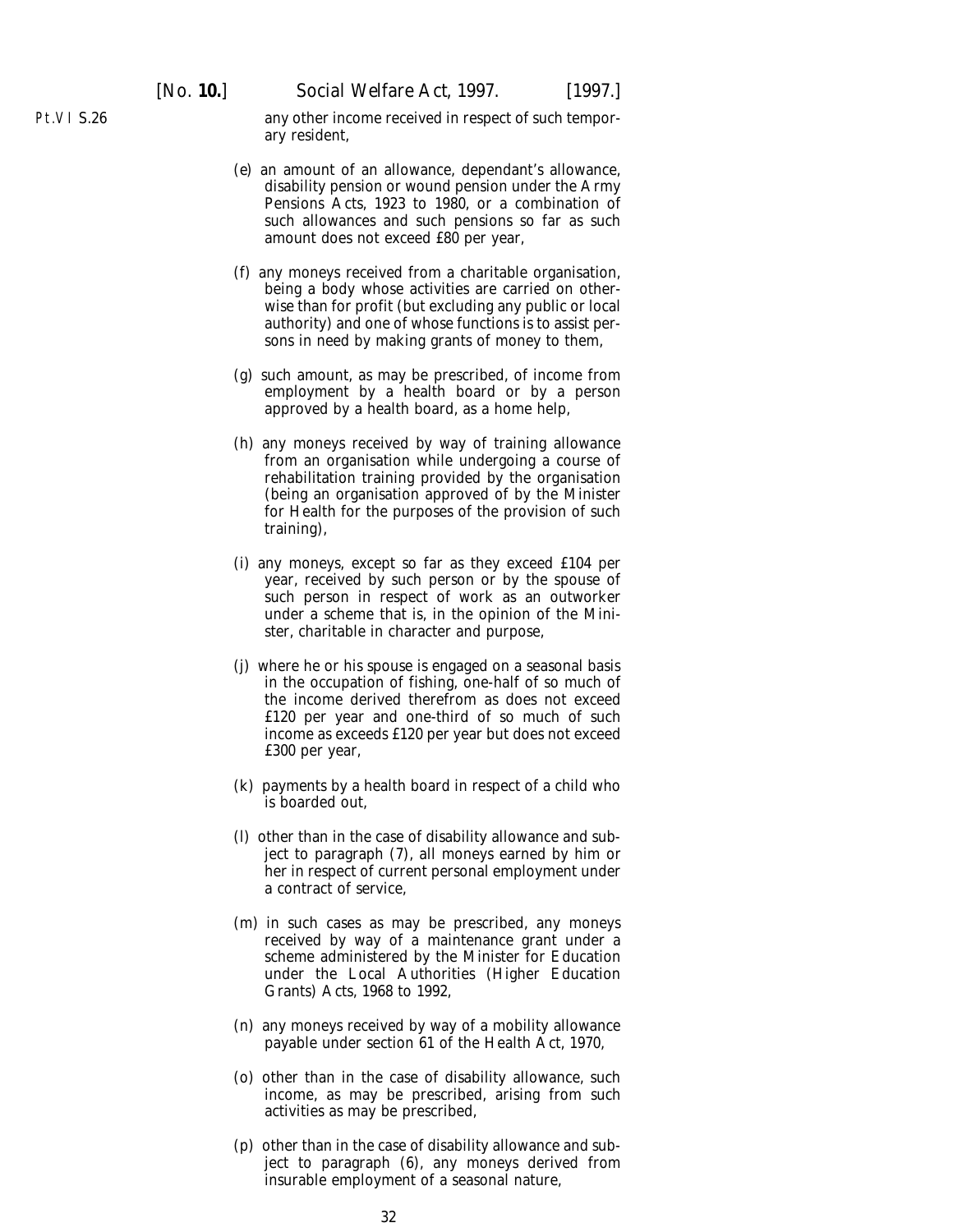- (*q*) payments by a health board in respect of the pro-Pt.VI S.26vision of accommodation for a child under section 5 of the Child Care Act, 1991,
- (*r*) other than in the case of disability allowance, all moneys received, except and in so far as they exceed such amount as may be prescribed, under a scheme administered by the Minister for Agriculture, Food and Forestry and known as the Rural Environment Protection Scheme,
- (*s*) in the case of disability allowance—
	- (i) any sums received by way of assistance in the maintenance at home of handicapped children under section 61 of the Health Act, 1970, and known as domiciliary care allowance, and
	- (ii) such amount as may be prescribed of earnings from employment of a rehabilitative nature,
- (*t*) such other income received by a person or his or her spouse as may be prescribed;'',
- (*b*) the substitution for paragraph (5) of Rule 1 of Part I of the following paragraph:

''(5) other than in the case of disability allowance the yearly value, ascertained in the prescribed manner, of any benefit or privilege enjoyed by that person by virtue of residing with a parent or step-parent.'',

(*c*) the substitution for paragraph (4)(as amended by section 17 of the Act of 1996) of Rule 1 of Part II of the following paragraph:

> ''(4) all income in cash (including, in the case of widow's (non-contributory) pension, orphan's (noncontributory) pension and one-parent family payment, the net cash value of such non-cash benefits as may be prescribed), and such income received by a qualified child or qualified children as may be prescribed which the person may reasonably expect to receive during the year succeeding the date of calculation, but excluding—

- (*a*) any sums arising from the investment or profitable use of property (not being property personally used or enjoyed by the person or a farm of land leased by him or her),
- (*b*) any sums received by way of pension, benefit, allowance, assistance, supplement or continued payment for qualified children under Part II, III, IV, V or VA or by way of a payment, corresponding to child benefit under Part IV, from another Member State,
- (*c*) any income arising from a bonus under a scheme administered by the Minister for Education for the making of special grants to parents or guardians resident in the Gaeltacht or Breac-Ghaeltacht (as defined in such scheme) of children attending primary schools,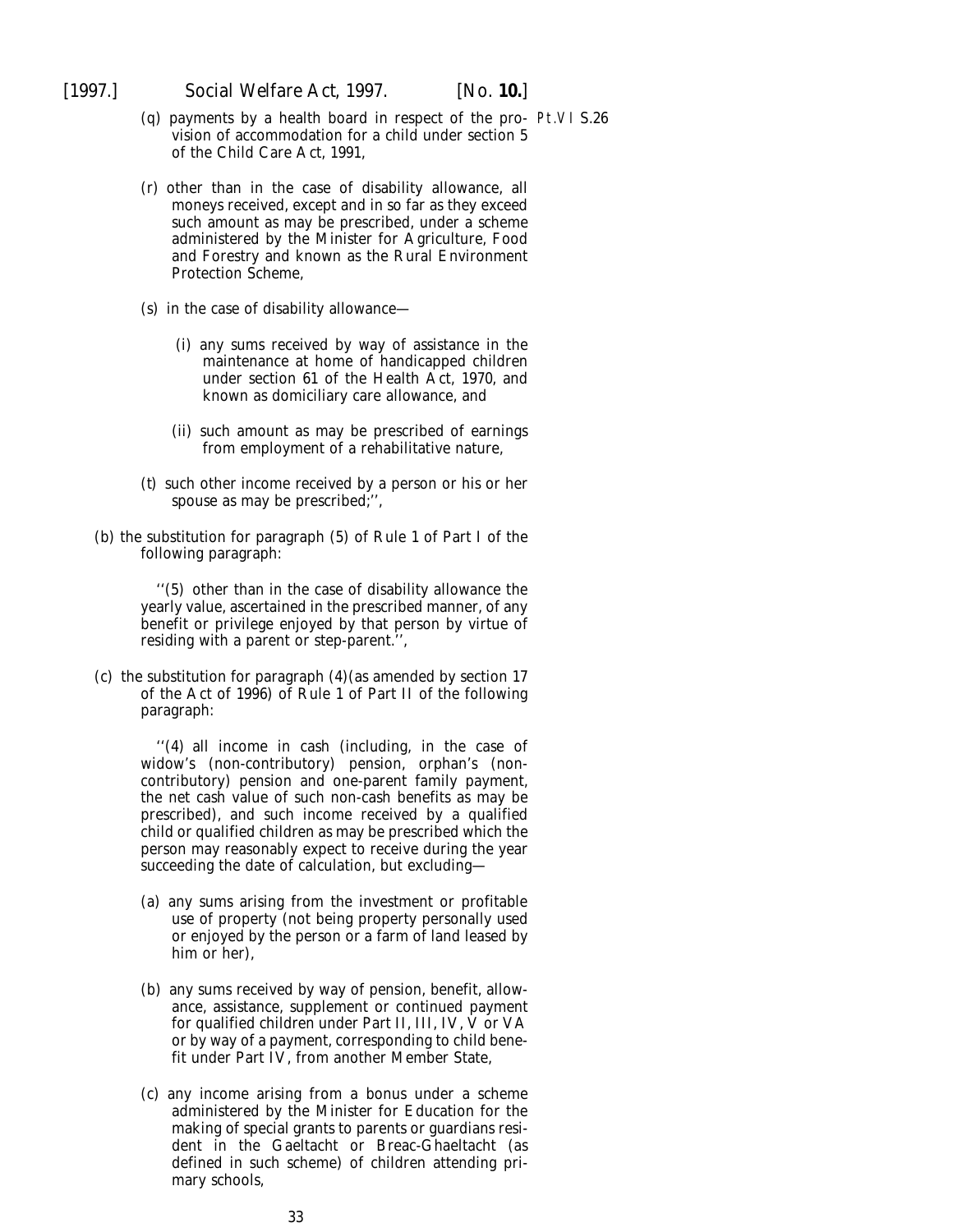- (*d*) in the case of a qualified applicant under a scheme administered by the Minister for Arts, Culture and the Gaeltacht and known as Scéim na bhFoghlaimeoirı´ Gaeilge, any income received under that scheme in respect of a person who is temporarily resident with the qualified applicant, together with any other income received in respect of such temporary resident,
- (*e*) any moneys from a charitable organisation, being a body whose activities are carried on otherwise than for profit (but excluding any public or local authority) and one of whose functions is to assist persons in need by making grants of money to them,
- (*f*) any income arising by way of—
	- (i) infectious diseases maintenance allowance to or in respect of the person or the person's dependants,
	- (ii) payments by a health board in respect of a child who is boarded out, or
	- (iii) a mobility allowance payable under section 61 of the Health Act, 1970, to the person,
- (*g*) subject to Rule 5, an amount of an allowance, dependant's allowance, disability pension or wound pension under the Army Pensions Acts, 1923 to 1980 (including, for the purposes of this subparagraph, a British war pension) or of a combination of such allowances and such pensions except so far as such amount exceeds £80 per year,
- (*h*) in the case of a blind person—
	- (i) his earnings (including wages and profit from any form of self-employment) other than employment of a rehabilitative nature, as a blind person except and in so far as the annual amount of such earnings is calculated to exceed an amount made up as follows—

£312, plus £208 if his or her spouse is living with or is wholly or mainly maintained by him or her or, being a single person, widow or widower, is maintaining wholly or mainly a person over the age of 16 years having the care of one or more than one qualified child who normally resides or reside with him or her, plus £104 for each qualified child normally residing with him or her of whom account has not already been taken in accordance with this paragraph in calculating the means of another person,

(ii) such amount as may be prescribed of his or her earnings from employment of a rehabilitative nature, or

Pt.VI S.26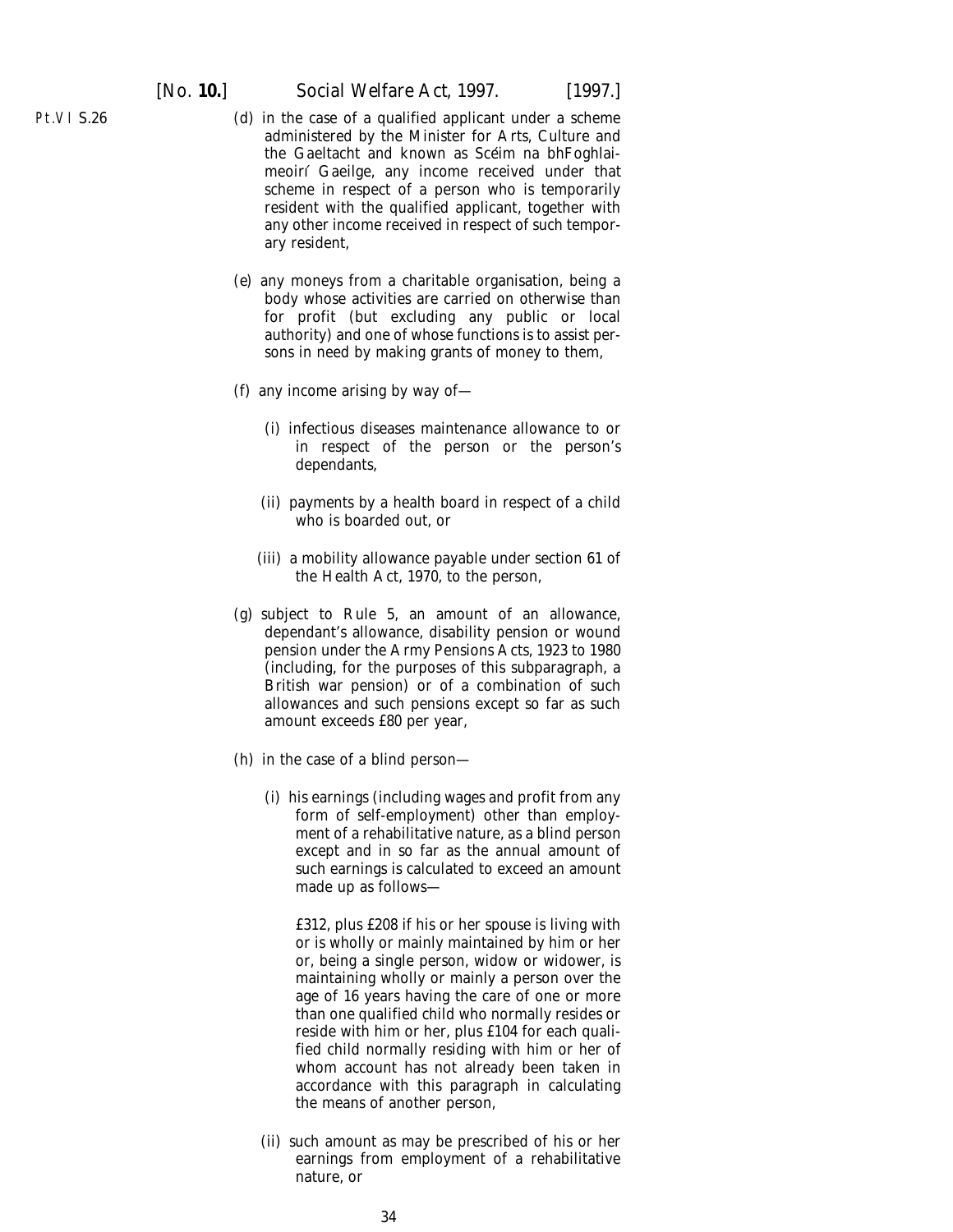- (iii) any income arising from a grant or allowance in Pt.VI S.26pursuance of a scheme for promoting the welfare of the blind prepared under section 2 of the Blind Persons Act, 1920,
- (*i*) in the case of a person who is not a blind person or a qualified parent within the meaning of section 157, and who has a qualified child who normally resides with him or her, his or her earnings (including wages and profit from any form of self-employment), except and in so far as the annual amount of such earnings is calculated to exceed £104 for each such child of whom account has not already been taken in accordance with this paragraph in calculating the means of another person,
- (*j*) in the case of a qualified parent, within the meaning of section 157, who has earnings (including wages and profit from any form of self-employment), an annual amount of such gross earnings of £6,000 together with one-half of the amount of that parent's gross earnings, if any, in excess of that amount,
- (*k*) in the case of a person who is not a blind person, any moneys, except so far as they exceed £52 per year, received by the person in respect of employment as an outworker under a scheme that is, in the opinion of the Minister, charitable in character and purpose,
- (*l*) such amount, as may be prescribed, of income from employment by a health board or by a person approved by a health board, as a home help,
- (*m*) any moneys received by way of a training allowance from an organisation while undergoing a course of rehabilitation training provided by the organisation (being an organisation approved by the Minister for Health for the purposes of the provision of such training),
- (*n*) in the case of blind pension or one-parent family payment, any moneys received by way of a maintenance grant under a scheme administered by the Minister for Education under the Local Authorities (Higher Education Grants) Acts, 1968 to 1992,
- (*o*) such income, as may be prescribed, arising from such activities as may be prescribed,
- (*p*) payments by a health board in respect of the provision of accommodation for a child under section 5 of the Child Care Act, 1991,
- (*q*) in the case of old age (non-contributory) pension, all moneys received, except and in so far as they exceed such amount as may be prescribed, under a scheme administered by the Minister for Agriculture, Food and Forestry and known as the Rural Environment Protection Scheme,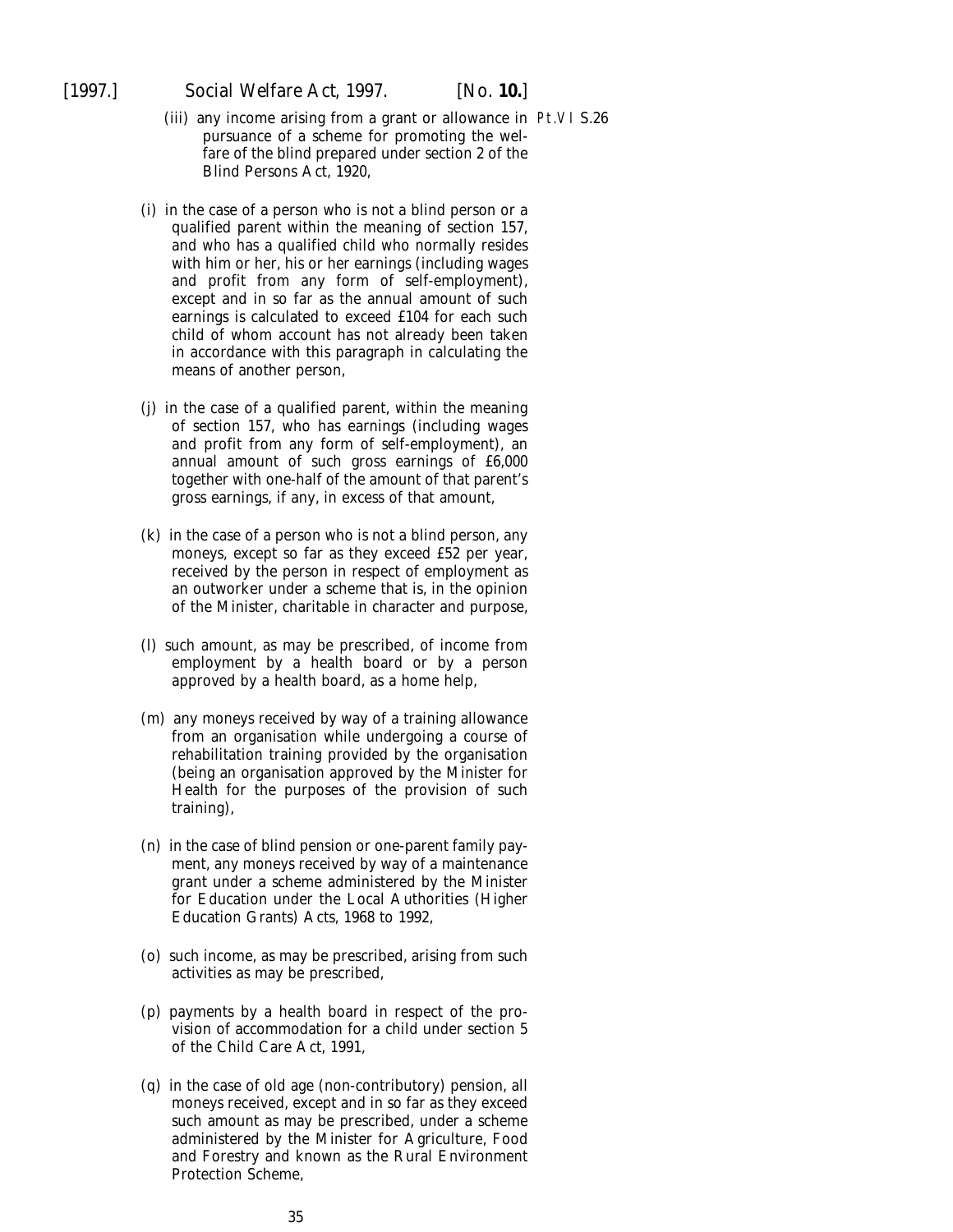- (*r*) in the case of a person who has attained pensionable age, any moneys received under a scheme administered by the Minister for Agriculture, Food and Forestry and known as the Early Retirement Scheme from Farming operated under Council Regulation (EEC) No. 2079/92 of 30 July 1992\*,
- (*s*) for the purposes of one-parent family payment, any moneys received by way of maintenance payments (including maintenance payments made to or in respect of a qualified child) except and in so far as they exceed the annual housing costs actually incurred by the qualified parent, subject to such maximum amount as shall be prescribed and for this purpose—

'housing costs' means rent or repayment of a loan entered into solely for the purpose of defraying money employed in the purchase, repair or essential improvement of the residence in which the qualified parent is, for the time being, residing; and

'maintenance payments' means any payment received under or pursuant to such maintenance arrangement as may be prescribed,

- (*t*) for the purposes of old age (non-contributory) pension, any moneys in respect of rent received from a person who resides with the applicant and but for the residence of such person the applicant would reside alone,
- (*u*) such other income received by a person or his or her spouse as may be prescribed,

and such income shall, in the absence of other means for ascertaining it, be taken to be that actually received during the year immediately preceding the date of calculation:

Provided that, where such income is attributable to a period prior to the year immediately preceding the date of calculation but is received in a subsequent year, it shall be regarded for the purposes of this paragraph as having been received in the year to which it is attributable;'', and

(*d*) the substitution for paragraph (1)(as amended by section 37 of the Act of 1996) of Rule 1 of Part III of the following paragraph:

> ''(1) all income in cash, including the net cash value of any non-cash earnings derived from personal exertions and the actual or estimated amount of any household income, whether as contributions to the expenses of the household or otherwise, but excluding—

> (*a*) any sums received by way of child benefit under Part IV or a payment corresponding to the said benefit from another Member State,

Pt.VI S.26

<sup>\* (</sup>O.J. No. L215, 30.7.92 p.91)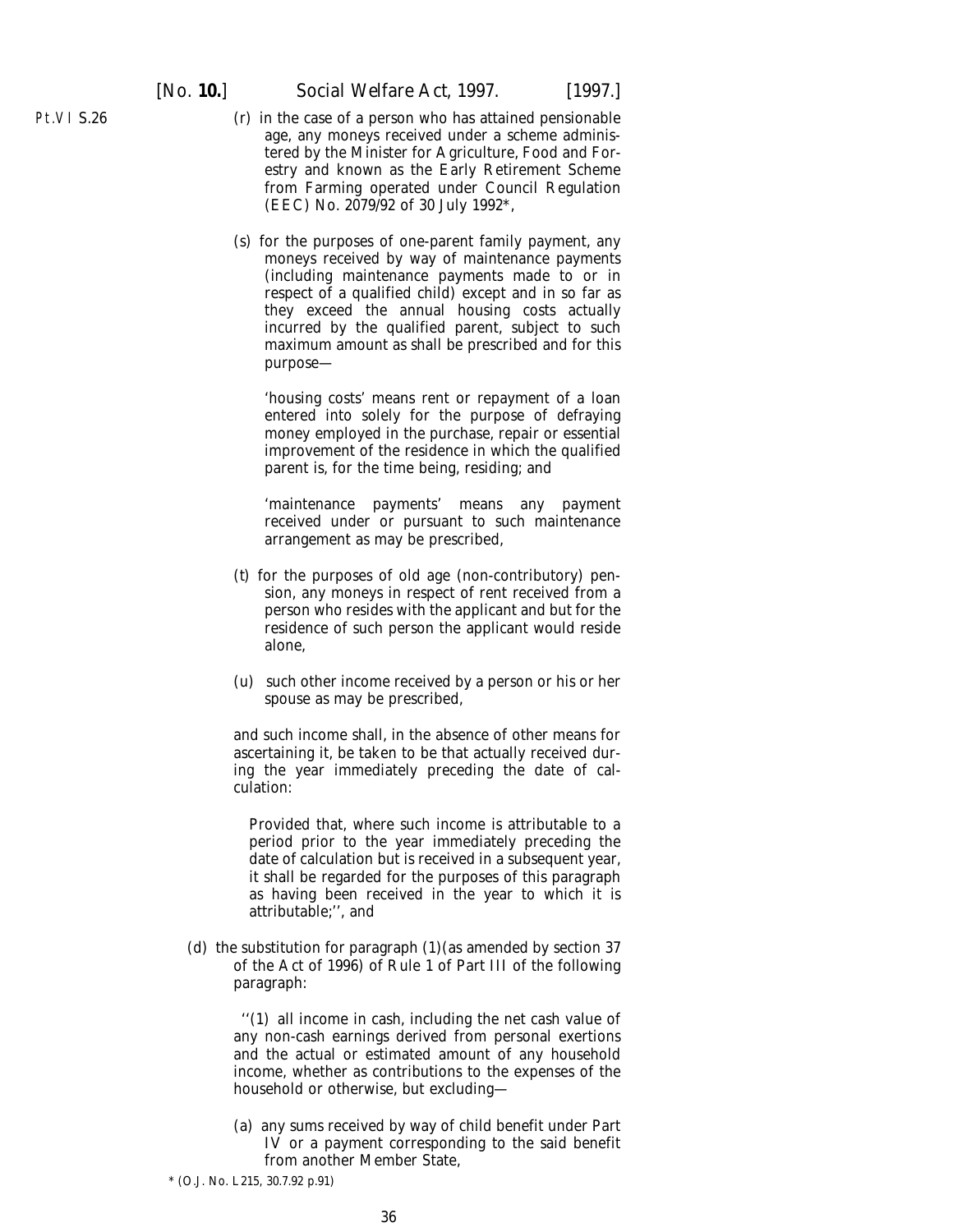- (*b*) payments by a health board in respect of a child who Pt.VI S.26is boarded out,
- (*c*) in the case of a qualified applicant under a scheme administered by the Minister for Arts, Culture and the Gaeltacht and known as Scéim na bhFoghlaimeoirı´ Gaeilge, any income received under that scheme in respect of a person who is temporarily resident with the qualified applicant, together with any other income received in respect of such temporary resident,
- (*d*) any sums received by way of allowance for domiciliary care of handicapped children under section 61 of the Health Act, 1970,
- (*e*) any sums arising from the investment or profitable use of property (not being property personally used or enjoyed by such person or a farm of land leased by him or her),
- (*f*) any moneys received from a charitable organisation, being a body whose activities are carried on otherwise than for profit (but excluding any public or local authority) and one of whose functions is to assist persons in need by making grants of money to them,
- (*g*) such amount, as may be prescribed, of income from employment by a health board or by a person approved by a health board, as a home help,
- (*h*) any moneys received by way of a training allowance from an organisation while undergoing a course of rehabilitation training provided by the organisation (being an organisation approved of by the Minister for Health for the purposes of the provision of such training),
- (*i*) any moneys received by way of a mobility allowance payable under section 61 of the Health Act, 1970,
- (*j*) such income, as may be prescribed, arising from such activities as may be prescribed,
- (*k*) any income arising from a grant or allowance in pursuance of a scheme for promoting the welfare of the blind prepared under section 2 of the Blind Persons Act, 1920,
- (*l*) payments by a health board in respect of the provision of accommodation for a child under section 5 of the Child Care Act, 1991,
- (*m*) such amount, as may be prescribed, of earnings from employment of a rehabilitative nature,
- (*n*) in such cases as may be prescribed, any moneys received by way of a maintenance grant under a scheme administered by the Minister for Education under the Local Authorities (Higher Education Grants) Acts, 1968 to 1992,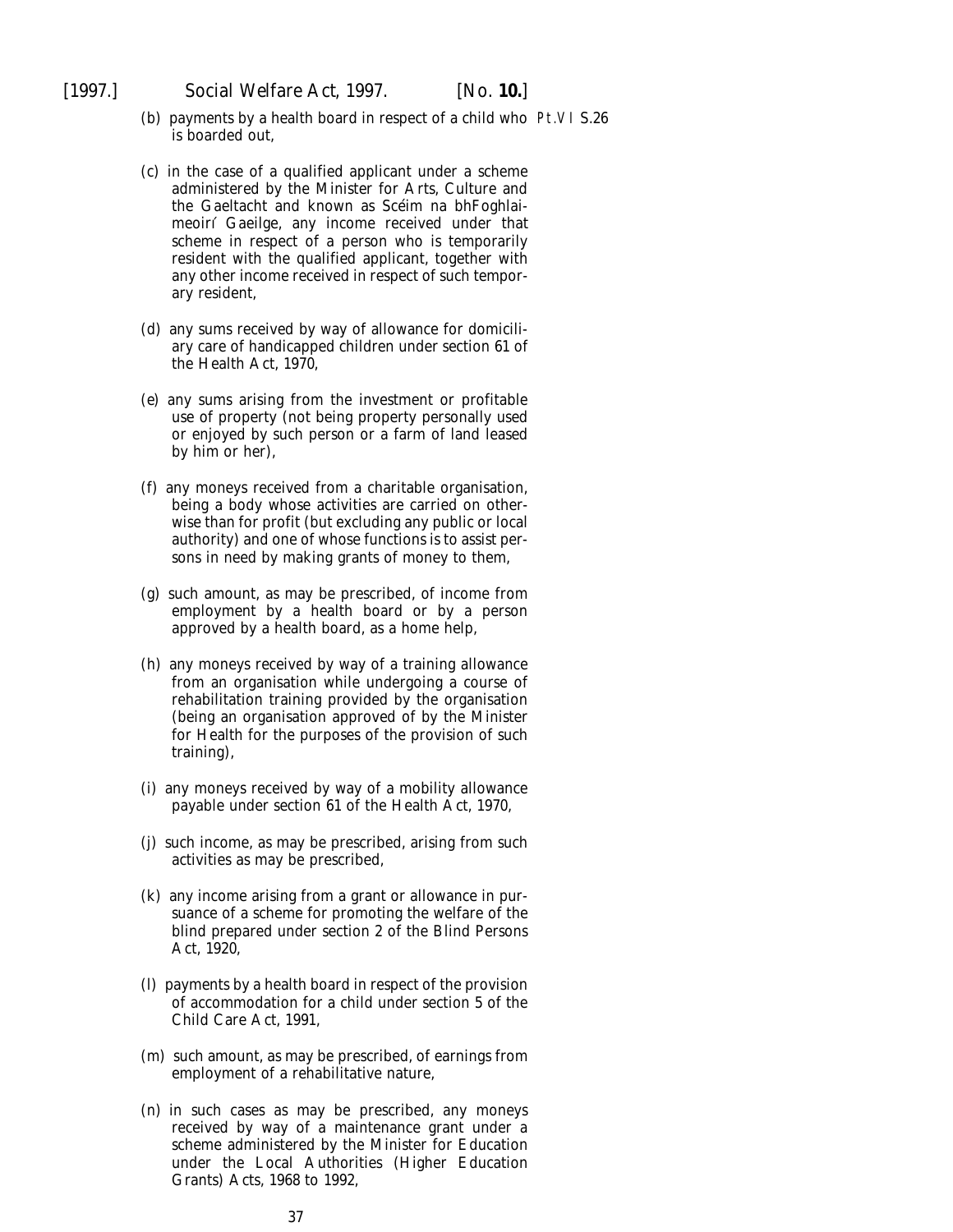(*o*) such other income received by a person or his or her spouse as may be prescribed;''.

(2) Section 4 (4) (as amended by section 37 of the Act of 1996) of the Principal Act is hereby amended by the substitution for ''1 (2)  $(m)$ , 1 (2)  $(u)$ " of "1 (2)  $(\check{\beta})$ , 1 (2)  $(\check{\beta})$ ".

Commencement (*Part VI*).

<span id="page-37-0"></span>Pt.VI S.26

**27.**—This Part shall come into operation on such day or days as the Minister may appoint by order or orders either generally or with reference to any particular purposes or provision and different days may be so appointed for different purposes and different provisions.

#### PART VII

#### Miscellaneous Amendments

Adult dependant change in title and payment of reduced rate.

Liability to maintain family.

**28.**—(1) Section 120(2) (inserted by section 22 of the Act of 1996) is hereby amended by the substitution for paragraph (*d*) of the following paragraph:

''(*d*) Where the spouse of a claimant for unemployment assistance is not the claimant's qualified adult, or is a spouse in respect of whom an increase is payable by virtue of regulations made under section 245A, the means of the claimant shall be taken to be one-half the means.''.

(2) Section 127 of the Principal Act is hereby amended by the substitution for subsection (2) (inserted by section 22 of the Act of 1996) of the following subsection:

''(2) Where the spouse of a claimant for pre-retirement allowance is not the claimant's qualified adult, or is a spouse in respect of whom an increase is payable by virtue of regulations made under section 245A, the means of the claimant shall be taken to be one-half the means.''.

(3) Section 191B (inserted by section 13 of the Act of 1996) of the Principal Act is hereby amended by the substitution for subsection (2) of the following subsection:

''(2) Where the spouse of a claimant for disability allowance is not the claimant's qualified adult, or is a spouse in respect of whom an increase is payable by virtue of regulations made under section 245A, the means of the claimant shall be taken to be one-half the means.''.

(4) Each provision of the Principal Act mentioned in *column (1)* of *Schedule F* to this Act is hereby amended in the manner specified in *column (2)* of that Schedule opposite the mention of that provision in *column (1).*

(5) Every reference in the Principal Act or any other enactment to ''adult dependant'' shall be construed as a reference to ''qualified adult''.

**29.**—(1) Section 247 of the Principal Act is hereby amended by—

(*a*) the substitution for subsection (1) of the following subsection: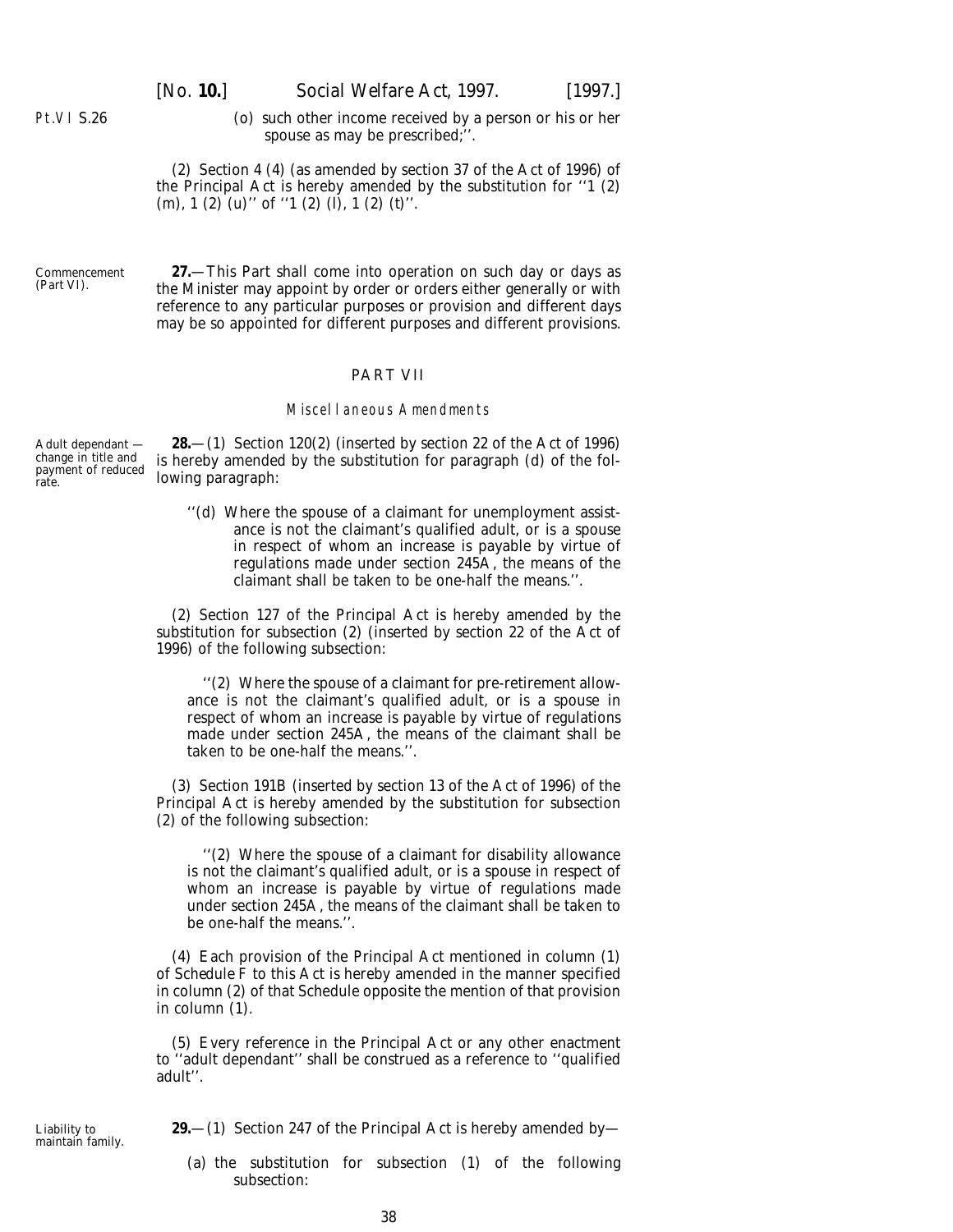''(1) Subject to this Act, every question to which this Pt.VII S.29section applies shall, save where the context otherwise requires, be decided by a deciding officer.'', and

- (*b*) the substitution in subsection (1) for paragraph (*dd*) (inserted by section 7(3) of the Act of 1996) and (*e*) of the following paragraphs:
	- ''(*e*) Part VA (continued payment for qualified children),
	- (*f*) Part VI (general provisions relating to social insurance, social assistance and insurability), and
	- (*g*) Part IX (liability to maintain family).''.

(2) Section 284(1) (as amended by section 19 of the Act of 1996) of the Principal Act is hereby amended by—

(*a*) the substitution for the definition of ''allowance'' and ''order of the Court'' of the following definitions:

> '''allowance' means one-parent family payment, supplementary welfare allowance or a relevant payment payable by virtue of section 18(1)(*b*) of the Social Welfare Act, 1996;'',

> '''order of the Court' means a maintenance order (including maintenance specified in the order to be in respect of a child), including a lump sum order, a variation order or an interim order, made by a court under the Guardianship of Infants Act, 1964, the Family Law (Maintenance of Spouses and Children) Act, 1976, the Status of Children Act, 1987, the Judicial Separation and Family Law Reform Act, 1989, the Family Law Act, 1995 or under any other enactment relating to maintenance, as the case may be, or an order of the court made on foot of a separation agreement;'',

(*b*) the insertion after the definition of ''earnings'' of the following definition—

> '''husband' in relation to a woman who has been married more than once, refers only to her last husband and for this purpose that last husband shall be construed as including the man to whom, but for the fact the marriage has been dissolved, being a dissolution recognised as valid in the State, she would be married;'', and

(*c*) the insertion after the definition of ''order of the Court'' of the following definition—

> '''wife' in relation to a man who has been married more than once, refers only to his last wife and for this purpose that last wife shall be construed as including the woman to whom, but for the fact that the marriage has been dissolved, being a dissolution recognised as valid in the State, he would be married.''.

- (3) Section 286 of the Principal Act is hereby amended by—
	- (*a*) the substitution in subsection (1) for ''that authority may determine'' of ''may be determined'', and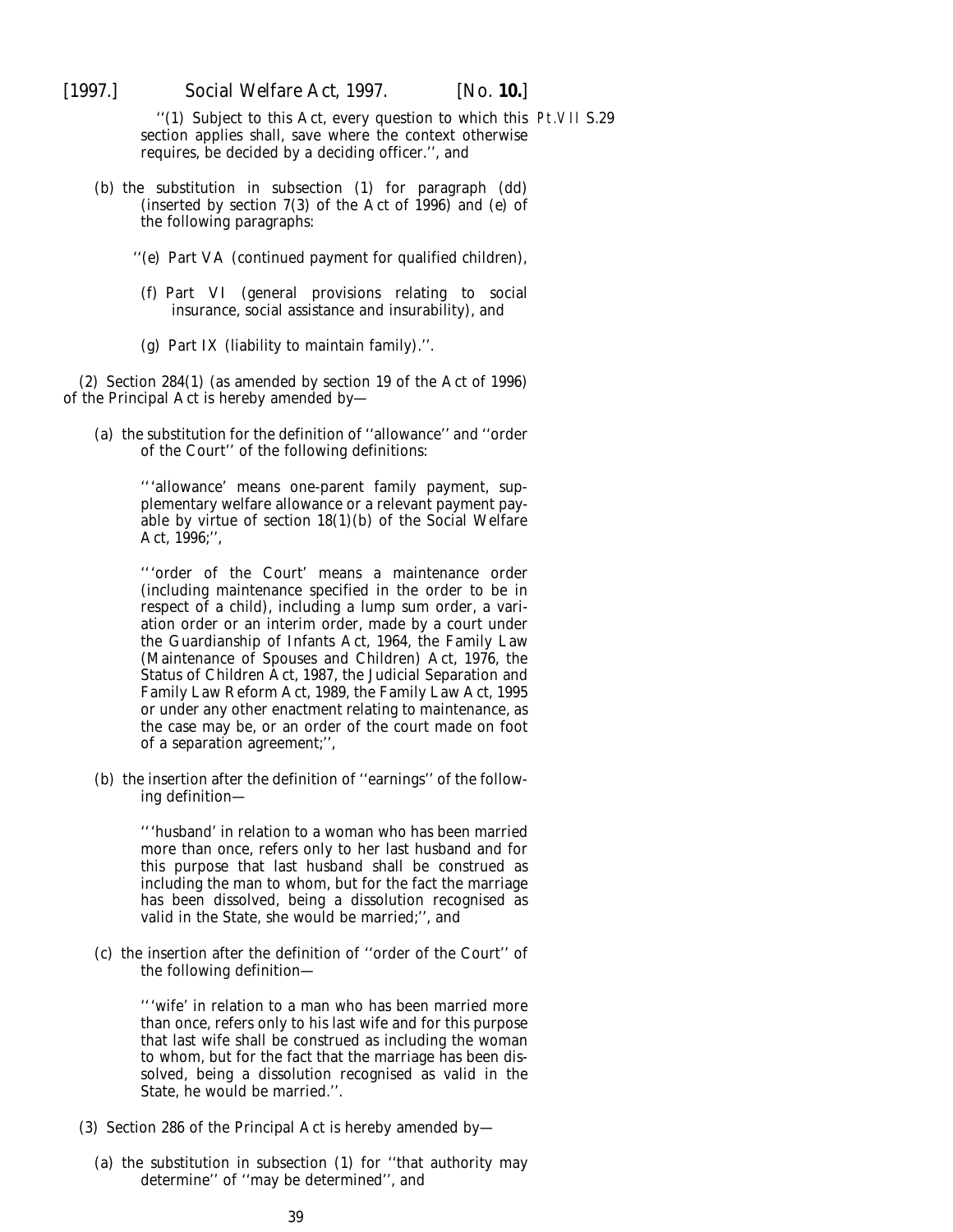<span id="page-39-0"></span>Pt.VII S.29

(*b*) the insertion after subsection (1) of the following subsection:

> ''(1A) Subject to subsection (1), the Minister may make regulations, in particular and without prejudice to the generality of this Part to provide for the basis on which the amount which a liable relative, within the meaning of section 286(2), is liable to contribute by virtue of section 286(1) is determined, and for this purpose the regulations may—

- (*a*) disregard in whole or in part any amount of the income of a liable relative from any source specified in the regulations, and
- (*b*) require an employer or any other person to furnish such information as may be required for the purposes of determining the amount which a liable relative is required to contribute.''.

(4) This section shall come into operation on such day as the Minister may appoint by order.

- **30.**—(1) Section 42 of the Principal Act is hereby amended by—
	- (*a*) the substitution for subsection (4A) (inserted by section  $19(1)(c)$  of the Act of 1994) of the following subsections:

''(4A) Notwithstanding subsection (4)(*c*), where in respect of any day of unemployment (referred to in this subsection as 'the relevant day of unemployment') which forms part of a period of interruption of employment a person has not, before the relevant day of unemployment, been entitled, in the said period of interruption of employment, to unemployment benefit in respect of a day of unemployment within the period of two years prior to the relevant day of unemployment, that day shall be treated as the first day of unemployment in a separate period of interruption of employment subject to the provisions of subsection (3) not applying as respects such separate period of interruption of employment.

(4B) For the purposes of this Chapter and Chapter 2 of Part III, the Minister shall make regulations specifying the circumstances in which a person is or is not to be regarded as being available for or genuinely seeking employment and these circumstances may vary in relation to—

- (*a*) the person's previous work experience,
- (*b*) the period for which he has been unemployed, and
- (*c*) the prevailing employment conditions.'',
- (*b*) the insertion in section 42(5), after paragraph (*d*), of the following paragraph—
	- ''(*e*) participation in a scheme administered by the Commission of the European Union and known as the European Voluntary Service Initiative.''.

Unemployment benefit and unemployment assistance relaxation of waiting days requirement etc.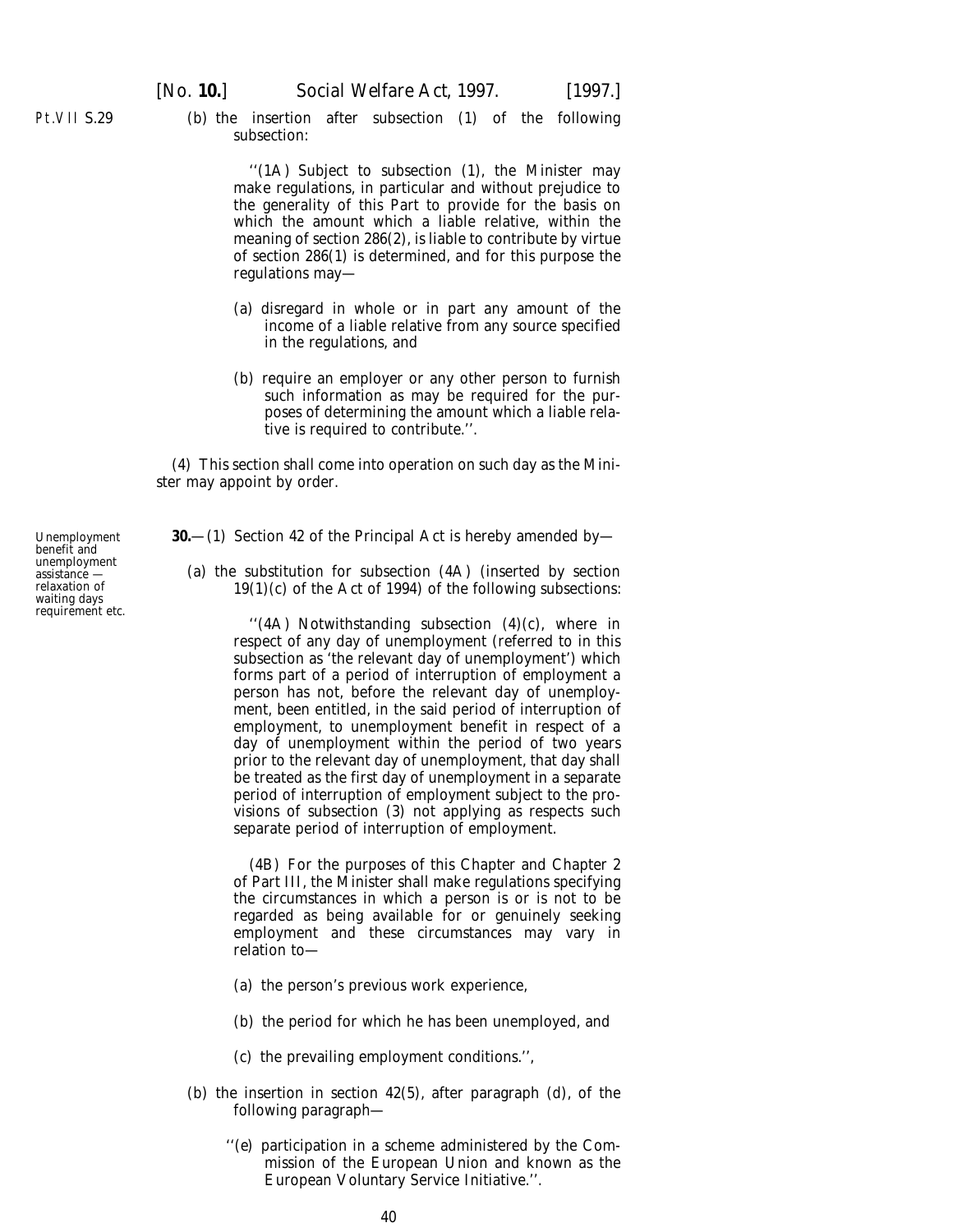<span id="page-40-0"></span>(2) Section 120 of the Principal Act is hereby amended by—

- (*a*) the substitution in subsection (2) (inserted by section 22(1)(*a*) of the Act of 1996) for paragraph (*a*) of the following paragraph:
	- ''(*a*) otherwise than as provided for in regulations, a person shall not be entitled to unemployment assistance in respect of the first 3 days of unemployment in any continuous period of unemployment.'', and
- (*b*) the insertion in subsection (5) after paragraph (*d*) of the following paragraph:
	- ''(*e*) participation in a scheme administered by the Commission of the European Union and known as the European Voluntary Service Initiative.''.

(3) Section 4(4)(*a*) of the Principal Act is hereby amended by the insertion after  $"42(4)$ ," of  $"42(4B)$ ,".

**31.**—The Principal Act is hereby amended by—

(*a*) the insertion after section 279 of the following section:

''279A.—Where a person is convicted of an offence under section 32 of the Larceny Act, 1916, by virtue of having received any benefit, assistance, child benefit or family income supplement which he was not entitled to receive, that person shall be liable to pay—

- (*a*) to the Social Insurance Fund, in the case of benefit,
- (*b*) to the Minister, in the case of assistance (other than supplementary welfare allowance), child benefit or family income supplement, and
- (*c*) to the health board, in the case of supplementary welfare allowance,

on demand a sum not exceeding the amount of such benefit, assistance, child benefit or family income supplement to which, the said conviction applies.'', and

(*b*) the substitution in subsections (6) and (7) of section 281 for "or section 279" of ", 279 or 279A" in each place where it occurs.

**32.**—(1) Section 205 of the Principal Act is hereby amended by Disqualifications for the substitution for subsection (2) of the following subsections:

claims made outside prescribed time.

''(2) Where a person fails to make a claim for benefit (including any increases thereof) within the prescribed time, he or she shall be disqualified for payment—

(*a*) in the case of old age (contributory) pension, retirement pension, widow's (contributory) pension, widower's (contributory) pension or orphan's (contributory) allowance, in respect of any period more than 12 months before the date on which the claim is made,

Repayment of benefit, assistance etc. on personation.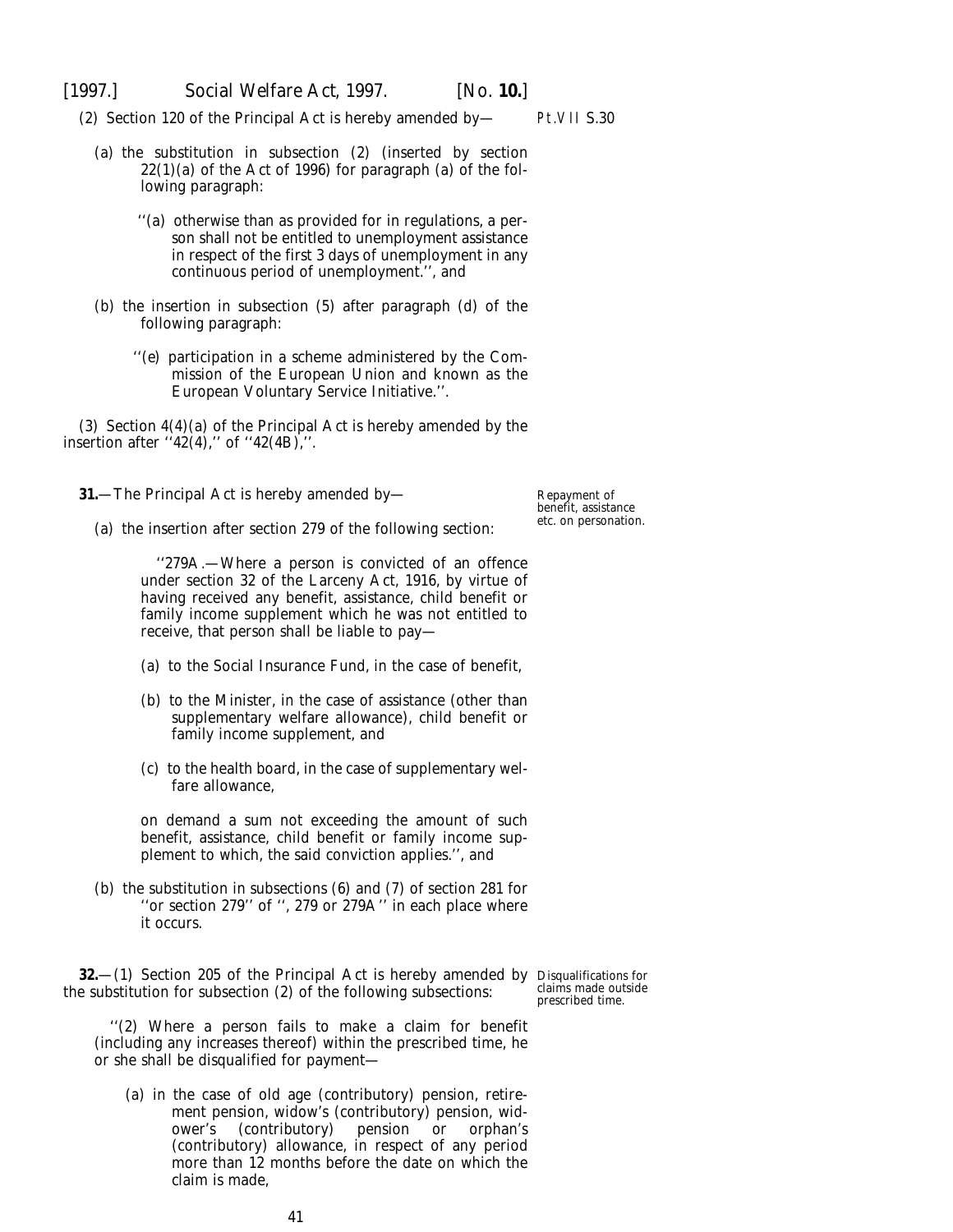- Pt.VII S.32
- (*b*) in the case of invalidity pension, in respect of any period more than 6 months before the date on which the claim is made,
- (*c*) in the case of unemployment benefit, health and safety benefit, adoptive benefit, occupational injuries benefit, death grant, unemployment assistance, pre-retirement allowance, old age (non-contributory) pension, blind pension, widow's (non-contributory) pension, widower's (non-contributory) pension, orphan's (non-contributory) pension, one-parent family payment, carer's allowance and family income supplement, in respect of any period before the date on which the claim is made,
- (*d*) in the case of disability benefit, sickness allowance or disability allowance, in respect of any period more than 7 days before the date on which the claim is made, and
- (*e*) in the case of maternity benefit—
	- (i) where the claim is made before the end of the week of confinement, payment in respect of any period before the beginning of the week in which the claim is made.
	- (ii) where the claim is made after the end of the week of confinement, payment in respect of any period before the beginning of the 7th week before the week in which the claim is made not being earlier than the commencement of the week of confinement:

Provided that in the case of a benefit to which paragraphs (*c*), (*d*) or (*e*) apply, where a claimant proves to the satisfaction of a deciding officer or an appeals officer that—

- (I) on a date earlier than the date on which his or her claim for benefit (including any increases thereof) was made, apart from satisfying the condition of making a claim, he or she was entitled thereto, and
- (II) throughout the period between the earlier date and the date on which his or her claim was made there was good cause for the delay in making a claim,

he or she shall not be disqualified for receiving payment in respect of any such period referred to in subparagraph (I) which does not exceed 6 months before the date on which the claim is made.

(2A) A person who fails to make a claim for child benefit within the prescribed time shall be disqualified for payment in respect of any day before the date on which the claim is made unless a deciding officer or appeals officer is satisfied that there was good cause for delay in making the claim, in which case, child benefit shall be payable from the 1st day of the month following that in which the claimant became a qualified person within the meaning of section 193.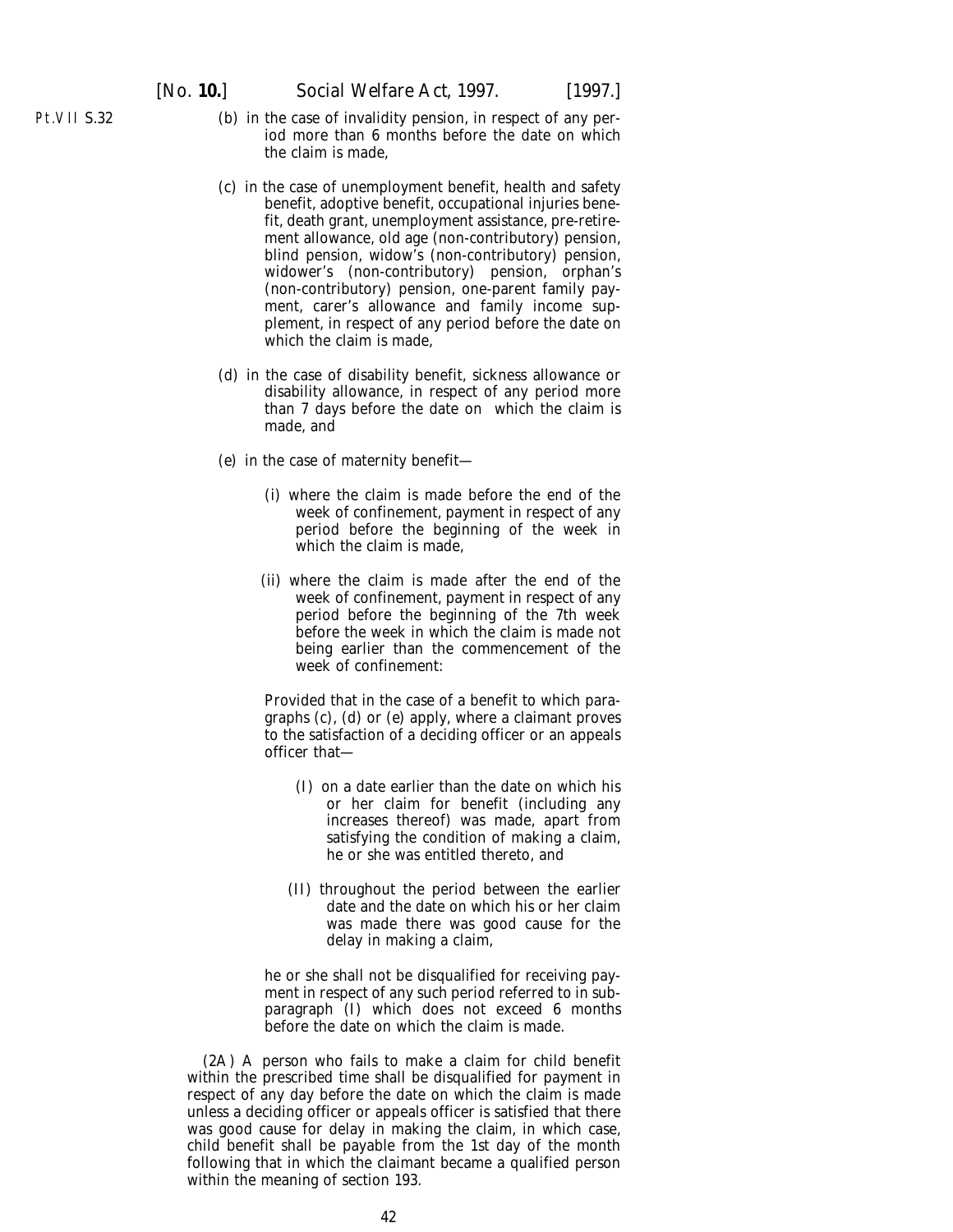<span id="page-42-0"></span>

(2B) A claimant for disability benefit or injury benefit who Pt.VII S.32 fails or neglects for a period exceeding 6 months to submit or to continue to submit medical or other satisfactory evidence of the incapacity, shall be disqualified for receiving benefit in respect of any such period but where a deciding officer or an appeals officer is satisfied that there was good cause for delay in submitting or continuing to submit evidence of incapacity, he or she may extend the period of 6 months to the date on which the evidence is submitted.

(2C) Where a person fails to make a claim for continued payment for qualified children within the prescribed time, he or she shall be disqualified for receiving the said payment.

(2D) Notwithstanding subsection (2), the periods specified in that subsection in respect of which payment may be made before the date on which a claim is made may, subject to such conditions and in such circumstances as may be prescribed, be extended by an officer of the Minister appointed by the Minister for this purpose.".

(2) Section 4 (4) (*a*) of the Principal Act is hereby amended by the insertion after "203(1)," of "205(2D),".

(3) Articles 104, 104A, 105, 107 (4), 107 (5), 109 (1)(*b*) and 109 (2) of the Social Welfare (Consolidated Payments Provisions) Regulations, 1994 (S.I. No. 417 of 1994), and Articles 11A (3), 11A (4), 11A (7) and 11B (inserted by Article 9 of the Social Welfare (Claims and Payments) (Amendment) Regulations, 1967 (S.I. No. 85 of 1967), of the Social Welfare (Claims and Payments) Regulations, 1952 (S.I. No. 374 of 1952), are hereby revoked.

(4) This section shall apply in respect of a claim for any benefit, assistance, family income supplement, child benefit or continued payment for qualified children under the Principal Act made on or after the 1st day of January, 1997.

(5) This section shall come into operation on such day as the Minister may appoint by order.

**33.**—(1) Section 20 of the Principal Act is hereby amended by—

Collection and refund of contributions.

- (*a*) the substitution in subsection (1) for ''18 (1) (*b*) and (*c*)'' of ''18 (1) (*a*), (*b*) and (*c*)'', and
- (*b*) the substitution in subsection (4) for ''Self-employment contributions payable'' of ''Other than in the case of such class or classes of self-employed contributors as may be prescribed, self-employment contributions payable''.

(2) Section 29 of the Principal Act is hereby amended by the insertion after subsection (6) of the following subsection:

''(7) Regulations shall provide for the return, subject to any conditions, restrictions and deductions specified in the regulations, of so much of any self-employment contribution paid by a self-employed contributor or a voluntary contribution paid under section 23 by a voluntary contributor, who—

(*a*) had attained the age of 56 years on the 6th day of April, 1988, and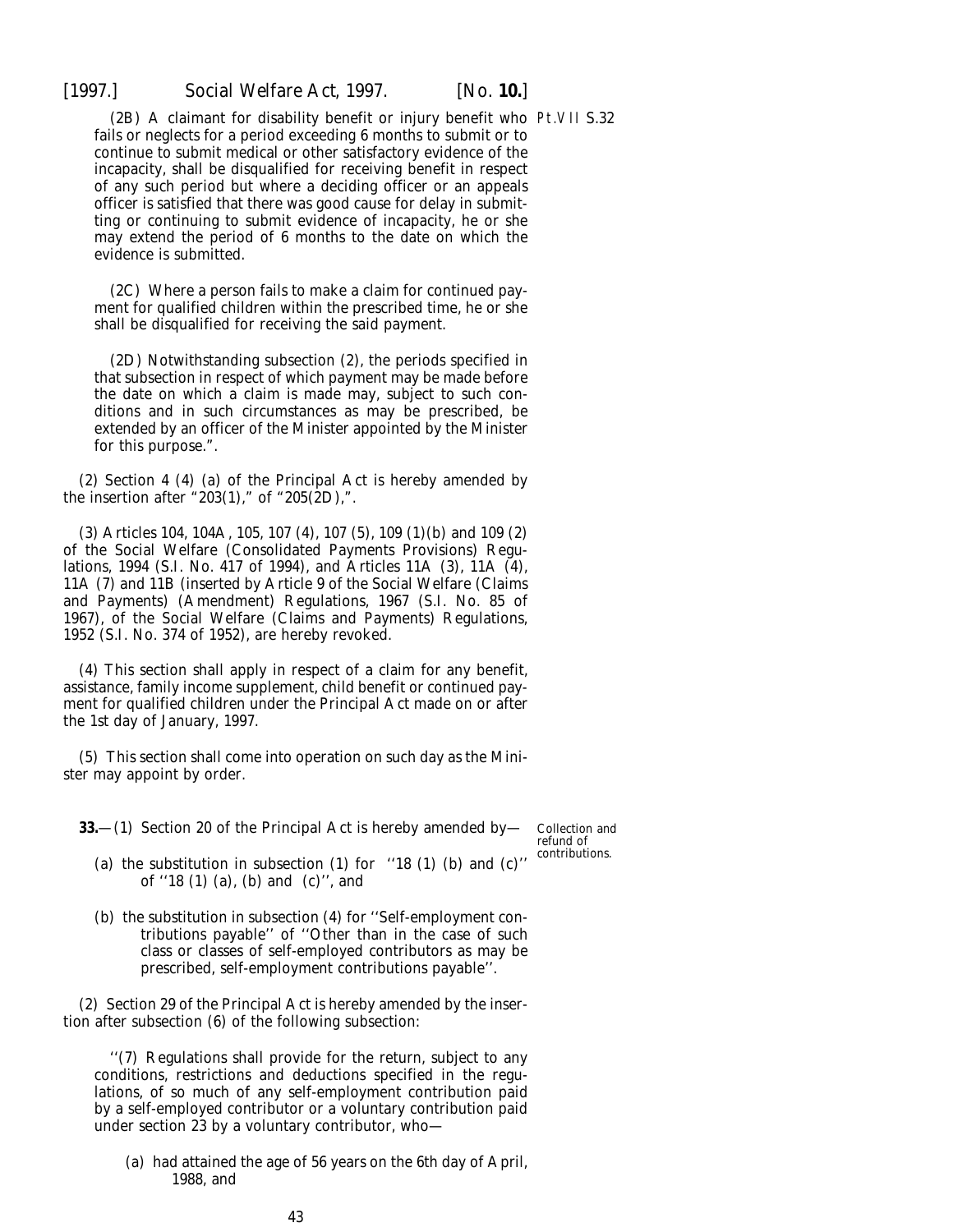(*b*) became a self-employed contributor within the meaning of section 17 on or after the 6th day of April, 1988,

<span id="page-43-0"></span>Pt.VII S.33

as may be determined in accordance with the regulations to have been paid in respect of old age (contributory) pension.''.

(3) The Principal Act is hereby amended by the insertion after section 29 of the following section:

''Return of 29A.—Regulations shall provide for the return, employment subject to any conditions, restrictions and deductions specified in regulations, of so much of any employment contribution, as may be prescribed, paid by virtue of section  $10(1)(d)$ , in respect of a master or a seaman (within the meaning of section 742 of the Merchant Shipping Act, 1894), in respect of his or her employment on such class or classes of vessel as may be prescribed.''.

Appeals to Circuit Court. **34.**—The Principal Act is hereby amended by the insertion after section 253 of the following section:

"Appeals to Circuit 253A.—(1) Whenever a person has appealed a Court. decision of a deciding officer then, where the Chief Appeals Officer certifies that the ordinary appeals procedures set out in this Chapter are inadequate to secure the effective processing of such appeal, the Chief Appeals Officer shall cause a direction to be issued to the person who has submitted the appeal directing him or her to submit the appeal to the Circuit Court and the Circuit Court may, on hearing the appeal as it thinks proper, affirm the decision or substitute the decision of the deciding officer in accordance with this Act and upon the same evidence as would otherwise be available to the Appeals Officer.

> (2) The appellant shall give notice of the appeal as submitted to the Circuit Court to the deciding officer.

> (3) No appeal shall lie from a decision of the Circuit Court on an appeal under this section.".

Amendment to references following consolidation of regulations.

**35.**—Each provision of the Principal Act mentioned in *column 1* of *Schedule G* to this Act is hereby amended in the manner specified in *column (2)* of that Schedule opposite the mention of that provision in *column (1).*

Continuance of instruments.

**36.**—An instrument that is made under a provision of the Principal Act (other than section 205(2)) that is amended by this Act and that is in force immediately before the commencement of the amendment shall continue in force as if made under the provision so amended.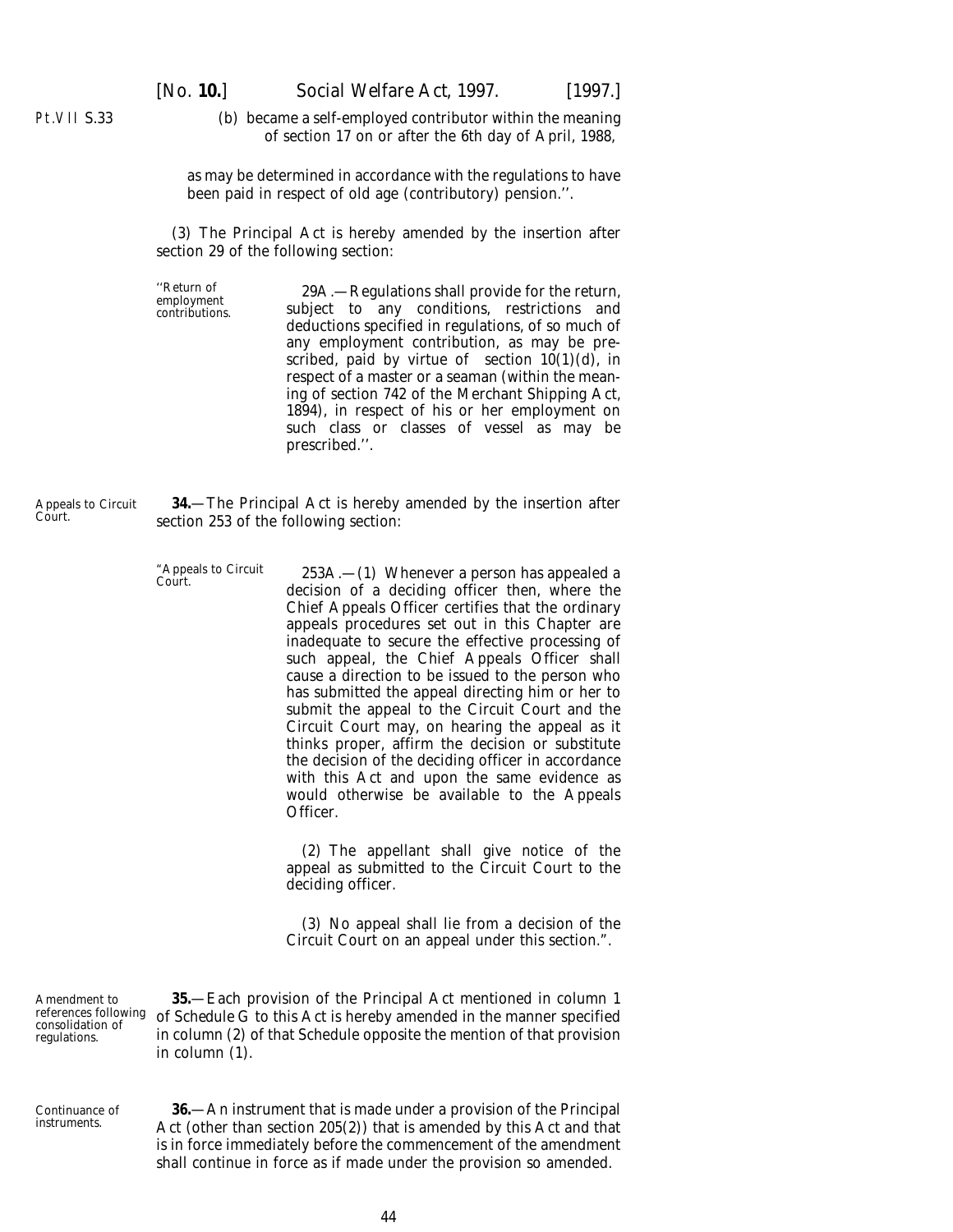<span id="page-44-0"></span>

#### PART VIII

#### Amendment of Section 4 of National Social Service Board Act, 1984

**37.**—(1) The National Social Service Board Act, 1984 is hereby National Social amended by—

Service Board functions.

- (*a*) the substitution in section 4 (as amended by the National Social Service Board Regulations, 1988 (S.I. No. 19 of 1988)) for subsection (1) of the following subsection:
	- ''(1) The functions of the Board shall be—
		- (*a*) to advise the Minister and keep him or her informed on the development of social services generally,
		- (*b*) whenever the Minister so requests to advise him or her and keep him or her informed on such social services generally, or aspects or branches thereof, as he or she may specify,
		- (*c*) to support, promote and develop the provision of impartial information on the impact of social policy for Government and to service providers in order to highlight issues of concern to users of social services and to contribute to the planning and delivery of these services,
		- (*d*) to promote greater accessibility, co-ordination and public awareness of social services and of information, advice and advocacy services delivered for those purposes by both the statutory and voluntary sectors,
		- (*e*) to promote and support the development of independent information, advice and advocacy services throughout the country to ensure that all citizens have access to accurate, comprehensive and clear information to enable them to avail of the full range of social services,
		- (*f*) to promote and support the development of the independent voluntary social services sector,
		- (*g*) to give effect to their support where appropriate by providing financial or other resources such as integrated information, training and development services,
		- (*h*) to promote, develop, encourage and assist, whether by means of the provision of financial or material aid, personnel or services or otherwise, the work in relation to social services of such persons as the Minister may specify, and
		- (*i*) to develop services to address identified needs whenever the Minister so requests.'', and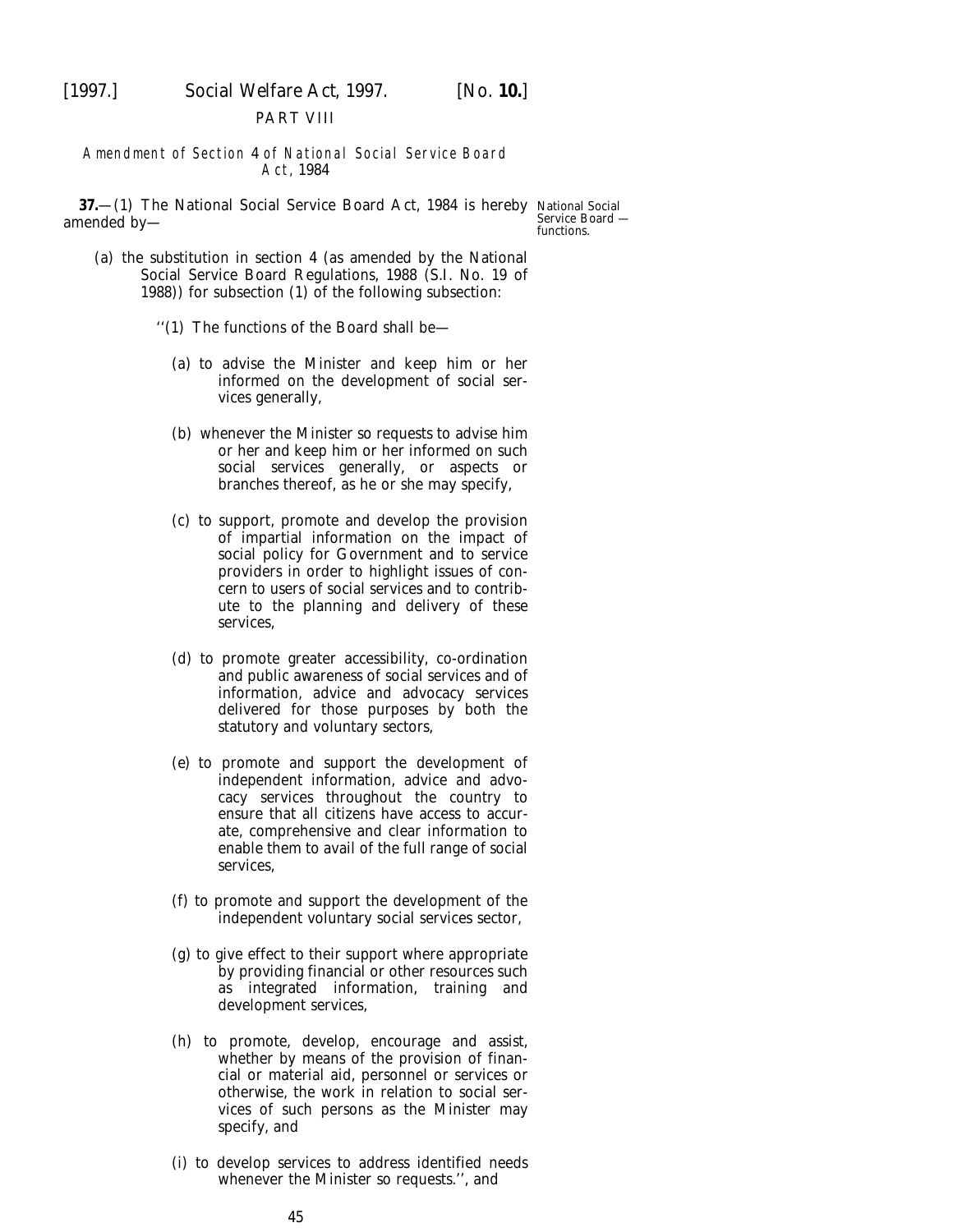<span id="page-45-0"></span>Pt.VIII S.37

(*b*) the substitution in section 1 for the definition of ''Minister'' of the following definition:

'' 'Minister' means the Minister for Social Welfare.''.

(2) Regulations 4, 5 and 6 of the National Social Service Board Regulations, 1988 (S.I. No. 19 of 1988), are hereby revoked.

#### PART IX

#### Amendment of Health Contributions Act, 1979 and Youth Employment Agency Act, 1981

**38.**—(1) Section 7A of the Health Contributions Act, 1979, is hereby amended—

Amendment of section 7A of Health Contributions Act, 1979.

- (*a*) in subsection (1), by-
	- (i) the substitution in paragraph (*a*) of ''£197'' for ''£188'' (inserted by section  $45(1)(a)$  of the Act of 1996),
	- (ii) the substitution in paragraph (*b*) of ''£10,250'' for "f9,750" (inserted by section  $45(1)(b)$  of the Act of 1996), and
	- (iii) the substitution for paragraph (*c*) of the following paragraphs:
		- ''(*c*) any payment made by him under or pursuant to a maintenance arrangement within the meaning of section 3 of the Finance Act, 1983, relating to a marriage for the benefit of the other party to the marriage, unless the provisions of section 4 of that Act apply in respect of such payment, or
			- (*d*) any distribution within the meaning of the Corporation Tax Act, 1976, in relation to which section 83(4) of that Act applies.'', and
- (*b*) the substitution in subsection (2) of " $f10$ , 250" for " $f9$ , 750" (inserted by section  $45(1)(c)$  of the Act of 1996).

(2) This section shall come into operation on the 6th day of April, 1997.

Amendment of section 18A of Youth Employment Agency Act, 1981. **39.**—(1) Section 18A of the Youth Employment Agency Act, 1981, is hereby amended—

- (*a*) in subsection (1), by-
	- (i) the substitution in paragraph (*a*) of ''£197'' for ''£188'' (inserted by section  $46(1)(a)$  of the Act of 1996),
	- (ii) the substitution in paragraph (*b*) of ''£10,250'' for "f9,750" (inserted by section  $46(1)(b)$  of the Act of 1996), and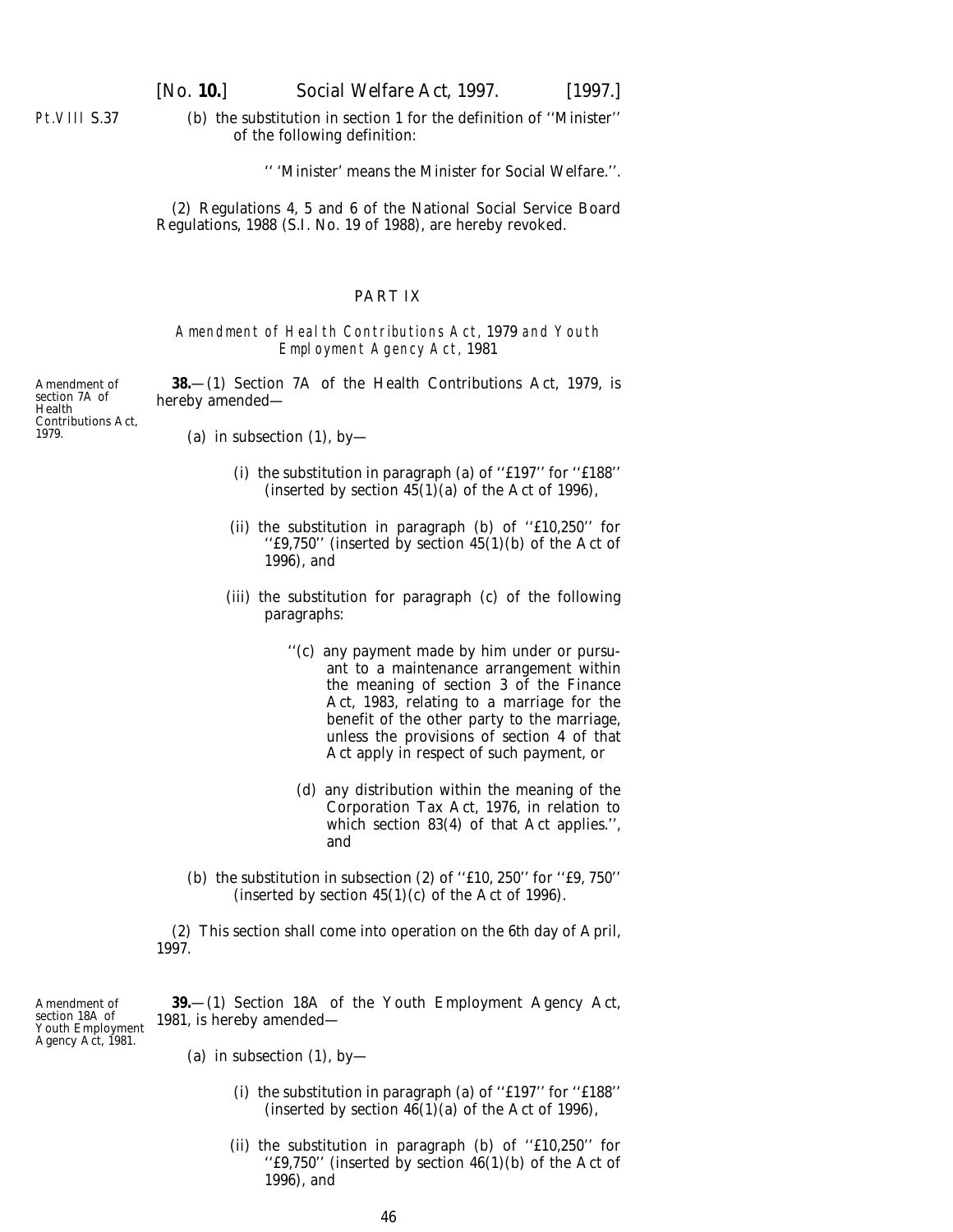<span id="page-46-0"></span>[1997.] *Social Welfare Act,* 1997. [*No.* **10.**]

- (iii) the substitution for paragraph (*c*) of the following Pt.IX S.39 paragraphs:
	- ''(*c*) any payment made by him under or pursuant to a maintenance arrangement within the meaning of section 3 of the Finance Act, 1983, relating to a marriage for the benefit of the other party to a marriage, unless the provisions of section 4 of that Act apply in respect of such payment, or
	- (*d*) any distribution within the meaning of the Corporation Tax Act, 1976, in relation to which section 83(4) of that Act applies.'', and
- (*b*) the substitution in subsection (2) of " $£10$ ,  $250$ " for " $£9$ ,  $750$ " (inserted by section  $46(1)(c)$  of the Act of 1996).

(2) This section shall come into operation on the 6th day of April, 1997.

#### PART X

#### Amendment to the Pensions Act, 1990

**40.**—The Pensions Act, 1990, is hereby amended by the insertion Amendment of after section 5A (inserted by section 44 of the Social Welfare Act, Pensions Act, 1990.1993) of the following section:

"External 5B.—Regulations may exclude external schemes. schemes or certain categories of external schemes from the application of some or all of the provisions of this Act and of regulations made thereunder.".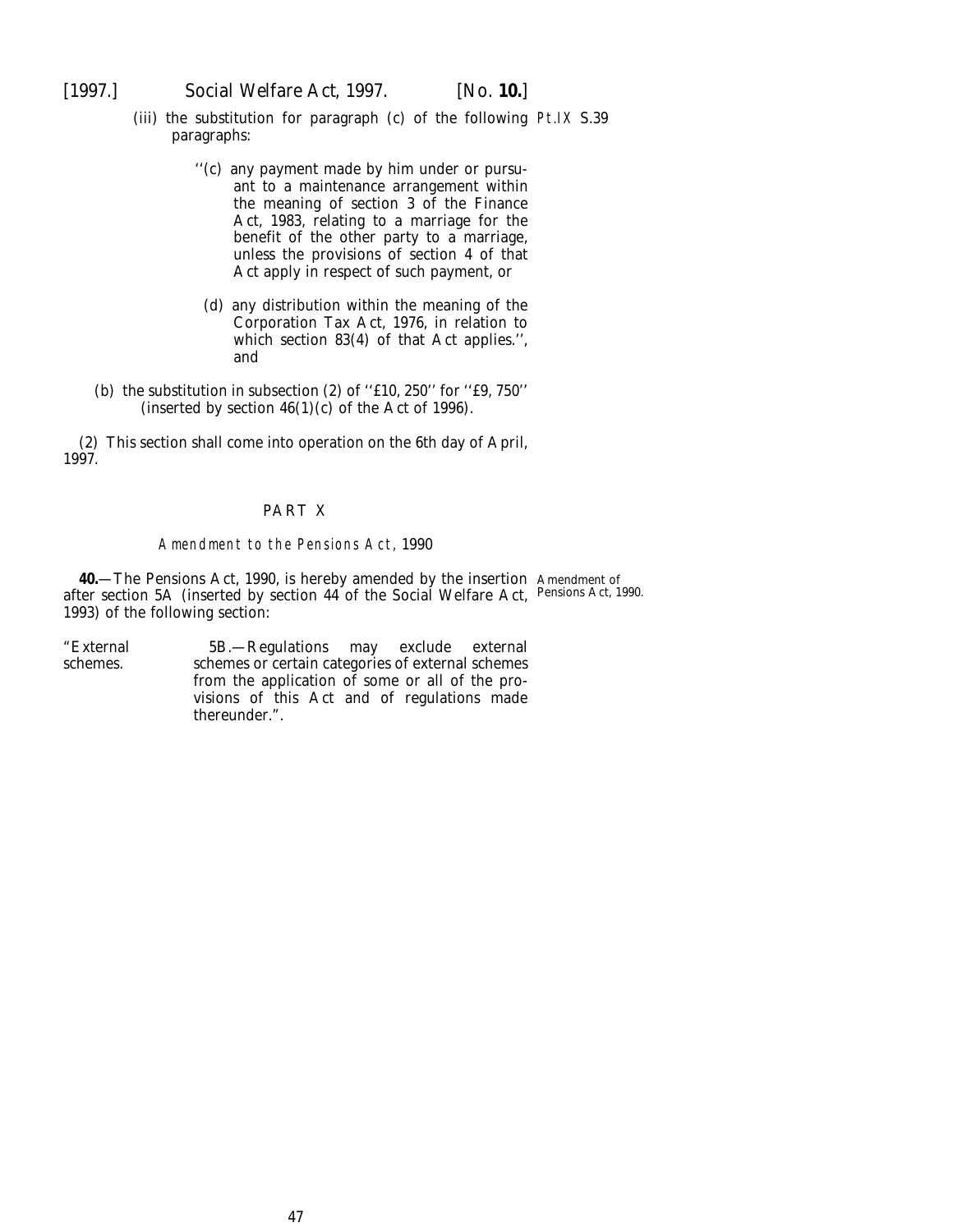<span id="page-47-0"></span>*Section 3.*

# [*No.* **10.**] *Social Welfare Act,* 1997. [1997.]

# SCHEDULE A

# ''Second Schedule

# Rates of Benefits

# PART I

#### Rates of Periodical Benefits and Increases Thereof

| Description of benefit<br>(1)                                                                                                                                                       | Weekly<br>rate<br>(2) | Increase<br>for<br>adult<br>dependant<br>(where<br>payable)<br>(3) | <b>Increase</b><br>for each<br>qualified<br>child<br><i>(where)</i><br>payable)<br>(4) | <b>Increase</b><br>for<br>prescribed<br>relative<br>under section<br>167<br>(where<br>payable)<br>(5) | <b>Increase</b><br>where the<br>person has<br>attained<br>pensionable<br>age and is<br>living alone<br>(where<br>payable)<br>(6) | Increase<br>where<br>the<br>person<br>has<br>attained<br>the age of 80<br>years<br>(where<br>payable)<br>(7) |
|-------------------------------------------------------------------------------------------------------------------------------------------------------------------------------------|-----------------------|--------------------------------------------------------------------|----------------------------------------------------------------------------------------|-------------------------------------------------------------------------------------------------------|----------------------------------------------------------------------------------------------------------------------------------|--------------------------------------------------------------------------------------------------------------|
|                                                                                                                                                                                     | £                     | £                                                                  | $f_{\rm L}$                                                                            | £                                                                                                     | $f_{\rm L}$                                                                                                                      | £                                                                                                            |
| 1. Disability Benefit, Unemploy-<br>ment Benefit, Injury Benefit and<br><b>Health and Safety Benefit</b><br>$\dddotsc$                                                              | 67.50                 | 40.00                                                              | 13.20                                                                                  |                                                                                                       |                                                                                                                                  |                                                                                                              |
| 2. Death Benefit:                                                                                                                                                                   |                       |                                                                    |                                                                                        |                                                                                                       |                                                                                                                                  |                                                                                                              |
| (a) pension payable to a widow<br>or widower<br>$\cdots$                                                                                                                            | 89.40                 |                                                                    | 17.00                                                                                  | 38.80                                                                                                 | 6.00                                                                                                                             |                                                                                                              |
| $(b)$ pension payable to a parent                                                                                                                                                   |                       |                                                                    |                                                                                        |                                                                                                       |                                                                                                                                  |                                                                                                              |
| (i) reduced rate<br>$\ddotsc$                                                                                                                                                       | 41.80                 |                                                                    |                                                                                        | 38.80                                                                                                 | 6.00                                                                                                                             |                                                                                                              |
| (ii) maximum rate<br>$\cdots$                                                                                                                                                       | 89.40                 |                                                                    |                                                                                        | 38.80                                                                                                 | 6.00                                                                                                                             |                                                                                                              |
| (c) pension payable<br>to<br>an<br>orphan<br>$\cdots$<br>$\cdots$                                                                                                                   | 47.90                 |                                                                    |                                                                                        |                                                                                                       |                                                                                                                                  |                                                                                                              |
| 3. Old Age (Contributory) Pension<br>and Retirement Pension:                                                                                                                        | 78.00                 | 51.00                                                              | 15.20                                                                                  | 38.80                                                                                                 | 6.00                                                                                                                             | 5.00                                                                                                         |
| additional increase for an adult<br>dependant<br>who<br>has<br>attained pensionable age                                                                                             |                       | 4.40                                                               |                                                                                        |                                                                                                       |                                                                                                                                  |                                                                                                              |
| 4. Invalidity Pension:                                                                                                                                                              | 69.20                 | 45.10                                                              | 15.20                                                                                  | 38.80                                                                                                 | 6.00                                                                                                                             | 5.00                                                                                                         |
| additional increase for a ben-<br>eficiary who has attained<br>the age of 65 years<br>$\ddotsc$                                                                                     | 8.80                  |                                                                    |                                                                                        |                                                                                                       |                                                                                                                                  |                                                                                                              |
| 5. Widow's<br>and<br>Widower's<br>(Contributory) Pension and a rel-<br>evant payment by virtue of<br>section $18(1)(a)$ of the Social<br>Welfare Act, 1996<br>$\ddotsc$<br>$\cdots$ | 71.10                 |                                                                    | 17.00                                                                                  | 38.80                                                                                                 | 6.00                                                                                                                             | 5.00                                                                                                         |
| 6. Orphan's (Contributory)<br>Allowance<br>$\cdots$<br>$\cdots$                                                                                                                     | 45.60                 |                                                                    |                                                                                        |                                                                                                       |                                                                                                                                  |                                                                                                              |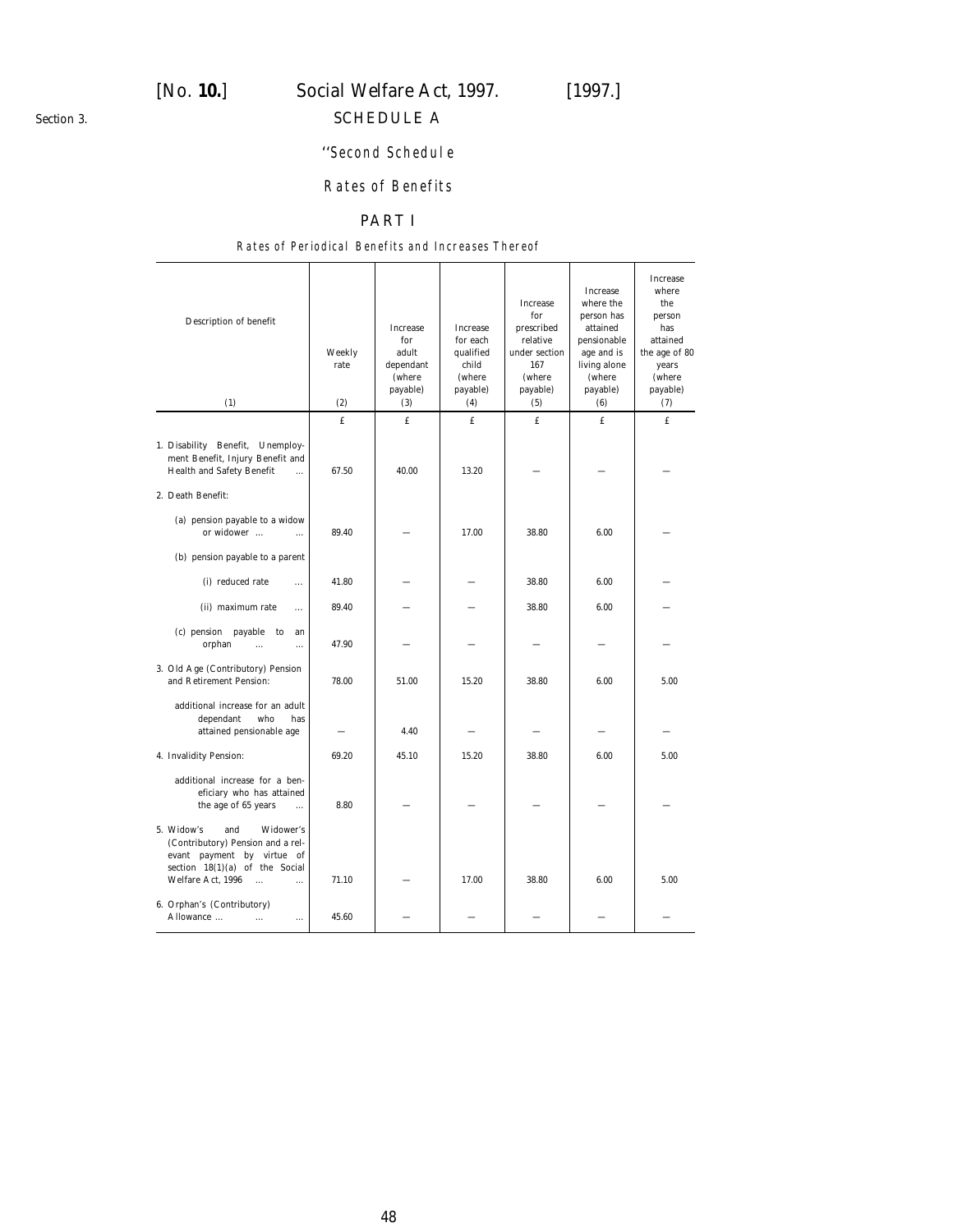#### PART II

Sch.A

Occupational Injuries Benefits — Gratuities and Grant

| Description of Grant                                                |          |          |          |          |       |
|---------------------------------------------------------------------|----------|----------|----------|----------|-------|
| 1. Disablement Benefit:<br>Maximum gratuity<br>$\cdots$<br>$\cdots$ | $\cdots$ | $\cdots$ | $\cdots$ | $\cdots$ | 6,380 |
| 2. Death Benefit:<br>Grant in respect of funeral expenses           | $\cdots$ | $\cdots$ | $\cdots$ | $\cdots$ | 320   |

### PART III

Disablement Pension

| Degree of disablement<br>(1)                                                                                  |                                              |                                                                                                   |                                                                       |                                                     | Weekly rate<br>$\left( 2\right)$                                                                         |                                                                                    |
|---------------------------------------------------------------------------------------------------------------|----------------------------------------------|---------------------------------------------------------------------------------------------------|-----------------------------------------------------------------------|-----------------------------------------------------|----------------------------------------------------------------------------------------------------------|------------------------------------------------------------------------------------|
| 100 per cent.<br>90<br>,,<br>80<br>,,<br>70<br>,,<br>60<br>,,<br>50<br>,,<br>40<br>,,<br>30<br>,,<br>20<br>,, | ,,<br>,,<br>,,<br>,,<br>,,<br>,,<br>,,<br>,, | .<br>$\cdots$<br>$\cdots$<br>$\cdots$<br>$\cdots$<br>$\cdots$<br>$\cdots$<br>$\cdots$<br>$\cdots$ | .<br>$\cdots$<br>$\cdots$<br>$\cdots$<br>.<br>$\cdots$<br>.<br>.<br>. | .<br>$\cdots$<br>.<br><br>$\cdots$<br>.<br><br><br> | $\cdots$<br>$\cdots$<br>$\cdots$<br>$\cdots$<br>$\cdots$<br>$\cdots$<br>$\cdots$<br>$\cdots$<br>$\cdots$ | £<br>91.20<br>82.10<br>73.00<br>63.80<br>54.70<br>45.60<br>36.50<br>27.40<br>18.20 |

# PART IV

Increases of Disablement Pension

| Description of Increase                                            | Weekly Rate |
|--------------------------------------------------------------------|-------------|
| 1. Increase where the person is permanently incapable of work      | 67.50       |
| 2. Increase where the person requires constant attendance:         |             |
| (a) limit of increase except in cases of exceptionally severe dis- |             |
| ablement<br>                                                       | 38.80       |
| $(b)$ limit in any other case<br>$\cdots$<br><br>$\cdots$          | 74.60       |

''.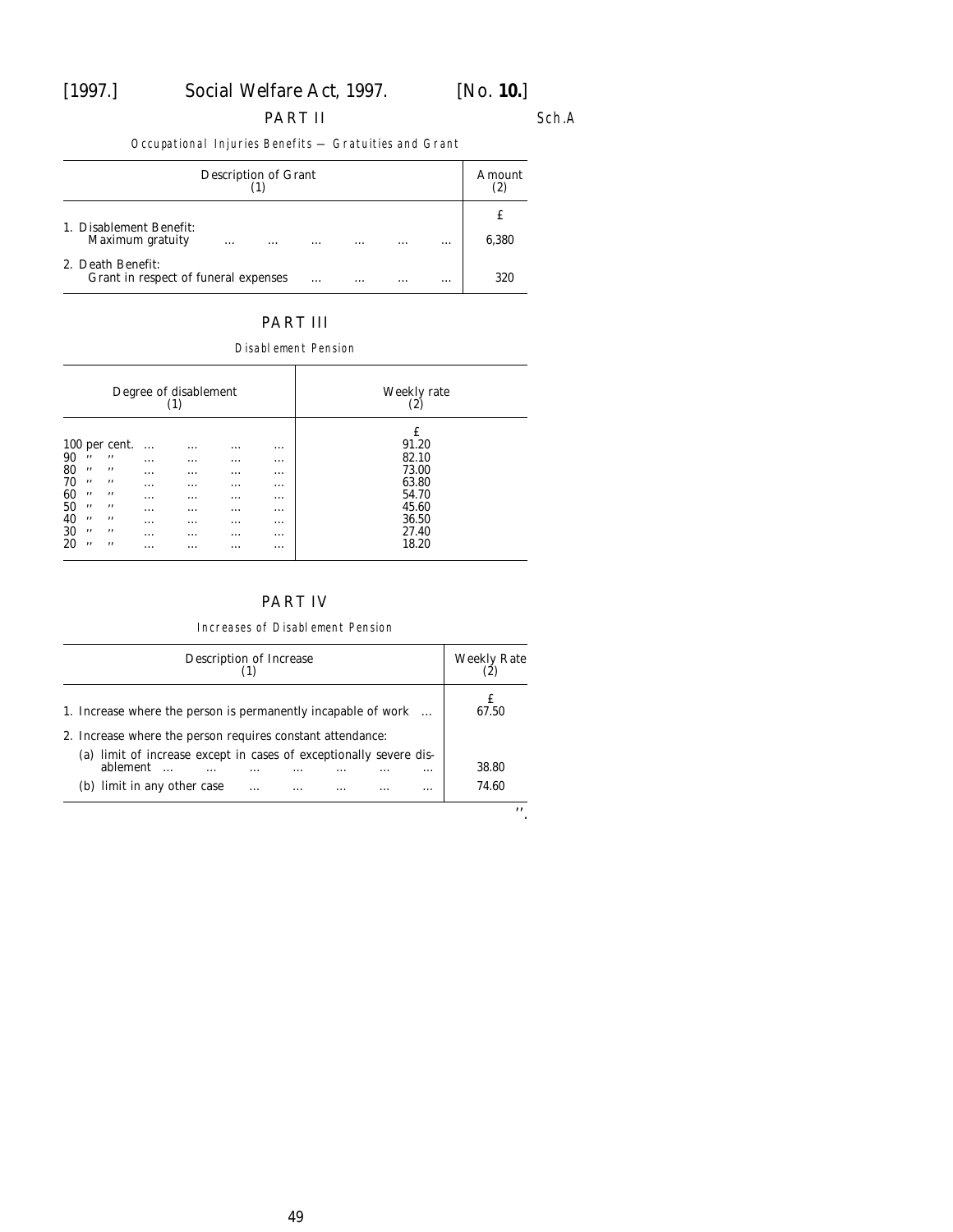<span id="page-49-0"></span>*Section 4.*

# [*No.* **10.**] *Social Welfare Act,* 1997. [1997.]

# SCHEDULE B

# ''Fourth Schedule

# Rates of Assistance

# PART I

#### Rates of Periodical Social Assistance and Increases Thereof

| Description of assistance<br>(1)                                                                                                                                                                                      | Weekly<br>rate<br>(2) | Increase<br>for<br>adult<br>dependant<br>(where<br>payable)<br>(3) | <b>Increase</b><br>for each<br>qualified<br>child<br>(where<br>payable)<br>(4) | <b>Increase</b><br>for<br>prescribed<br>relative<br>under section<br>167<br>(where<br>payable)<br>(5) | <b>Increase</b><br>where the<br>person has<br>attained<br>pensionable<br>age and is<br>living alone<br>(where<br>payable)<br>(6) | <b>Increase</b><br>where<br>the<br>person<br>has<br>attained<br>the age of 80<br>years<br>(where<br>payable)<br>(7) |
|-----------------------------------------------------------------------------------------------------------------------------------------------------------------------------------------------------------------------|-----------------------|--------------------------------------------------------------------|--------------------------------------------------------------------------------|-------------------------------------------------------------------------------------------------------|----------------------------------------------------------------------------------------------------------------------------------|---------------------------------------------------------------------------------------------------------------------|
| 1. Unemployment Assistance:                                                                                                                                                                                           | £                     | £                                                                  | £                                                                              | £                                                                                                     | f.                                                                                                                               | £                                                                                                                   |
| (a) in the case of a person to whom<br>section 121 $(1)$ $(a)$ applies<br>$\cdots$                                                                                                                                    | 67.50                 | 40.00                                                              | 13.20                                                                          |                                                                                                       |                                                                                                                                  |                                                                                                                     |
| $(b)$ in the case of a person to whom<br>section 121 $(1)$ $(b)$ applies<br>$\ddot{\phantom{a}}$                                                                                                                      | 65.40                 | 40.00                                                              | 13.20                                                                          |                                                                                                       |                                                                                                                                  |                                                                                                                     |
| 2. Pre-Retirement Allowance                                                                                                                                                                                           | 67.50                 | 40.00                                                              | 13.20                                                                          |                                                                                                       |                                                                                                                                  |                                                                                                                     |
| 3. Old Age (Non-Contributory)<br>Pension and Blind Pension                                                                                                                                                            | 67.50                 |                                                                    | 13.20                                                                          | 38.80                                                                                                 | 6.00                                                                                                                             | 5.00                                                                                                                |
| 4. Widow's (Non-Contributory)<br>Pension, and a relevant payment<br>by virtue of Section $18(1)(b)$ or<br>(c) of the Social Welfare Act,<br>1996<br>$\cdots$<br>$\cdots$<br>$\ddotsc$<br>5. One-Parent Family Payment | 67.50<br>67.50        |                                                                    | 15.20                                                                          | 38.80                                                                                                 | 6.00                                                                                                                             | 5.00<br>5.00                                                                                                        |
| 6. Carer's Allowance:                                                                                                                                                                                                 |                       |                                                                    |                                                                                |                                                                                                       |                                                                                                                                  |                                                                                                                     |
| $(a)$ in the case of a person to<br>whom section $165(1)(a)$<br>applies<br>$\cdots$<br>$\ldots$                                                                                                                       | 105.80                |                                                                    | 13.20                                                                          |                                                                                                       |                                                                                                                                  |                                                                                                                     |
| $(b)$ in the case of a person to<br>whom section $165(1)(b)$<br>applies<br>$\cdots$<br>$\cdots$                                                                                                                       | 70.50                 |                                                                    | 13.20                                                                          |                                                                                                       |                                                                                                                                  |                                                                                                                     |
| 7. Orphan's (Non-Contributory)<br>Pension<br>$\ddot{\phantom{a}}$<br>$\ddotsc$<br>$\ddotsc$                                                                                                                           | 45.60                 |                                                                    |                                                                                |                                                                                                       |                                                                                                                                  |                                                                                                                     |
| 8. Supplementary Welfare<br>Allowance<br>$\ddotsc$<br>$\cdots$                                                                                                                                                        | 65.40                 | 40.00                                                              | 13.20                                                                          |                                                                                                       |                                                                                                                                  |                                                                                                                     |
| 9. Disability Allowance<br>$\cdots$                                                                                                                                                                                   | 67.50                 | 40.00                                                              | 13.20                                                                          |                                                                                                       |                                                                                                                                  |                                                                                                                     |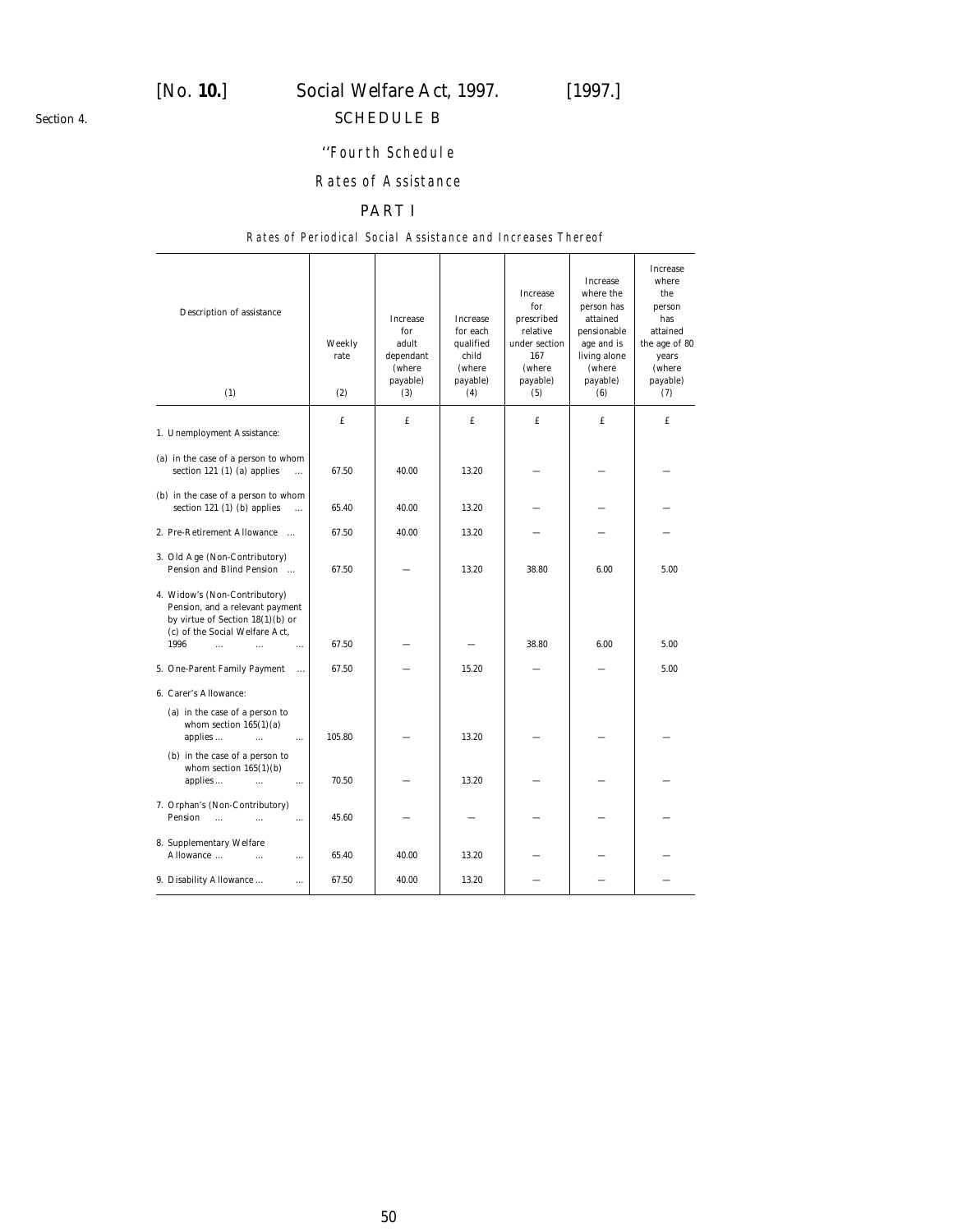# PART II

#### Sch.B

Increase of Old Age (Non-Contributory) Pension and Blind Pension for One of a Couple

| Means of claimant or pensioner                      | Weekly rate of increase |   |   |       |
|-----------------------------------------------------|-------------------------|---|---|-------|
|                                                     |                         |   |   | £     |
| Where the weekly means of the claimant or pensioner |                         |   |   |       |
| do not exceed £6                                    |                         |   | . | 40.00 |
| exceed £6 but do not exceed £8                      | .                       |   | . | 39.00 |
| exceed £8 but do not exceed £10                     |                         |   | . | 38.00 |
| exceed £10 but do not exceed £12                    | .                       |   |   | 37.00 |
| exceed £12 but do not exceed £14                    |                         | . | . | 36.00 |
| exceed £14 but do not exceed £16                    |                         | . |   | 35.00 |
| exceed £16 but do not exceed £18                    | .                       | . |   | 34.00 |
| exceed £18 but do not exceed £20                    |                         |   | . | 33.00 |
| exceed £20 but do not exceed £22                    |                         |   |   | 32.00 |
| exceed £22 but do not exceed £24                    |                         | . |   | 31.00 |
| exceed £24 but do not exceed £26                    |                         |   | . | 30.00 |
| exceed £26 but do not exceed £28                    | .                       |   |   | 29.00 |
| exceed £28 but do not exceed £30                    |                         |   | . | 28.00 |
| exceed £30 but do not exceed £32                    |                         |   | . | 27.00 |
| exceed £32 but do not exceed £34                    |                         |   | . | 26.00 |
| exceed £34 but do not exceed £36                    |                         |   | . | 25.00 |
| exceed £36 but do not exceed £38                    |                         |   | . | 24.00 |
| exceed £38 but do not exceed £40                    |                         | . |   | 23.00 |
| exceed £40 but do not exceed £42                    |                         |   | . | 22.00 |
| exceed £42 but do not exceed £44                    |                         |   | . | 21.00 |
| exceed £44 but do not exceed £46                    |                         |   |   | 20.00 |
| exceed £46 but do not exceed £48                    |                         |   | . | 19.00 |
| exceed £48 but do not exceed £50                    | .                       |   |   | 18.00 |
| exceed £50 but do not exceed £52                    | .                       |   | . | 17.00 |
| exceed £52 but do not exceed £54                    |                         |   | . | 16.00 |
| exceed £54 but do not exceed £56                    |                         | . | . | 15.00 |
| exceed £56 but do not exceed £58                    |                         |   | . | 14.00 |
| exceed £58 but do not exceed £60                    | .                       | . | . | 13.00 |
| exceed £60 but do not exceed £62                    | .                       | . | . | 12.00 |
| exceed £62 but do not exceed £64                    |                         |   |   | 11.00 |
| exceed £64 but do not exceed £66                    |                         | . |   | 10.00 |
| exceed £66 but do not exceed £68                    |                         |   | . | 9.00  |
| exceed £68 but do not exceed £70                    |                         |   |   | 8.00  |
| exceed £70                                          |                         |   | . | Nil   |
| .<br>.                                              | .                       | . | . |       |

 $\overline{\cdot \cdot}$ .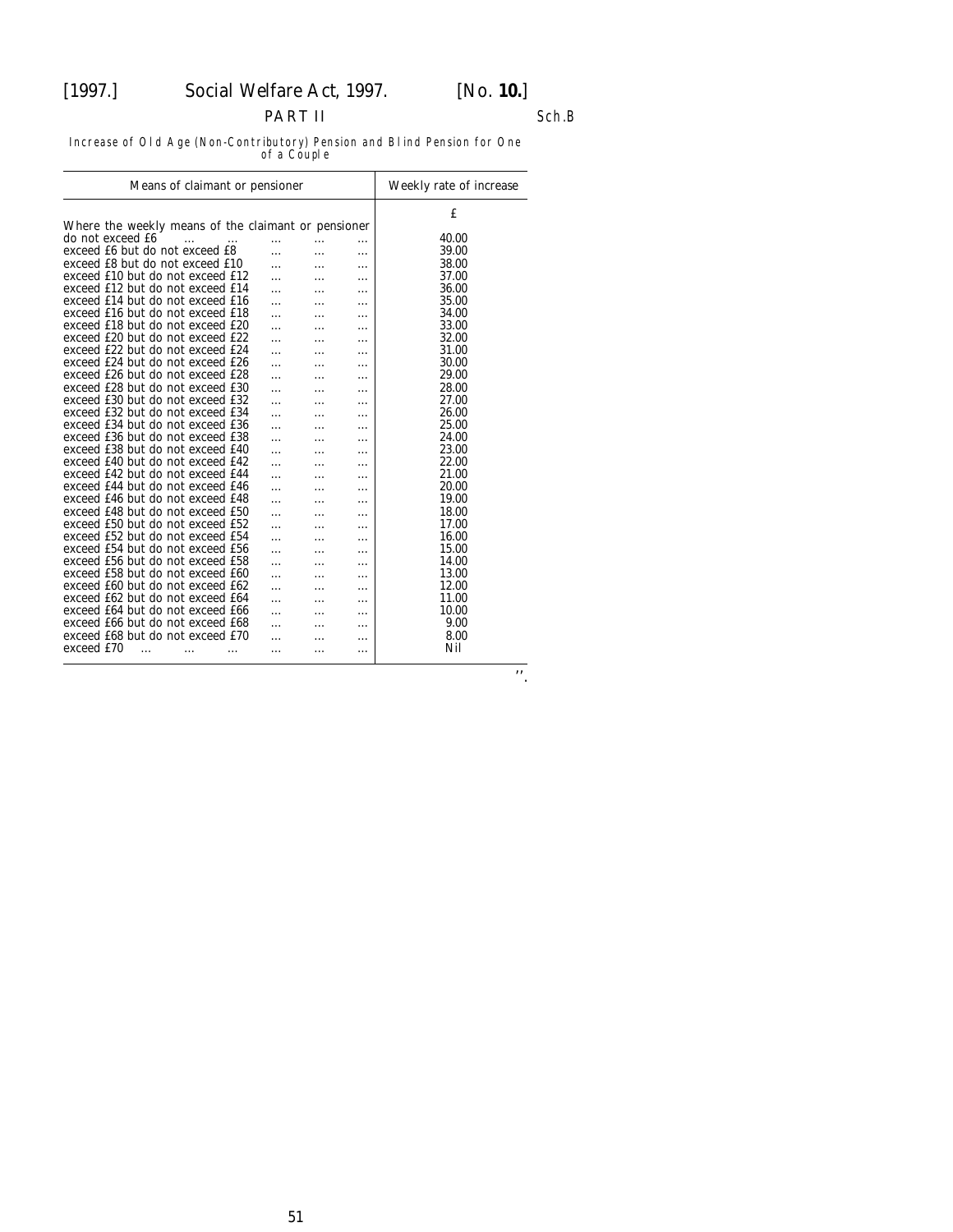[*No.* **10.**] *Social Welfare Act,* 1997. [1997.]

# SCHEDULE C

| Provision of Principal Act Amended<br>(1)                               | <b>Nature of Amendment</b><br>(2)                                                                                                                                                                                             |
|-------------------------------------------------------------------------|-------------------------------------------------------------------------------------------------------------------------------------------------------------------------------------------------------------------------------|
| Section $2(3)(a)$                                                       | The deletion in subparagraph (ii) after<br>"benefit, " of "and".                                                                                                                                                              |
|                                                                         | The substitution for subparagraph (iii) of<br>the following subparagraphs:                                                                                                                                                    |
|                                                                         | "(iii) section $121(1)$ in the case of an<br>applicant for unemployment<br>assistance to whom section<br>$121(1)(b)$ applies, and                                                                                             |
|                                                                         | $(iv)$ section 191 $H(1)$ in the case of an<br>applicant for sickness allowance<br>to whom section $191H(1)(b)$<br>applies,".                                                                                                 |
| Section $2(3)(b)$ (as amended by<br>section 15 of the Act of 1996)      | The deletion in subparagraph (ii) after<br>"198," of "and".                                                                                                                                                                   |
|                                                                         | The substitution for subparagraph (iii) of<br>the following subparagraphs:                                                                                                                                                    |
|                                                                         | "(iii) section $121(1)$ in the case of an<br>applicant for unemployment<br>assistance to whom section<br>$121(1)$ (a) applies, and                                                                                            |
|                                                                         | section $191H(1)$ in the case of an<br>(iv)<br>applicant for sickness allowance<br>to whom section $191H(1)(a)$<br>applies".                                                                                                  |
| Section 3(12) (as amended by<br>section 15 of the Act of 1996)          | The insertion after "191C(3)," of "191G(2),<br>191I,''.                                                                                                                                                                       |
| Section $191E(2)$ (inserted by section<br>13 of the Act of 1996)        | The insertion before "unemployment<br>assistance" of "sickness allowance," in<br>each place where it occurs.                                                                                                                  |
| Section $207(1)(c)(i)$ (as amended by<br>section 15 of the Act of 1996) | The substitution for "blind pension or dis-<br>ability allowance," of ", blind pension, dis-<br>ability allowance or sickness allowance,".<br>The substitution for "or $191C(1)(a)$ ," of ",<br>$191C(1)(a)$ or $191H(i),$ ". |

*Section 17.*

<span id="page-51-0"></span>*Section 16.*

# SCHEDULE D

| Provision of Principal Act Amended<br>(1)                                                                                                                                                                                                                                                                                                                                                                                                                                                                                                                                                                                             | Nature of Amendment<br>(2)                                                                             |
|---------------------------------------------------------------------------------------------------------------------------------------------------------------------------------------------------------------------------------------------------------------------------------------------------------------------------------------------------------------------------------------------------------------------------------------------------------------------------------------------------------------------------------------------------------------------------------------------------------------------------------------|--------------------------------------------------------------------------------------------------------|
| Section 22(4), 30(1)(i), 95, 96, 97, 98,<br>$99, 122(4), 163(1)$ (in the<br>definition of "relevant pensioner"<br>(substituted by section 12 of the<br>Act of 1995)), $207(1)(c)(i)$ (as<br>amended by section 15 of the Act<br>of 1996), $210(1)$ ( <i>f</i> ) (in the<br>definition of "benefit"), $211(5)$ ,<br>237(1) and Reference 4 of Part I<br>(inserted by <i>section 3</i> of this Act)<br>of the Second Schedule                                                                                                                                                                                                           | The substitution for "invalidity pension" of<br>"disability pension" in each place where<br>it occurs. |
| Section 22(4), $30(1)(a)$ , 31, 32, 33,<br>34, 35, 35A (inserted by section 7<br>of the No. 2 Act of 1993), 36,<br>$39(1)(b)$ (inserted by <i>section 10</i> of<br>this Act), $41I(1)(b)$ (inserted by<br>section 11 of this Act), $79(1)(b)$ ,<br>96, $122(4)$ , $191E(1)$ (inserted by<br>section 13 of the Act of 1996),<br>$207(1)(c)$ ( <i>i</i> ) (as amended by<br>section 15 of the Act of 1996).<br>$209(7)$ , 210 $(1)(a)$ (in the<br>definition of "benefit" (as<br>amended by section 27 of the Act<br>of $1996$ ), 237 and Reference 1 of<br>Part 1 (inserted by <i>section 3</i> of this<br>Act) of the Second Schedule | The substitution for "disability benefit" of<br>"sickness benefit" in each place where it<br>occurs.   |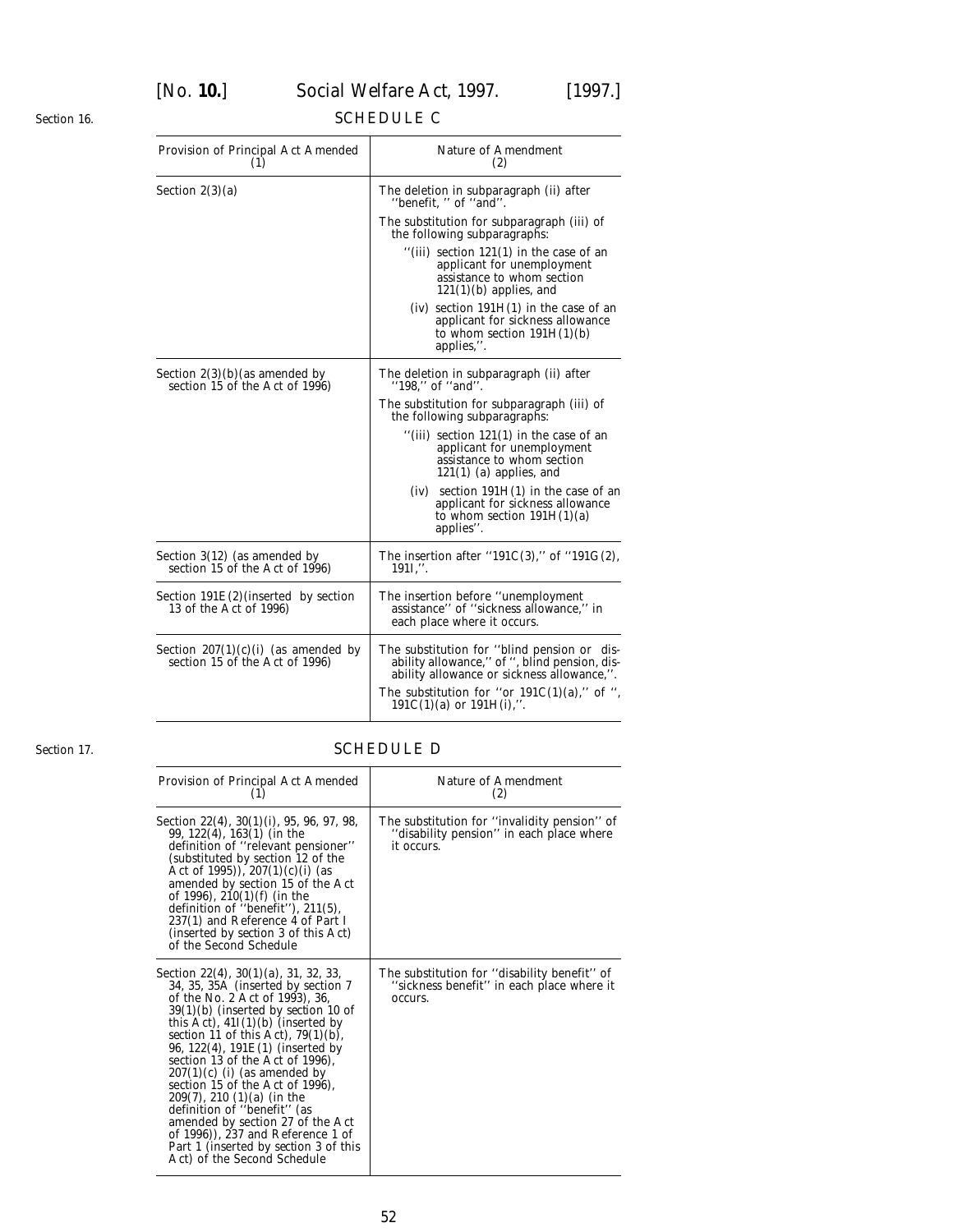# <span id="page-52-0"></span>[1997.] *Social Welfare Act,* 1997. [*No.* **10.**]

# SCHEDULE E

*Section 20.*

| Provision of Principal Act Amended<br>(1)                                              | <b>Nature of Amendment</b><br>(2)                                                                                                                                                                                                            |
|----------------------------------------------------------------------------------------|----------------------------------------------------------------------------------------------------------------------------------------------------------------------------------------------------------------------------------------------|
| Section $118(e)$                                                                       | The substitution of "widow's (non-<br>contributory) pension, widower's (non-<br>contributory) pension and orphan's (non-<br>contributory) pension," for "widow's and<br>orphan's (non-contributory) pensions,".                              |
| Section $210(2)(f)$ (as amended by<br>section 27 of the Act of 1996)                   | The substitution of "widow's (non-<br>contributory) pension, widower's (non-<br>contributory) pension," for "widow's<br>(non-contributory) pension,".                                                                                        |
| Section 236 (as amended by section<br>19 of the Act of 1996)                           | The substitution of "widow's (non-<br>contributory) pension, widower's (non-<br>contributory) pension or orphan's (non-<br>contributory) pension" for "widow's or<br>orphan's (non-contributory) pension" in<br>both places where it occurs. |
| Section $238(1)$                                                                       | The substitution of widow's (non-<br>contributory) pension, widower's (non-<br>contributory) pension or orphan's (non-<br>contributory) pension," for "widow's or<br>orphan's (non-contributory) pensions,".                                 |
| Rules 1(4) and 5 of Part II (as<br>amended by section 19 of the Act<br>of 1996)        | The substitution of "widow's (non-<br>contributory) pension, widower's (non-<br>contributory) pension," for "widow's<br>(non-contributory) pension," in each<br>place where it occurs.                                                       |
| Rule 2(2) of Part II of the Third<br>Schedule                                          | The substitution for paragraph $(a)$ of the<br>following paragraph:<br>"(a) widow's (non-contributory)<br>pension or widower's (non-<br>contributory) pension,".                                                                             |
| Reference 4 of Part 1 (inserted by<br>section 4 of this Act) of the Fourth<br>Schedule | The substitution of "Widow's (Non-<br>Contributory) Pension, Widower's (Non-<br>Contributory) Pension," for "Widow's<br>(Non-Contributory) Pension,".                                                                                        |

# SCHEDULE F

*Section 28.*

| Provision of Principal Act Amended                                                                                                                                                                                                                                                                                                                                                                                                                                                                                                                                                                                                                           | <b>Nature of Amendment</b><br>(2)                                                                |
|--------------------------------------------------------------------------------------------------------------------------------------------------------------------------------------------------------------------------------------------------------------------------------------------------------------------------------------------------------------------------------------------------------------------------------------------------------------------------------------------------------------------------------------------------------------------------------------------------------------------------------------------------------------|--------------------------------------------------------------------------------------------------|
| Sections 2(2), 2(2)(a)(iv), 2(2)(c),<br>$3(13)$ , $34(1)$ , $34(3)$ , $41E$ (inserted<br>by the European Communities<br>(Social Welfare) Regulations, 1995<br>$(S.I. No. 25 of 1995)$ , 45(1), 45(3),<br>55(1), 55(3), 87(1), 87(3), 91(1),<br>91(3), 99(1), 99(3), 121(1), 122(1),<br>$122(4)$ , $124(1)$ , $127(2)$ , $128(1)(a)$ ,<br>$128(3)$ , 170, 178(1)(a), 191C(1)(a)<br>and $191C(3)$ (inserted by section 13<br>of the Act of 1996), $210(2)(a)$ ,<br>$210(2)(c)$ , $210(2)(e)$ , $245A$<br>(inserted by section 15 of the Act)<br>of 1995), column (3) of Part I of<br>the Second Schedule and column<br>(3) of Part I of the Fourth<br>Schedule | The substitution of "qualified adult" for<br>"adult dependant" in each place where it<br>occurs. |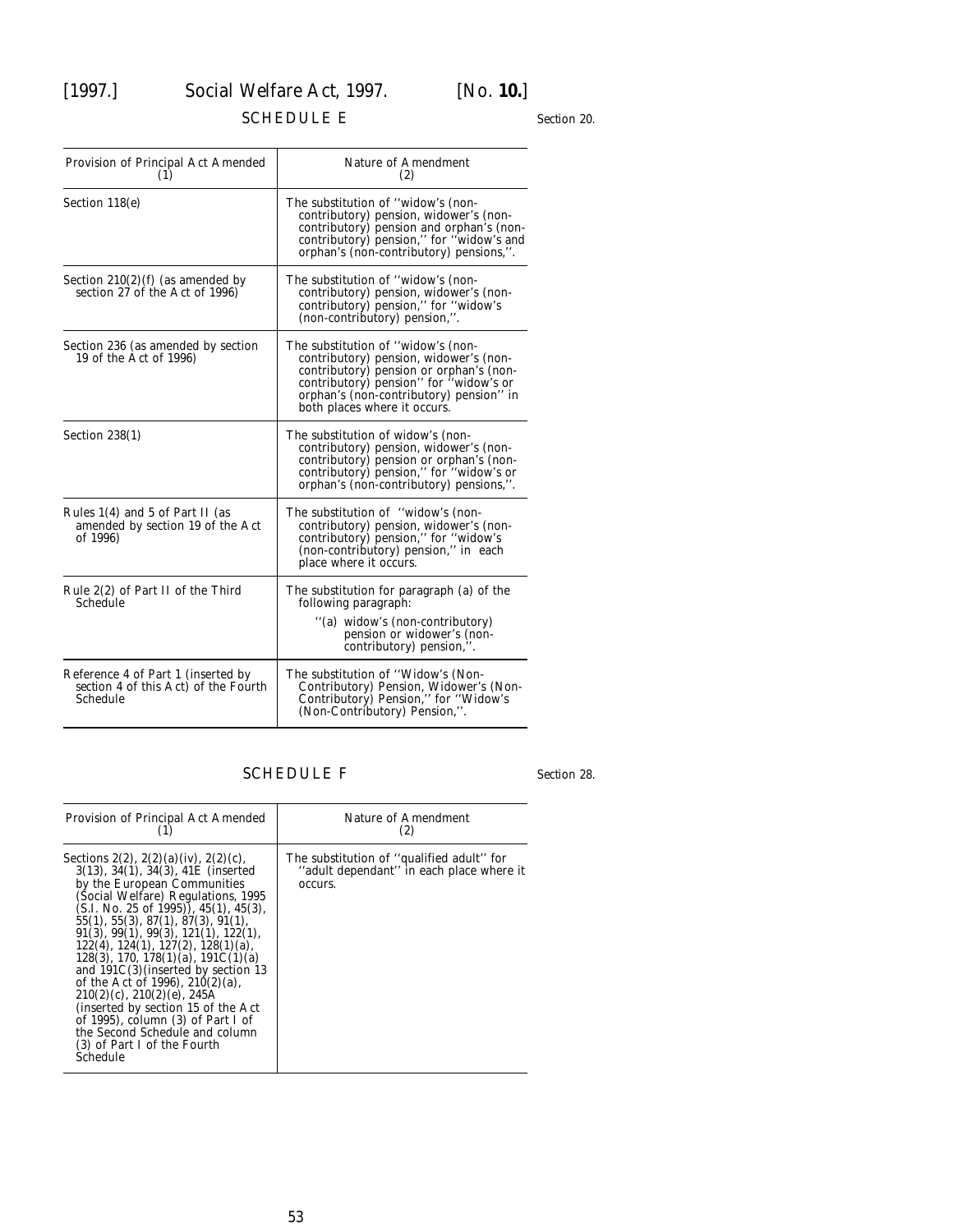#### <span id="page-53-0"></span>*Section 35.*

# SCHEDULE G

| Provision of Principal Act Amended<br>(1)                                                                             | <b>Nature of Amendment</b><br>(2)                                                                                                                                                                                                                                                                                                                                                                                                                                                                                                    |
|-----------------------------------------------------------------------------------------------------------------------|--------------------------------------------------------------------------------------------------------------------------------------------------------------------------------------------------------------------------------------------------------------------------------------------------------------------------------------------------------------------------------------------------------------------------------------------------------------------------------------------------------------------------------------|
| Section 15                                                                                                            | The substitution in subsection $(1)(a)$ for<br>subparagraphs (i) and (ii) of the<br>following:                                                                                                                                                                                                                                                                                                                                                                                                                                       |
|                                                                                                                       | "(i) which, apart from the provisions of<br>Article 9 of the Regulations of 1996<br>would otherwise have been an<br>amount due at the relevant date in<br>respect of sums which an employer<br>is liable under Chapter 2 or 3 of<br>Part II of this Act, and any<br>regulation thereunder (other than<br>the said Article 9) to deduct from<br>reckonable earnings or reckonable<br>emoluments, to which the said<br>Chapters 2 and 3 apply, paid by him<br>during the period of twelve months<br>next before the relevant date, and |
|                                                                                                                       | (ii) with the addition of any interest<br>payable under Article 10 of the<br>Regulations of 1996,".                                                                                                                                                                                                                                                                                                                                                                                                                                  |
|                                                                                                                       | The substitution for subsection (2) of the<br>following subsection:                                                                                                                                                                                                                                                                                                                                                                                                                                                                  |
|                                                                                                                       | $\degree$ (2) In this section—                                                                                                                                                                                                                                                                                                                                                                                                                                                                                                       |
|                                                                                                                       | 'the Regulations of 1996' means<br>the Social Welfare (Consolidated<br>Contributions and Insurability)<br>Regulations, 1996 (S.I. No. 312 of<br>$1996)$ .".                                                                                                                                                                                                                                                                                                                                                                          |
| Section $83(3)(1)(b)$ , $84(9)$ , $84(14)$<br>$88(4)(b)(1)$ and $89(6)$ (as amended<br>by section 26 the Act of 1996) | The substitution for " $(5)(2)(a)$ , 6(2)(a) or<br>7(2)(a) of the Social Welfare<br>(Modifications of Insurance) Regulations,<br>1991 to 1995" of "81(2)(a), $82(2)$ (a) or<br>$83(2)(a)$ of the Social Welfare<br>(Consolidated Contributions and<br>Insurability) Regulations, 1996 (S.I. No.<br>312 of 1996)" in each place where it<br>occurs.                                                                                                                                                                                   |
| Section 212 (as amended by Section<br>7 of the Act of 1996)                                                           | The deletion of subsection (7).                                                                                                                                                                                                                                                                                                                                                                                                                                                                                                      |